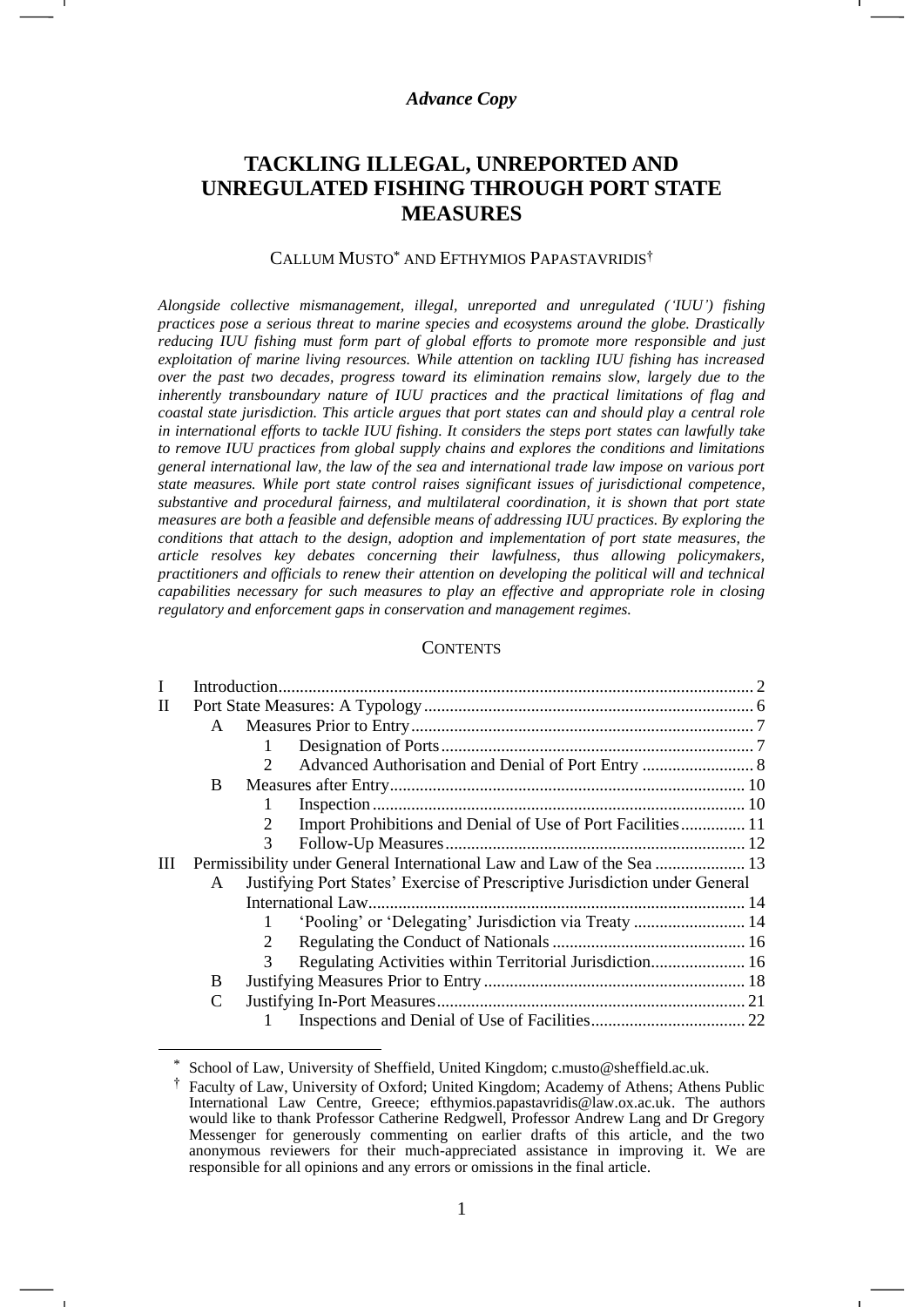| <b>IV</b> |              |   |                                                             |  |  |
|-----------|--------------|---|-------------------------------------------------------------|--|--|
|           | A            |   |                                                             |  |  |
|           | <sub>R</sub> |   |                                                             |  |  |
|           | C            |   |                                                             |  |  |
|           | D            |   |                                                             |  |  |
|           | E            |   |                                                             |  |  |
|           | F            |   |                                                             |  |  |
|           |              |   | Protecting Public Morals and Human, Animal or Plant Life or |  |  |
|           |              |   |                                                             |  |  |
|           |              | 2 | Securing Compliance with GATT-Consistent Laws or            |  |  |
|           |              |   |                                                             |  |  |
|           |              | 3 |                                                             |  |  |
|           |              | 4 |                                                             |  |  |
|           |              |   |                                                             |  |  |
|           |              |   |                                                             |  |  |

#### <span id="page-1-2"></span><span id="page-1-1"></span>I INTRODUCTION

<span id="page-1-0"></span>Due to human activity, the global ocean is on a path of serious decline. Alongside anthropogenic climate change, pollution and habitat destruction, $<sup>1</sup>$  the</sup> over-exploitation of marine living resources is contributing to the risk of mass extinction of marine species.<sup>2</sup> As well as involving the tragic loss of biodiversity, the decline of marine species presents serious consequences for human populations, including decreased food security and impaired environmental regulation.<sup>3</sup> Alongside regulatory gaps and collective mismanagement, the challenges posed in effectively enforcing existing conservation and management rules threaten the sustainability of marine populations.<sup>4</sup> The persistence of illegal, unreported and unregulated ('IUU') fishing — estimated to account for up to a third of total global capture of marine species  $-$  is especially

See, eg, *Summary of the First Global Integrated Marine Assessment*, 70<sup>th</sup> sess, Agenda Item 80(a), UN Doc A/70/112 (22 July 2015) [32]–[62]; *Oceans and the Law of the Sea*, GA Res 70/235, 70th sess, Agenda Item 79(a), UN Doc A/RES/70/235 (15 March 2016) [169]–[243]. See also UN Environment World Conservation Monitoring Centre, *Horizon Scan of Pressures on Biodiversity beyond National Jurisdiction* (Report, 2016).

<sup>2</sup> According to UN Food and Agriculture Organization ('FAO') figures, in 2017, 34.2% of global fish stocks were exploited at biologically unsustainable levels, 59.6% of stocks were maximally sustainably exploited and only 6.2% of stocks were 'underfished': Food and Agriculture Organization of the United Nations, *The State of World Fisheries and Aquaculture: Sustainability in Action* (Report, 2020) 47 ('*The State of World Fisheries and Aquaculture*'). Other recent studies have returned more alarming results: see, eg, Daniel Pauly and Dirk Zeller, 'Catch Reconstructions Reveal That Global Marine Fisheries Catches Are Higher than Reported and Declining' (2016) 7 *Nature Communications* 10244:1–9.

<sup>3</sup> IPBES, *The Global Assessment Report on Biodiversity and Ecosystem Services: Summary for Policymakers* (Report, 2019) 106–9 ('*Global Assessment Report*').

<sup>4</sup> See, eg, *Sustainable Fisheries, Including through the 1995 Agreement for the Implementation of the Provisions of the United Nations Convention on the Law of the Sea of 10 December 1982 Relating to the Conservation and Management of Straddling Fish Stocks*  and Highly Migratory Fish Stocks, and Related Instruments, GA Res 71/123, 71<sup>st</sup> sess, Agenda Item 73(b), UN Doc A/RES/71/123 (13 February 2017) [64] ('*2017 Sustainable Fisheries Resolution*').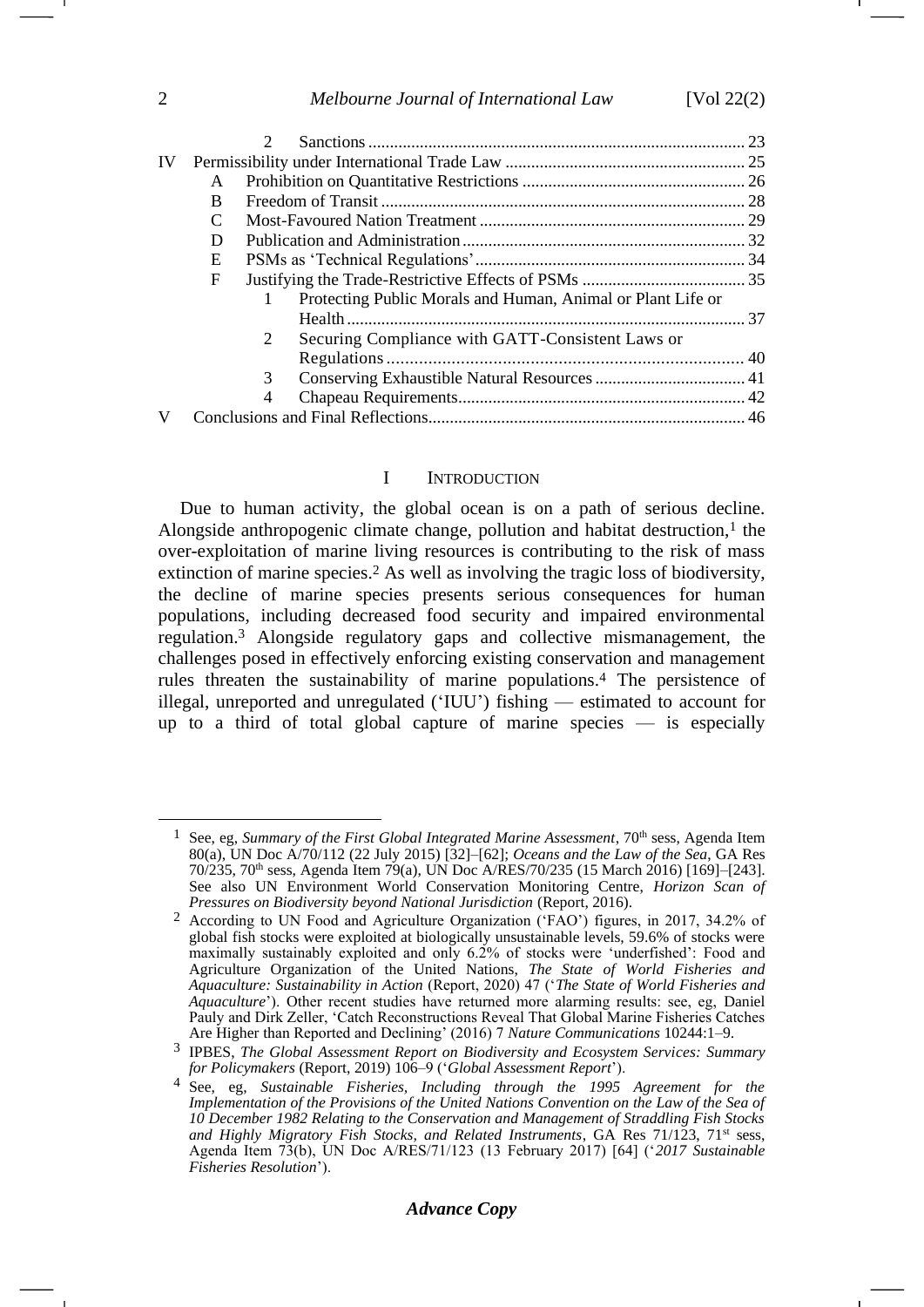problematic.<sup>5</sup> While global attention on IUU fishing has increased over the past two decades, progress toward eliminating it remains slow, largely due to the practical limitations of flag and coastal state jurisdiction. This article argues that port states can, do and *should* form a central part of international efforts to tackle IUU fishing, considers the steps that port states can lawfully take to remove IUU practices from global supply chains, and explores the conditions and limitations general international law, the law of the sea, and international trade law impose on various port state measures ('PSMs'). As we explore, the often transboundary nature of IUU fishing means the adoption and use of PSMs raise significant issues of jurisdictional competence, substantive and procedural fairness, and multilateral coordination.

A key aim of this article is to remove some of the doubt from debates concerning the lawfulness of PSMs and the conditions that attach to their adoption, thus allowing policymakers, practitioners and officials to renew their attention on developing the political will and technical capabilities necessary for PSMs to play an effective and appropriate role in closing regulatory and enforcement gaps. As we show below, PSMs are a feasible and defensible means of addressing IUU practices. Neither the law of the sea nor general international law present insurmountable obstacles for the effective exercise of port state jurisdiction aimed at tackling IUU activities — existing rules on jurisdiction permit port states to adopt a wide range of measures. Similarly, while international trade law presents certain additional conditions and considerations, these too can be successfully navigated if considered early and PSMs' design and application are adjusted appropriately.

<span id="page-2-0"></span>Before continuing, it is vital to note that 'IUU fishing' encompasses a wide range of activities. According to the UN Food and Agriculture Organization's ('FAO') 2001 constitutive definition, 'illegal' fishing comprises fishing 'in violation of national laws or international obligations' and thus covers all fishing activities breaching either national law or the regulations of regional fisheries management organisations ('RFMOs') within and beyond areas subject to national jurisdiction.<sup>6</sup> 'Unreported' fishing comprises all failures to report (or misreporting) catches as required by applicable national laws or RFMO procedures.<sup>7</sup> 'Unregulated' fishing refers both to fishing conducted by unflagged vessels in areas subject to national jurisdiction or RFMO management<sup>8</sup> and fishing by flagged vessels in areas not subject to either national jurisdiction or RFMO management where such fishing is conducted in a manner inconsistent with (flag) state responsibilities for the conservation of living resources.<sup>9</sup> IUU fishing can thus occur through, inter alia, fishing without or in excess of the authorisation granted by a license in a state's exclusive economic zone ('EEZ')

<sup>5</sup> *Global Assessment Report* (n [3\)](#page-1-0) 115. According to one recent study, illegal fishing was estimated to account for around 70% of total annual landings in certain Chilean fisheries: C Josh Donlan et al, 'Estimating Illegal Fishing from Enforcement Officers' (2020) 10 *Scientific Reports* 12478:1–9, 5.

<sup>6</sup> Food and Agriculture Organization of the United Nations, *International Plan of Action to Prevent, Deter and Eliminate Illegal, Unreported and Unregulated Fishing* (2017) 2 [3.1] ('*International Plan of Action*').

<sup>7</sup> Ibid 2 [3.2].

<sup>8</sup> Ibid 2 [3.3.1].

<sup>9</sup> Ibid 2–3 [3.3.2].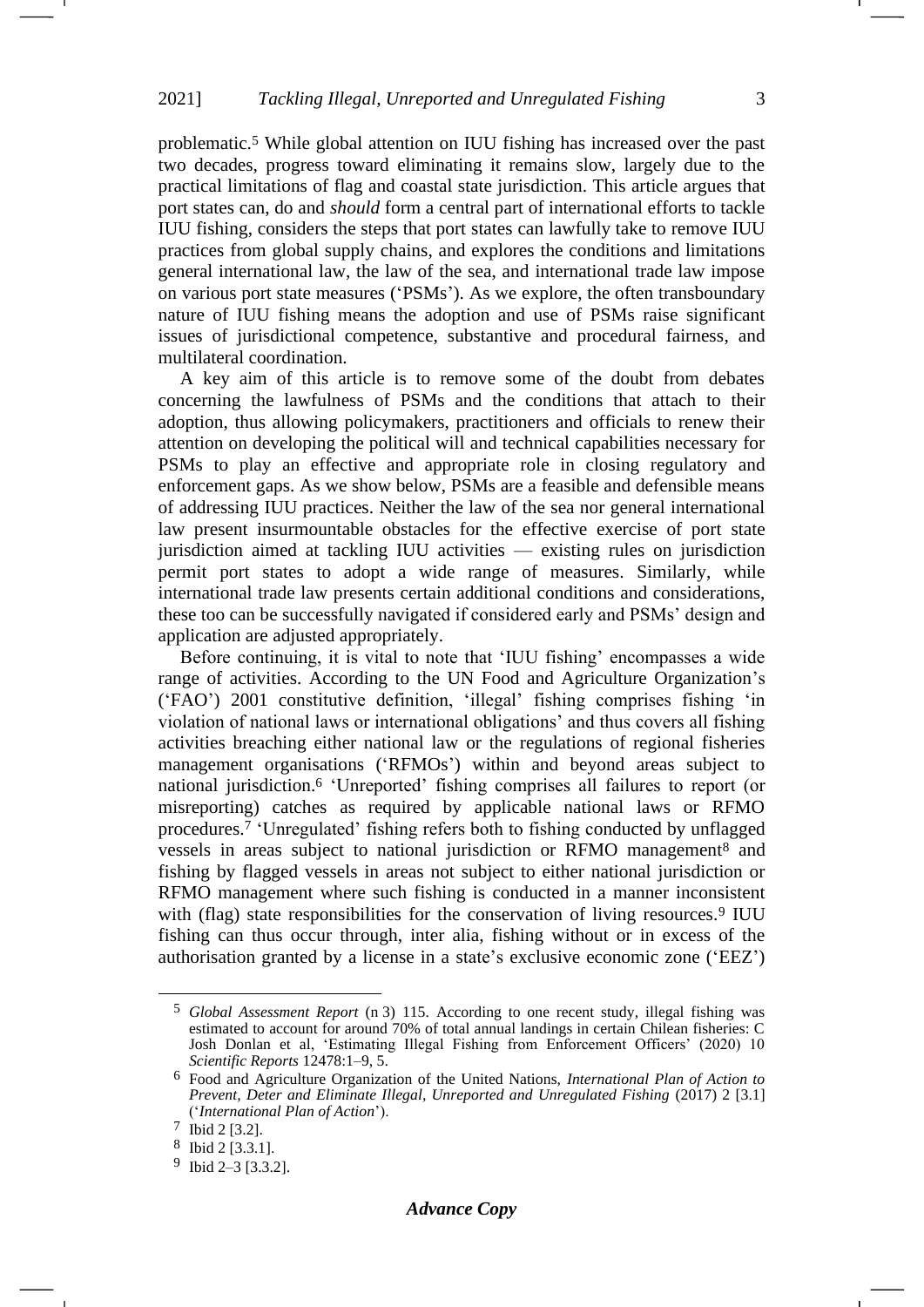or Exclusive Fishery Zone ('EFZ') or an RFMO management area, exceeding catch limits for targeted or by-catch species, employing prohibited gear or methods, fishing during season or ground closures, or inadequately reporting effort or capture.

<span id="page-3-4"></span><span id="page-3-2"></span><span id="page-3-1"></span><span id="page-3-0"></span>Article 192 of the *United Nations Convention on the Law of the Sea* ('*UNCLOS*') obliges all parties 'to protect and preserve the marine environment'.<sup>10</sup> While this obligation is not limited geographically,<sup>11</sup> in areas subject to national jurisdiction — the territorial sea and, if applicable, EEZ or EFZ — primary responsibility for fisheries rests with the coastal state, which must regulate the activities of its own and foreign-flagged vessels, including through licensing, setting catch limits and shares, regulating seasons, specifying reporting obligations, regulating landing, and through inspection and enforcement.<sup>12</sup> Flag states, by contrast, bear primary responsibility for regulating activities in areas beyond national jurisdiction and — importantly — retain residual due diligence obligations when their vessels fish in areas subject to other states' jurisdiction.<sup>13</sup> While, in principle, this enables complete geographic coverage of fisheries regulations and enforcement measures, numerous legal and practical realities undermine the effective exercise of coastal and flag state jurisdiction over IUU fishing. These include geographic and species gaps in the coverage of RFMO rules,<sup>14</sup> the 'free riding' problem,<sup>15</sup> limited enforcement capacity due to geographic and resource constraints,<sup>16</sup> registers of convenience, flaglessness and flag-swapping,<sup>17</sup> and supply chain practices such as bunkering, catch consolidation, transhipment and the landing of catches in remote ports.<sup>18</sup>

<span id="page-3-3"></span>We thus must find ways to reinforce existing rules. Given that, to be marketed, all fisheries products must first be landed, PSMs can play a significant role in removing IUU practices from global supply chains. The exercise of jurisdiction by port states over foreign-flagged vessels has a well-established

<sup>10</sup> *United Nations Convention on the Law of the Sea*, opened for signature 10 December 1982, 1833 UNTS 397 (entered into force 16 November 1994) art 192 ('*UNCLOS*').

<sup>11</sup> *Request for an Advisory Opinion Submitted by the Sub-Regional Fisheries Commission (SRFC) (Advisory Opinion)* (2015) ITLOS Rep 4, 37 [120] ('*SRFC AO*'), citing *Southern Bluefin Tuna (New Zealand v Japan, Australia v Japan) (Provisional Measures)* (1999) ITLOS Rep 280, 295 [70] ('*SBT PM*'). See also *South China Sea Arbitration (Philippines v China) (Award)* (Permanent Court of Arbitration, Case No 2013-19, 12 July 2016) [940].

<sup>12</sup> See *UNCLOS* (n [10\)](#page-3-0) arts 61(2), (3), 62(1), (4), 73(1); *SRFC AO* (n [11\)](#page-3-1) 33 [104]–[106].

<sup>13</sup> See *SRFC AO* (n [11\)](#page-3-1) 38 [124], elaborating on flag states' duties under *UNCLOS* (n [10\)](#page-3-0) arts 58(3), 62(4), 192.

<sup>14</sup> For example, in the Southwest Atlantic and Central Arctic Oceans: see Jeff A Ardron et al, 'The Sustainable Use and Conservation of Biodiversity in ABNJ: What Can Be Achieved Using Existing International Agreements?' (2014) 49 *Marine Policy* 98, 101. See also Kristina M Gjerde et al, *Regulatory and Governance Gaps in the International Regime for the Conservation and Sustainable Use of Marine Biodiversity in Areas beyond National Jurisdiction* (IUCN, 2008) 5; Yoshinobu Takei, *Filling Regulatory Gaps in High Seas Fisheries: Discrete High Seas Fish Stocks, Deep-Sea Fisheries and Vulnerable Marine Ecosystems* (Martinus Nijhoff Publishers, 2013) vol 75, 194–8, 249–52.

<sup>15</sup> See, eg, Megan Bailey, U Rashid Sumaila and Marko Lindroos, 'Application of Game Theory to Fisheries over Three Decades' (2010) 102(1–2) *Fisheries Research* 1, 4–5.

<sup>16</sup> See, eg, Sjarief Widjaja, Tony Long and Hassan Wirajuda, 'Illegal, Unreported and Unregulated Fishing and Associated Drivers' (Blue Paper, High Level Panel for a Sustainable Ocean Economy, 2019) 34–5.

<sup>17</sup> See *2017 Sustainable Fisheries Resolution*, UN Doc A/RES/71/123 (n [4\)](#page-1-1) [77].

<sup>18</sup> See, eg, Nathan A Miller et al, 'Identifying Global Patterns of Transshipment Behavior' (2018) 5 *Frontiers in Marine Science* 240:1–9, 1.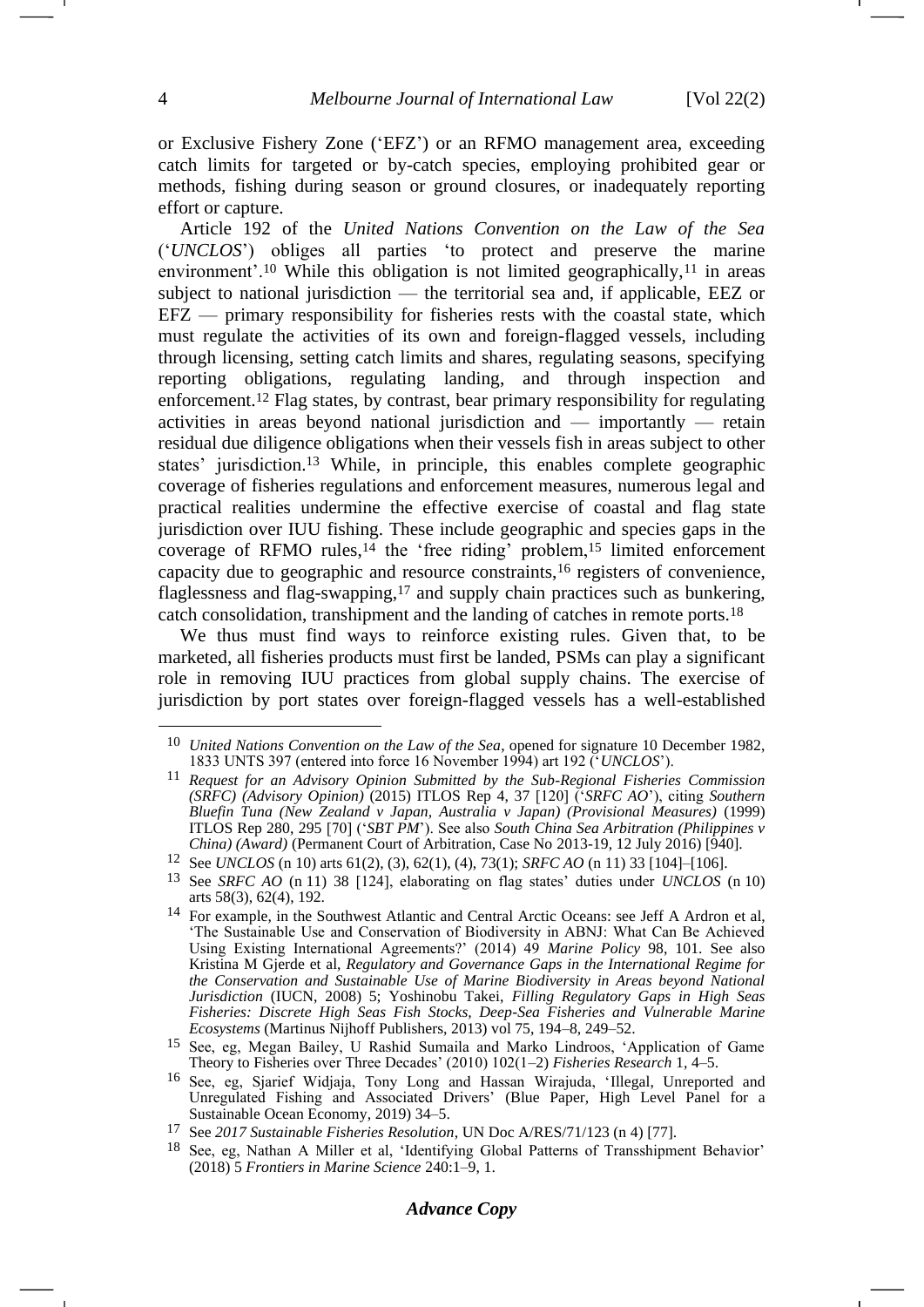<span id="page-4-1"></span>track record in the area of merchant shipping and — by subjecting vessels entering ports to mandatory inspection — has provided for more effective implementation of standards concerning, for example, vessel construction, pollution, crew safety and labour protection.<sup>19</sup> PSMs' potential in addressing IUU fishing has been recognised through multilateral, regional and national instruments, and at least 35 states now have legislation permitting such measures.<sup>20</sup>

<span id="page-4-3"></span><span id="page-4-2"></span>Yet, while presenting significant opportunities to close regulatory and enforcement gaps, PSMs also face legal and practical obstacles. Despite the entry into force in 2016 of the *Agreement on Port State Measures to Prevent, Deter and Eliminate Illegal, Unreported and Unregulated Fishing* and growing enthusiasm for PSMs, significant questions remain concerning their permissibility and the conditions that attach to them under, especially, general international law, the law of the sea and international trade law.<sup>21</sup> As shown below, while not insurmountable, these obstacles must be considered and overcome if PSMs are to provide effective and enduring means of addressing IUU fishing practices.

<span id="page-4-0"></span>The remainder of this article is structured as follows. Part II provides a typology of the PSMs envisaged and applied to date. Part III considers PSMs' lawfulness under general international law and the law of the sea. It addresses the jurisdictional bases through which port states may lawfully justify measures including those aimed at the conduct of non-nationals beyond territorial jurisdiction — and outlines the conditions that general international law and the law of the sea place on various categories of measure. Part IV shows that, because most PSMs will be inconsistent with at least one discipline in the World Trade Organization *General Agreement on Tariffs and Trade* ('*GATT*'), port states must design and apply measures to take advantage of this agreement's general exceptions and, especially, to comply with the chapeau to *GATT* art

<span id="page-4-4"></span><sup>19</sup> See Ted L McDorman, 'Port State Enforcement: A Comment on Article 218 of the 1982 Law of the Sea Convention' (1997) 28(2) *Journal of Maritime Law and Commerce* 305; Doris König, 'Article 218: Enforcement by Port States' in Alexander Proelss (ed), *United Nations Convention on the Law of the Sea: A Commentary* (Nomos Verlagsgesellschaft, 2017) 1487; Robin Churchill, 'Port State Jurisdiction Relating to the Safety of Shipping and Pollution from Ships: What Degree of Extra-Territoriality?' (2016) 31(3) *International Journal of Marine and Coastal Law* 442. Judith Swan usefully highlights the practical potential of PSMs in addressing IUU activities with reference to a case study of national and regional efforts directed at the South Korean-flagged tuna purse seiner, F/V Premier: Judith Swan, 'Port State Measures: From Residual Port State Jurisdiction to Global Standards' (2016) 31(3) *International Journal of Marine and Coastal Law* 395, 398, 416–18.

<sup>20</sup> See, eg, *Fisheries Management Act 1998* (Papua New Guinea) No 48 of 1998, as amended by *Fisheries Management (Amendment) Act 2015* (Papua New Guinea) No 1 of 2015 ('*PNG Fisheries Management Act*'); *Implementation of Port State Measures to Prevent, Deter and Eliminate Illegal Unreported and Unregulated Fishing Regulations 2015* (Sri Lanka) Minister of Fisheries, 26 March 2015, LDB 1/2012(II); *Offshore Fisheries Management Decree 2012* (Fiji) Decree No 78 of 2012, 145(13) *Government of Fiji Gazette* 2145. The full list is on file with the authors.

<sup>21</sup> *Agreement on Port State Measures to Prevent, Deter and Eliminate Illegal, Unreported and Unregulated Fishing*, opened for signature 22 November 2009, [2016] ATS 21 (entered into force 5 June 2016) ('*PSMA*'). At time of final writing (September 2021), the *PSMA* has 69 parties.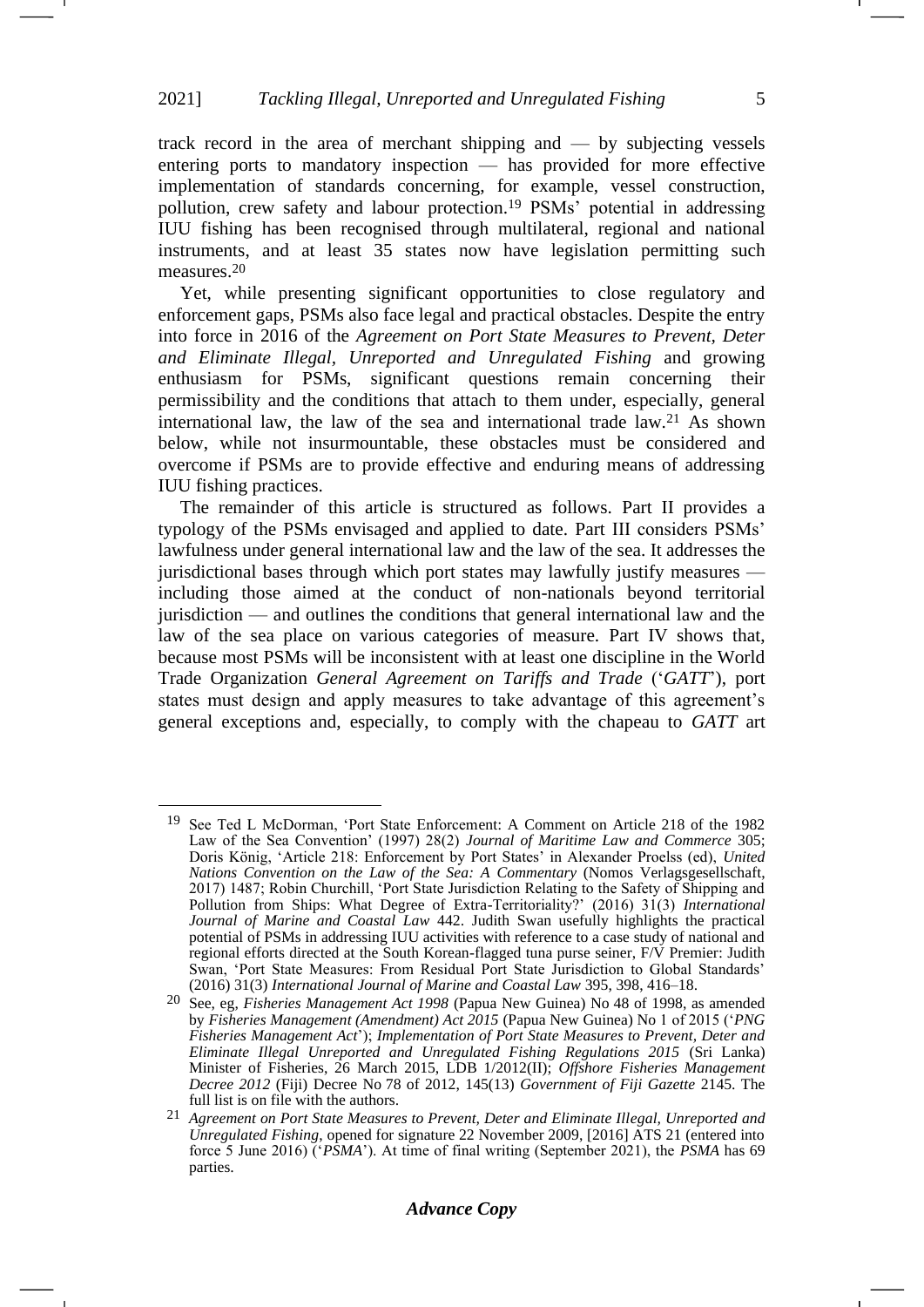<span id="page-5-5"></span>XX.<sup>22</sup> By way of conclusion, Part V reflects that, while the legal obstacles facing PSMs can be overcome, urgent attention must be directed at the other practical and political obstacles to PSMs' widespread and effective adoption if they are to play a meaningful role in closing regulatory and enforcement gaps.

#### <span id="page-5-3"></span><span id="page-5-2"></span><span id="page-5-1"></span><span id="page-5-0"></span>II PORT STATE MEASURES: A TYPOLOGY

States and international organisations have proposed or adopted numerous categories of port state measures, which could be used to tackle IUU fishing.<sup>23</sup> Such measures are found in both binding instruments like the *Agreement to Promote Compliance with International Conservation and Management Measures by Fishing Vessels on the High Seas* ('*FAO Compliance Agreement*')<sup>24</sup> and the *Agreement for the Implementation of the Provisions of the United Nations Convention of the Law of the Sea* ('*FSA*'), <sup>25</sup> and in non-binding instruments like the *Code of Conduct for Responsible Fisheries* ('*FAO Code of Conduct*')<sup>26</sup> and the *Model Scheme on Port State Measures to Combat Illegal, Unreported and Unregulated Fishing*. <sup>27</sup> The high water mark of this trend is the *Agreement on Port State Measures to Prevent, Deter and Eliminate Illegal, Unreported and Unregulated Fishing* ('*PSMA*'), completed in 2009, which obliges its parties to take a range of steps against foreign-flagged vessels that voluntarily enter or attempt to enter port.<sup>28</sup>

<span id="page-5-4"></span>All port state measures involve the assertion of prescriptive and enforcement jurisdiction, raising important questions relating to their general permissibility and the conditions that attach to their implementation. We consider these in detail below (Part III). Before we can investigate such issues, however, it is useful to first consider the characteristics of the various PSMs envisaged and applied to date. Following the *PSMA*'s useful framework, measures can be classified chronologically and substantively as follows: (i) those prior to port entry; and (ii) those after entry.

<sup>22</sup> *Marrakesh Agreement Establishing the World Trade Organization*, opened for signature 15 April 1994, 1867 UNTS 3 (entered into force 1 January 1995) annex 1A ('*General Agreement on Tariffs and Trade 1994*') ('*GATT*').

<sup>23</sup> See generally Andrew Serdy, 'The Shaky Foundations of the FAO Port State Measures Agreement: How Watertight is the Legal Seal against Access for Foreign Fishing Vessels?' (2016) 31(3) *International Journal of Marine and Coastal Law* 422, 424.

<sup>24</sup> *Agreement to Promote Compliance with International Conservation and Management Measures by Fishing Vessels on the High Seas*, opened for signature 24 November 1993, 2221 UNTS 91 (entered into force 24 April 2003) ('*FAO Compliance Agreement*').

<sup>25</sup> See *Agreement for the Implementation of the Provisions of the United Nations Convention of the Law of the Sea of 10 December 1982 Relating to the Conservation and Management of Straddling Fish Stocks and Highly Migratory Fish Stocks*, opened for signature 4 December 1995, 2167 UNTS 3 (entered into force 11 December 2001) ('*FSA*'). At time of final writing (September 2021), the *FSA* has 91 parties.

<sup>26</sup> Food and Agriculture Organization of the United Nations, *Code of Conduct for Responsible Fisheries*, 1995 ('*FAO Code of Conduct*') art 8(3).

<sup>27</sup> Food and Agriculture Organization of the United Nations, *Model Scheme on Port State Measures to Combat Illegal, Unreported and Unregulated Fishing*, 2007 ('*Model Scheme*').

<sup>28</sup> See *PSMA* ([n 21\)](#page-4-0) pts 2–4. See also Swan (n [19\)](#page-4-1) 402.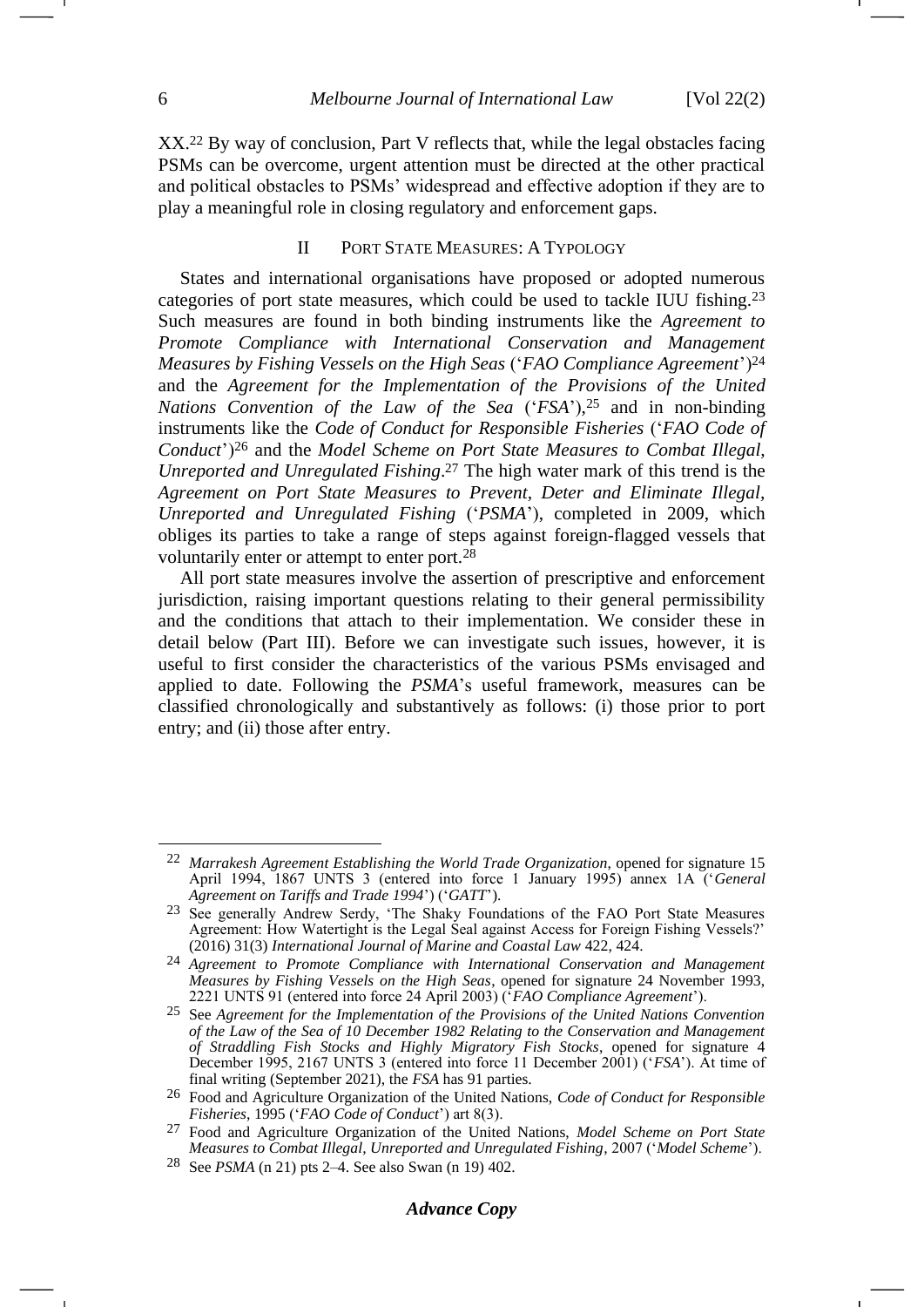#### <span id="page-6-1"></span>A *Measures Prior to Entry*

#### 1 *Designation of Ports*

The prior designation of specific ports open to vessels engaged in fishing (and fishing-related activities) provides a relatively simple means to more effectively tackle IUU practices. Restricting entry or the landing or transhipment of catches to certain ports enables port states to limit the number of undetected port uses and to consolidate administrative and enforcement resources, thus more effectively monitoring activities and sanctioning breaches of relevant national, regional or global rules and standards, as well as enabling more accurate data collection.<sup>29</sup> Prior designation has become routine practice and is an element of states' legislation,<sup>30</sup> as well as regional management efforts.<sup>31</sup> As addressed below, the power to designate ports arises as the logical corollary of a state's sovereignty over its internal waters and its power under international law to condition (or deny) access to territory.<sup>32</sup>

<span id="page-6-0"></span>Importantly, the *PSMA* goes a step further by obliging parties to 'designate and publicize the ports to which vessels may request entry'.<sup>33</sup> *PSMA* parties must provide the FAO with 'a list of its designated ports' which are duly published.<sup>34</sup> In the event that a party fails to send such a list to the FAO, it is assumed that all ports of that party are open to entry for foreign fishing vessels, subject to its prior decision to allow entry in its territory as well as subject to any other requirements set forth by that port state in accordance with the *PSMA* and other rules of international law. Significantly, *PSMA* parties must also 'to the greatest extent possible' ensure that all designated ports have 'sufficient capacity to conduct inspections' in accordance with the additional procedural and substantive obligations they have assumed in the Agreement.<sup>35</sup>

32 See, eg, *UNCLOS* (n [10\)](#page-3-0) art 25(2). For further discussion, see below Part III.

35 *PSMA* (n [21\)](#page-4-2) art 7(2).

-1

#### *Advance Copy*

<sup>&</sup>lt;sup>29</sup> Arron N Honniball, 'Extraterritorial Port State Measures: The Basis and Limits of Unilateral Port State Jurisdiction to Combat Illegal, Unreported and Unregulated Fishing' (PhD Thesis, Utrecht University, 2019) 211.

<sup>30</sup> See, eg, *Fisheries Regulations 2010* (Ghana) LI 1968, arts 33, 79; *Expedir el regalmento general a la ley de pesca y desarrollo pesquero y texto unificado de legislacion Pesquera*  (Ecuador) Decree No 3198 of 2002, art 21.

<sup>31</sup> See, eg, Northwest Atlantic Fisheries Organization, *Conservation and Enforcement Measures 2021*, Doc No 21-01, art 10(4)(b) ('*NAFO CEM*'), which requires Greenland halibut to be landed in designated ports. See also International Commission for the Conservation of Atlantic Tunas, *Recommendation by ICCAT Amending the Recommendation 12-03 by ICCAT to Establish a Multi-annual Recovery Plan for Bluefin Tuna in the Eastern Atlantic and Mediterranean*, Doc No 13-07, 2013, [65], [69].

<sup>33</sup> *PSMA* (n [21\)](#page-4-2) art 7(1).

<sup>34</sup> Ibid. 545 ports are currently designated under the *PSMA*: 'Designated Ports App', *Food and Organization of the United Nations* (Web Page) <http://www.fao.org/fishery/port-state-measures/psmaapp/?locale=en&action=qry>, archived at <https://perma.cc/T8Y9-8Z2D>.

Following the approval of the PSMA, FAO initiated a global awareness-raising and capacity building campaign to ensure that states understand both the benefits of the PSMA as well as the requirements of implementation, should they become Party ... [Further, in order to] bolster FAO's technical assistance in combatting IUU fishing, the FAO developed a global Capacity Development Programme, which is currently ongoing, to provide assistance to developing states to implement the Port State Measures Agreement complementary instruments and tools.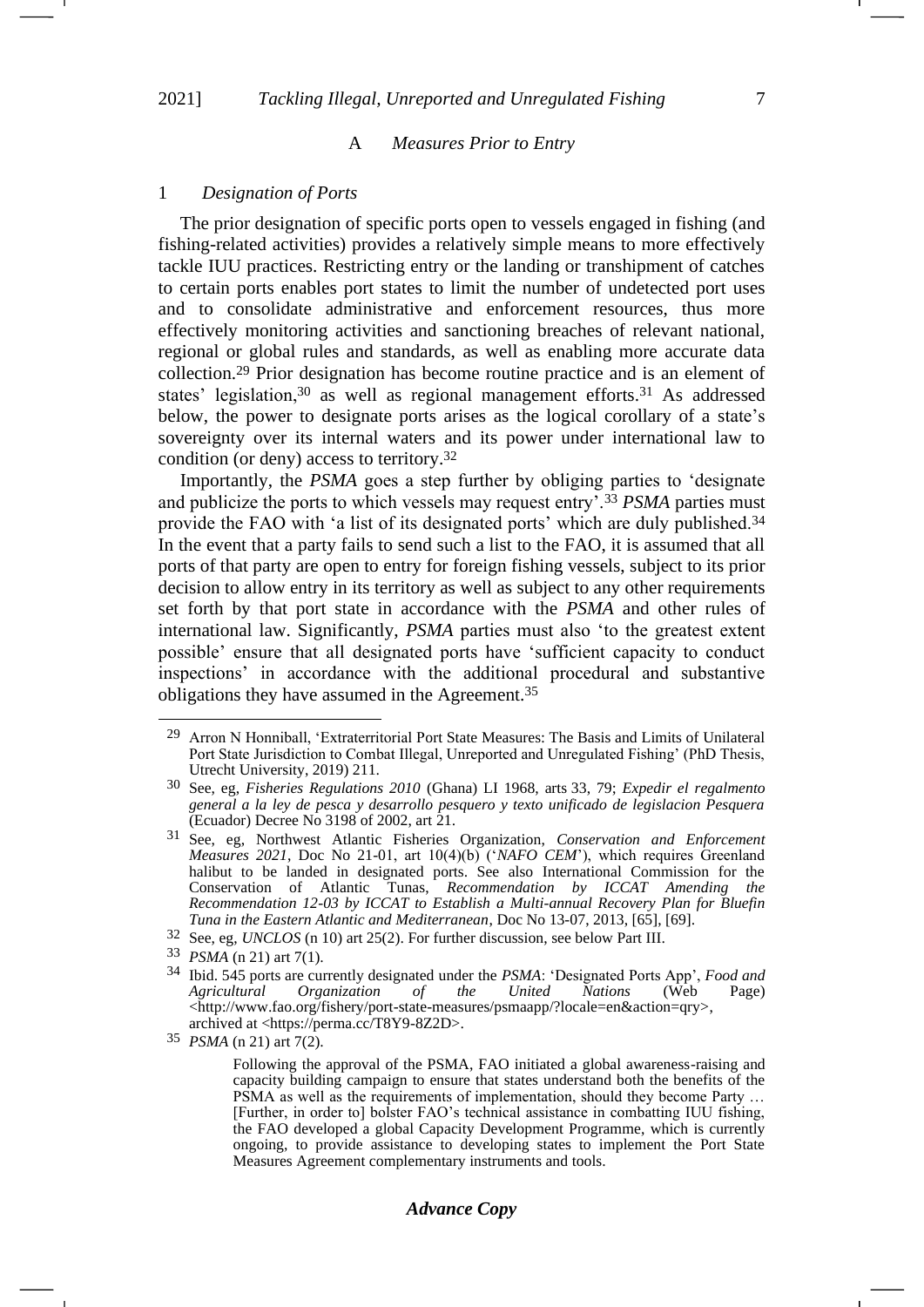### 2 *Advanced Authorisation and Denial of Port Entry*

<span id="page-7-0"></span>To be marketed, all fisheries products must first be landed. Attaching conditions to vessels' entry into port thus provides effective means of removing IUU practices from global supply chains.<sup>36</sup> By conditioning entry on the advance provision of information regarding, for example, a vessel's identity, the purpose of port access, fishing authorisation and effort and capture, port states can contribute to identifying vessels engaged in, and ultimately dis-incentivise, IUU practices.<sup>37</sup> As above, this power stems from states' right to condition or deny access to territory.<sup>38</sup> It is largely at port states' discretion how far in advance such information must be provided. For example, Canada, Fiji and India require at least 24 hours' advance notice of entry for foreign fishing vessels,<sup>39</sup> while Gambia and New Zealand require 72 hours' notice.<sup>40</sup> The Commission for the Conservation of Southern Bluefin Tuna ('CCSBT') and International Commission for the Conservation of Atlantic Tunas ('ICCAT') members must require information at least 72 hours before estimated time of arrival.<sup>41</sup> The *2008 EU IUU Regulation* likewise requires requests be received 'at least three working days' before planned entry.<sup>42</sup>

<span id="page-7-1"></span>Based on information a vessel provides, port state authorities may permit or deny port entry. Where entry is permitted, authorisation must generally be presented upon arrival.<sup>43</sup> Denial usually occurs where information provided is

<sup>&#</sup>x27;Agreement on Port State Measures (PSMA): Capacity Development', *Food and Agricultural Organization of the United Nations* (Web Page) <http://www.fao.org/portstate-measures/capacity-development/overview/en/>, archived at <https://perma.cc/3GE4- JSZY>.

<sup>36</sup> See, eg, Mary Ann Palma, Martin Tsamenyi and William Edeson, *Promoting Sustainable Fisheries: The International Legal and Policy Framework to Combat Illegal, Unreported and Unregulated Fishing* (Martinus Nijhoff Publishers, 2010) 167.

<sup>37</sup> See *Model Scheme* (n [27\)](#page-5-0) 2 [2.4], app A.

<sup>38</sup> See above [n 32](#page-6-0) and accompanying text and below Part III.

<sup>39</sup> Palma, Tsamenyi and Edeson (n [36\)](#page-7-0) 162 offer the following examples: see *Coastal Fisheries Protection Regulations*, CRC, c 413, ss 4(f), 12(1); *Marine Spaces (Foreign Fishing Vessels) Regulations* (Fiji) ss 20, 21; *Fisheries Regulations of 1995* (Gabon) Sec 6; *Maritime Zones of India (Regulation of Fishing by Foreign Vessels) Rules, 1982* (India) r 5.

<sup>40</sup> Ministry of Fisheries, *New Zealand Plan of Action to Prevent, Deter and Eliminate Illegal, Unregulated & Unreported Fishing* (May 2004) 39; *Fisheries Act 2007* (Gambia) s 41(1).

<sup>41</sup> See Commission for the Conservation of Southern Bluefin Tuna, *Resolution for a CCSBT Scheme for Minimum Standards for Inspection in Port*,  $25<sup>th</sup>$  mtg, 18 October 2018, [11]. The Resolution applies to foreign fishing vessels, including carrier vessels other than container vessels, carrying SBT or fish products originating from SBT that have not previously landed or been transhipped at port, and that are 12 metres or more in length. See also International Commission for the Conservation of Atlantic Tunas, *Recommendation by ICCAT for an ICCAT Scheme for Minimum Standards for Inspection in Port*, Doc No 12-07, 2012, [11].

<sup>42</sup> *Council Regulation (EC) No 1005/2008 of 29 September 2008 Establishing a Community System to Prevent, Deter and Eliminate Illegal, Unreported and Unregulated Fishing* [2008] OJ L 286/1, art 6 ('*2008 EU IUU Regulation*'). On the influence of the *2008 EU IUU Regulation* on third states' legislation, see Arron N Honniball, 'What's in a Duty? EU Identification of Non-Cooperating Port States and their Prescriptive Responses' (2020) 35(1) *International Journal of Marine and Coastal Law* 19.

<sup>43</sup> See, eg, *PSMA* (n [21\)](#page-4-2) art 9(2); Judith Swan, *Implementation of Port State Measures: Legislative Template* (FAO, 2016) 13.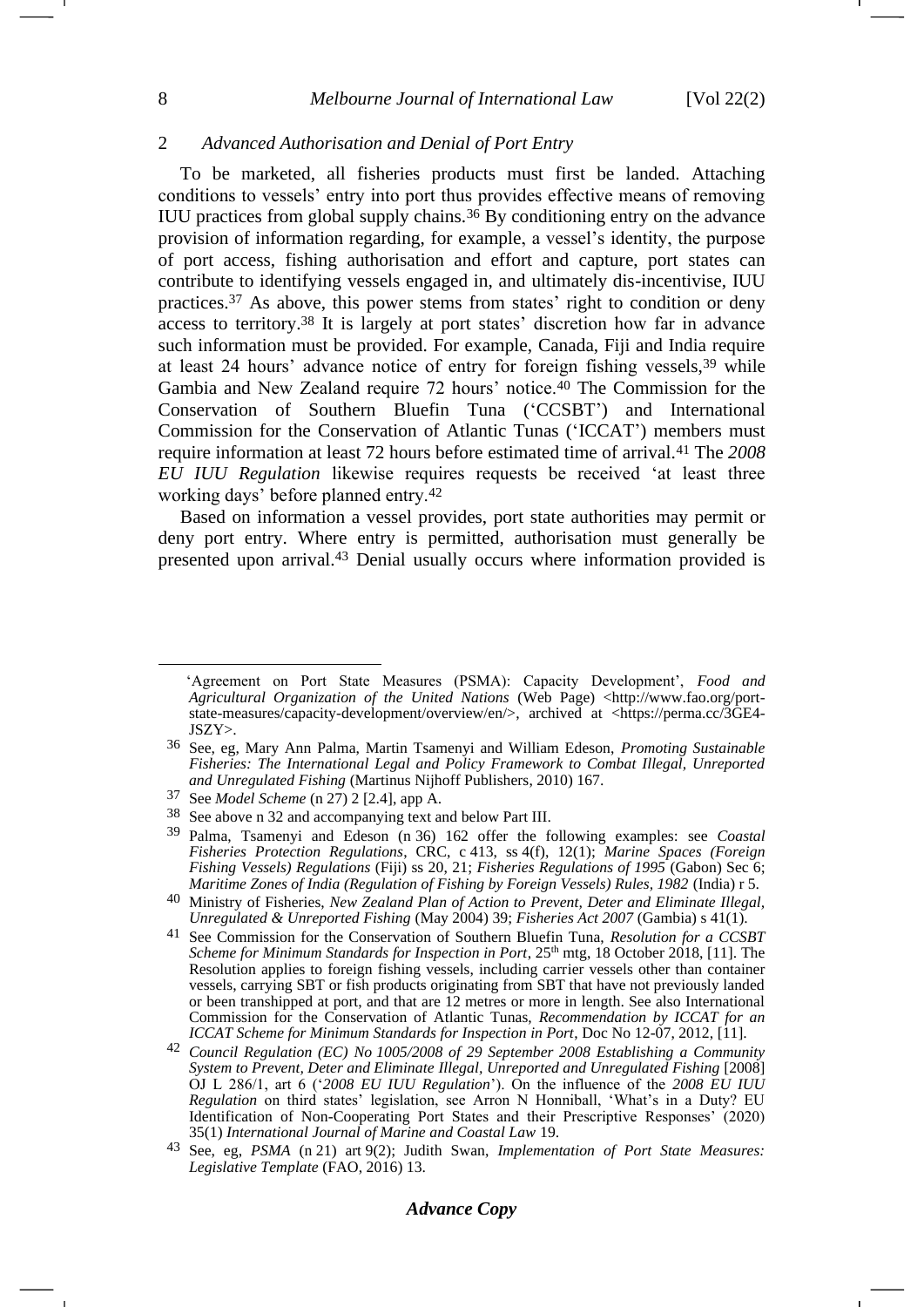inadequate or evidence exists of IUU fishing or related activities.<sup>44</sup> In addition to ad hoc denial of entry, denial may also be routine. This occurs when a vessel has been identified as having engaged in, or been suspected of, IUU activities (blacklisting), is not on a list of approved vessels (whitelisting) or flies the flag of a state that is subject to a blanket entry ban (flag blacklisting).

Prior authorisation and black and whitelisting are standard features of many national and regional management programmes. Numerous states, including key landing parties, like the European Union and the US, have adopted such measures, either unilaterally or in furtherance of their duties as RFMO members or *PSMA* parties.<sup>45</sup> For example, pursuant to the *2008 EU IUU Regulation*, non-EU-flagged vessels identified on the 'Community IUU vessel list' may not enter member states' ports.<sup>46</sup> Under the *Magnuson-Stevens Act*, flag states whose vessels engage in IUU fishing may be identified in a report to Congress.<sup>47</sup> If a listed state does not show within three years that it has taken corrective action, it may be negatively certified, resulting in (inter alia) a blanket ban on port access for fishing vessels flying its flag.<sup>48</sup> Several RFMOs also require their members to deny port entry to vessels suspected of engaging in IUU practices. Illustratively, North East Atlantic Fisheries Commission ('NEAFC') and Northwest Atlantic Fisheries Organization ('NAFO') members are obliged to deny port entry to vessels that fail to adequately complete prior notification requirements.<sup>49</sup> CCSBT members must likewise deny entry to any vessel included on the CCSBT IUU Vessel List, unless entry is exclusively for the purposes of inspection and enforcement.<sup>50</sup> Authorisation and denial schemes are routinely applied to vessels

<span id="page-8-0"></span><sup>44</sup> For example, the South East Atlantic Fisheries Organisation ('SEAFO') and the General Fisheries Commission for the Mediterranean ('GFCM') leave to the discretion of the contracting parties to decide whether to authorise or deny entry after receiving the relevant information. See General Fisheries Commission for the Mediterranean, *On a Regional Scheme on Port State Measures to Combat Illegal, Unreported and Unregulated Fishing Activities in the GFCM Area of Application*, Doc No REC.MCS-GFCM/40/2016/1, 2016, 4 [17]–[18]; South East Atlantic Fisheries Organisation, *Conservation Measure 21/11 on Port State Control*, Doc No CM21/11, 11 October 2011, art 5.

<sup>45</sup> See above nn 44–5. See also *High Seas Fishing Act 2013* (Belize) No 26 of 2013, 7 November 2013, s 25 <http://extwprlegs1.fao.org/docs/pdf/blz174492.pdf>, archived at <https://perma.cc/Z2B4-NKKX>; *Fisheries Management and Development Act 2016* (Kenya), No 35 of 2016, 3 September 2016, 156 *Kenya Gazette Supplement 737*, s 129 <http://kenyalaw.org:8181/exist/rest//db/kenyalex/Kenya/Legislation/English/Acts%20and %20Regulations/F/Fisheries%20Management%20and%20Development%20Act%20- %20No.%2035%20of%202016/docs/FisheriesManagementandDevelopmentAct35of2016.p df>, archived at <https://perma.cc/4UDE-3CHC>; *Fisheries Act 2014* (Seychelles) Act 20 of 2014, 27 October 2014, s 11(6) <https://seylii.org/sc/legislation/act/2014/20->, archived <https://perma.cc/U5FU-T25K>.

<sup>46</sup> See especially *2008 EU IUU Regulation* (n [42\)](#page-7-1) art 37(5).

<sup>47</sup> *High Seas Driftnet Fishing Moratorium Protection Act*, 16 USC §§ 1826h, 1826j(a), (d)  $(2019).$ 

<sup>48</sup> Ibid §§ 1826a, 1826j(d)(3).

<sup>49</sup> See, eg, North-East Atlantic Fisheries Commission, *NEAFC Scheme of Control and Enforcement*, 11 February 2021, art 39(2) ('*NEAFC Scheme*'); *NAFO CEM* (n [31\)](#page-6-1) art 51(2).

<sup>50</sup> Commission for the Conservation of Southern Bluefin Tuna, *Resolution on Establishing a List of Vessels Presumed to Have Carried Out Illegal, Unreported and Unregulated Fishing Activities for Southern Bluefin Tuna (SBT)*, Doc No CCSBT-CC/1610/16, 26th mtg, 17 October 2019, art 18(d).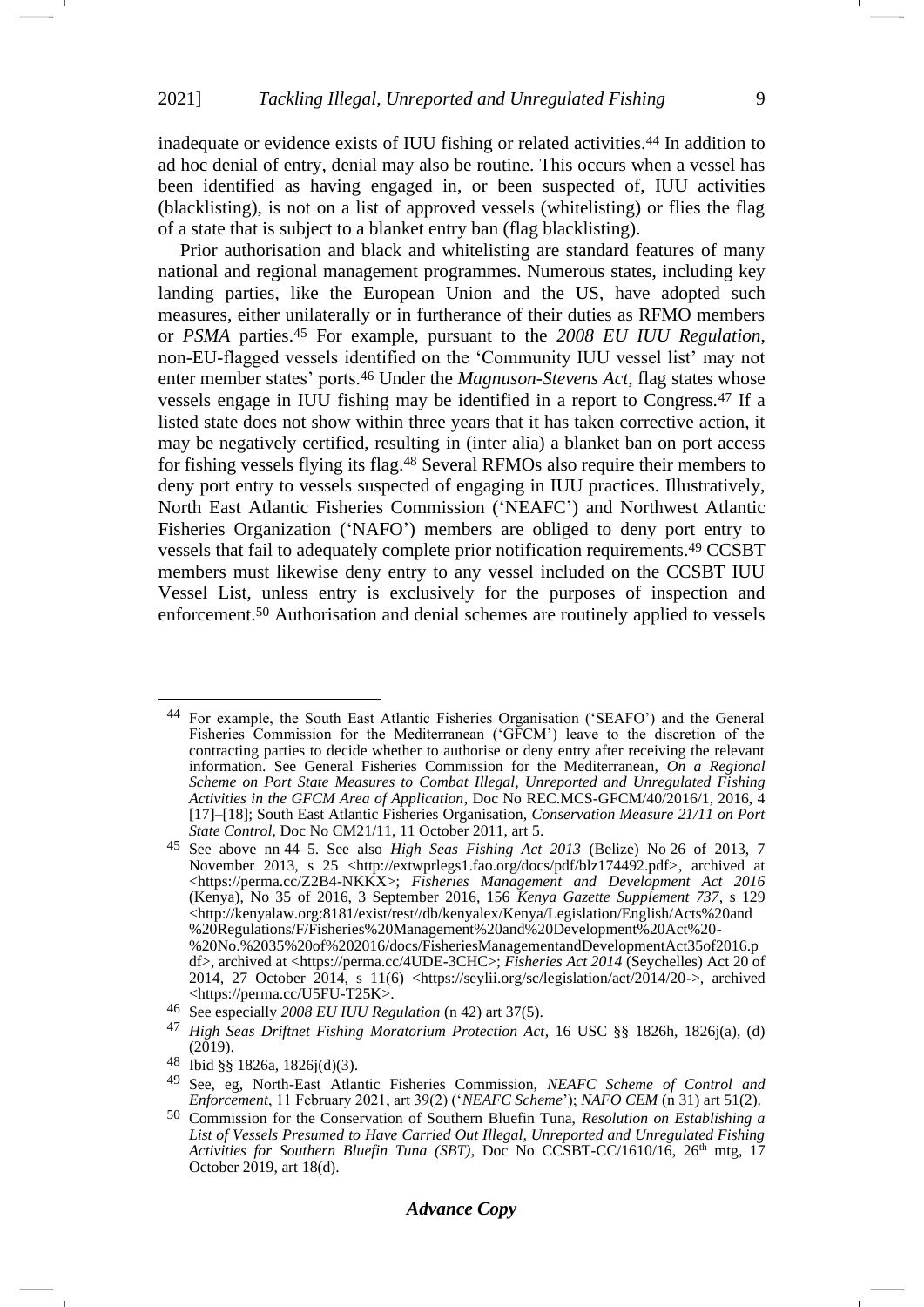not included on RFMO whitelists, an important consequence being that vessels not listed are not permitted to land species within the RFMO's competence.<sup>51</sup>

As well as being mandated by certain RFMOs, the *PSMA* provides its parties with another set of duties, making the exercise of their (otherwise discretionary) right to condition entry obligatory. *PSMA* parties must require fishing vessels and vessels involved in fishing-related activities to provide information concerning, inter alia, vessel identification, port of call and purpose of visit, fishing authorisation, catch and transhipment activities 'sufficiently in advance to allow adequate time … to examine such information' and to decide whether to permit entry.<sup>52</sup> Entry must be denied where there is 'sufficient proof' that a vessel has engaged in IUU fishing or related activities,<sup>53</sup> unless entry is permitted 'exclusively' for inspecting the vessel and taking enforcement action.<sup>54</sup> Decisions to deny entry must be communicated to the vessel's flag state and to relevant coastal states, RFMOs or other international organisations.<sup>55</sup>

#### B *Measures After Entry*

#### 1 *Inspection*

Once a vessel has entered port, physical inspection provides the next — more robust — link in the chain of port state measures. As well as inspecting vessels' authorisation, catches and gear, inspections typically also involve corroboration of digital evidence of activity including reviewing data from Vessel Monitoring Systems ('VMS').<sup>56</sup> While it is impossible for even well-resourced states to physically inspect every vessel entering its ports, states may be obliged to focus efforts on certain categories of vessel or inspect a certain number or proportion of vessels annually.<sup>57</sup> For example, certain RFMOs mandate the inspection of vessels flagged to non-parties — so-called non-cooperating, non-contracting

55 Ibid art 9(3).

<sup>51</sup> See eg, North-East Atlantic Fisheries Commission, *Recommendation on Conservation and Management Measures for Mackerel in the NEAFC Regulatory Area for 2021*, Doc No 20:2021, 24 December 2020, [4].

<sup>52</sup> *PSMA* (n [21\)](#page-4-2) arts 8, 9(1).

<sup>53</sup> Ibid art 9(4).

<sup>54</sup> Ibid art 9(5).

<sup>56</sup> See, eg, *Title 27: Fishing* (Palau) § 204; *Code of Maritime Fishing, 2015* (Guinea) art 190; *Code of Fisheries and Aquaculture, 2015* (Madagascar) art 73; *Law No 2015-017 Establishing the Code of Marine Fisheries* (Mauritania) art 73; *Pitcairn Islands Marine Protected Area Ordinance 2016* (Pitcairn, Henderson, Ducie and Oeno Islands) Act No 3 of 2016, s 24. See also Tullio Treves, 'Some International Law Aspects of the Use of Vessel Monitoring Systems for Preventing Illegal Unreported Unregulated Fishing' in Tafsir Malick Ndiaye and Rüdiger Wolfrum (eds), *Law of the Sea, Environmental Law and Settlement of Disputes: Liber Amicorum Judge Thomas A Mensah* (Martinus Nijhoff Publishers, 2007) 811, 815–20.

<sup>57</sup> For example, the US National Oceanic and Atmospheric Administration ('NOAA') estimates that around 60% of foreign-flagged fishing and support vessels entering US ports are physically inspected: Office of Law Enforcement, 'Frequent Questions: Implementing the Port State Measures Agreement', *NOAA Fisheries* (Web Page, 21 January 2020) <https://www.fisheries.noaa.gov/enforcement/frequent-questions-implementing-port-statemeasures-agreement>, archived at <https://perma.cc/XJX7-2RWU>. The proportion is likely to be significantly lower in less well-resourced port states.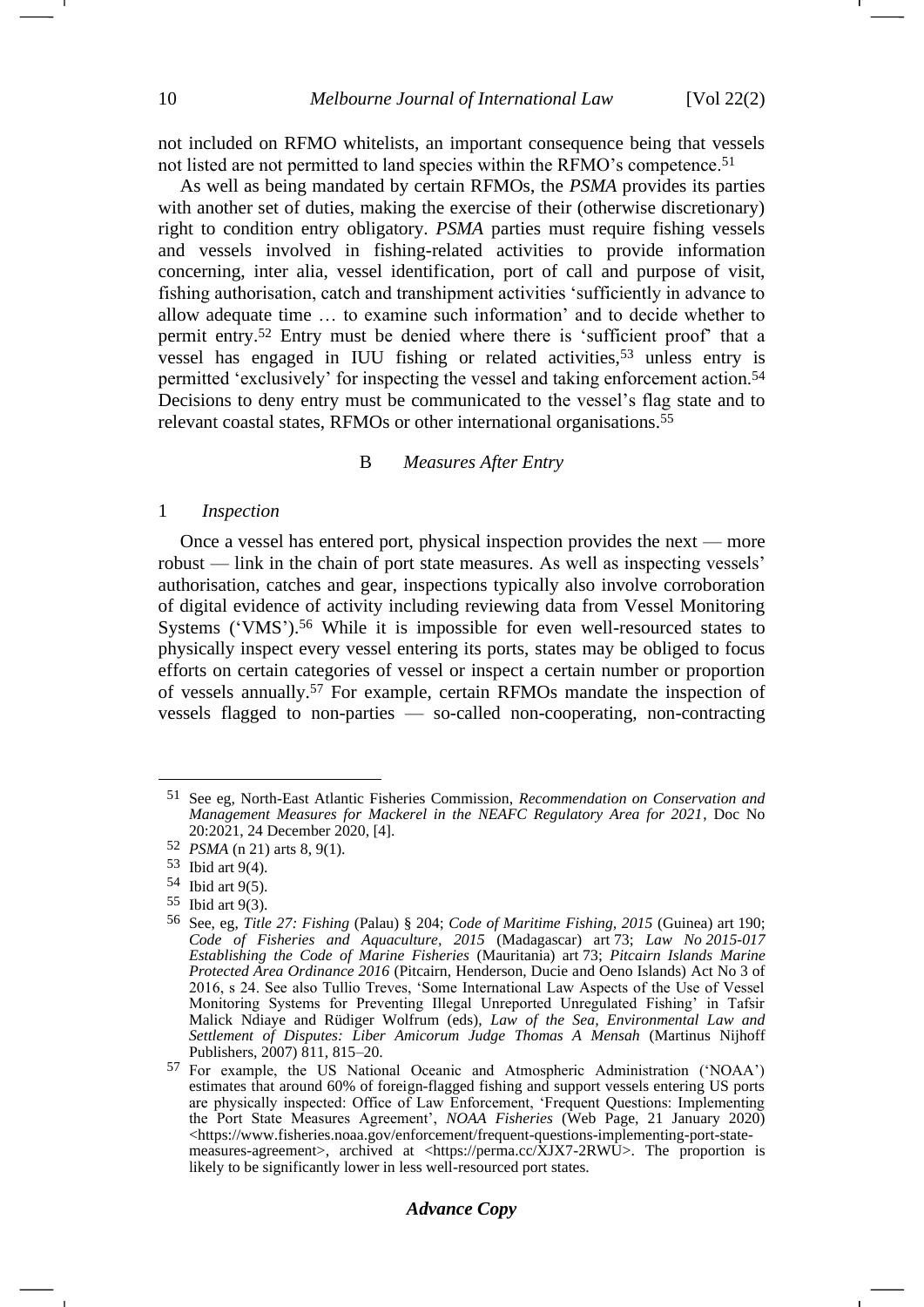parties' vessels — when these voluntarily enter members' ports.<sup>58</sup> The *PSMA* likewise obliges parties 'to reach an annual level of inspections sufficient to achieve the objective of [the] Agreement' agreed upon through RFMOs, the FAO or otherwise.<sup>59</sup> The *PSMA* requires priority be given to vessels suspected of engaging in IUU activities, previously denied entry to, or use of, a port, or when inspection has been requested by a flag state, another *PSMA* party or RFMO.<sup>60</sup>

### 2 *Import Prohibitions and Denial of Use of Port Facilities*

<span id="page-10-0"></span>Prohibiting imports or the transhipment of fisheries products originating in flag states identified as taking inadequate steps to prevent IUU practices by flagged vessels comprises an important feature of, eg, the US's and EU's IUU programmes.<sup>61</sup> As well as flag-based import bans, port states also routinely deny the use of port facilities on an ad hoc basis due to the results of inspections or when vessels fail to comply with authorisation and certification requirements.<sup>62</sup> Such steps may include, eg, preventing landing, transhipping, packaging or processing catches, or denying the resupply, refuelling, repair or maintenance of vessels. Such measures have been adopted by the EU,<sup>63</sup> individual states<sup>64</sup> and by RFMOs. <sup>65</sup> *PSMA* parties are obliged to deny use of facilities when vessels entering port lack valid flag or coastal state authorisation, there is evidence that fish were taken illegally within a coastal state's waters, the flag state does not confirm capture was conducted in accordance with RFMO rules, or there is other

<sup>58</sup> See *NAFO CEM* (n [31\)](#page-6-1) art 51(3); *NEAFC Scheme* (n [49\)](#page-8-0) art 40; International Commission for the Conservation of Atlantic Tunas, *Recommendation by ICCAT concerning Ban on Landings & Transshipments of Vessels from Non-Contracting Parties Identified as Having Committed a Serious Infringement*, Doc No 98-11, 21 June 1999, [1]–[2].

<sup>59</sup> *PSMA* (n [21\)](#page-4-2) arts 12(1), (2).

<sup>60</sup> Ibid art 12(3).

<sup>61</sup> For the US and the EU respectively, see *High Seas Driftnet Fishing Moratorium Protection Act*, 16 USC §§ 1826d–k (2018); *High Seas Driftnet Fisheries Enforcement Act*, 16 USC §§ 1826a–c (2018); *2008 EU IUU Regulation* (n [42\)](#page-7-1) art 38(1).

<sup>62</sup> Catch documentation schemes ('CDS') play a particularly important role in this context. Compliance with CDS requirements is usually mandatory for the landing or importation of fisheries products under both national and RFMO regulations. See, eg, Commission for the Conservation of Antarctic Marine Living Resources, *Resolution 15/XXII: Use of Ports Not Implementing the Catch Documentation Scheme for Dissostichus spp*, Doc No 15/XXII. See also *The Philippine Fisheries Code of 1998* (The Philippines) Department of Agriculture, Administrative Order No 10, 2015, s 38.

<sup>63</sup> According to *2008 EU IUU Regulation* (n [42\)](#page-7-1) art 11(2),

<sup>[</sup>i]f the results of the inspection provide evidence that a third country fishing vessel has engaged in IUU fishing in accordance with the criteria set out in Article 3, the competent authority of the port Member State shall not authorise such vessels to land or tranship their catch.

<sup>64</sup> See, eg, *Fisheries Enforcement Act* (Marshall Islands) § 506(2)(j).

<sup>65</sup> For example, the Inter-American Tropical Tuna Commission prohibits landing and transhipment where they are positively identified as originating from fishing activities that contravene the CMM: see Inter-American Tropical Tuna Commission, *Multiannual Program for the Conservation of Tuna in the Eastern Pacific Ocean During 2014–2016*, Resolution C-13-01, 85th mtg, 10–14 June 2013, para 12 ('*IATTC Resolution C-13-01*').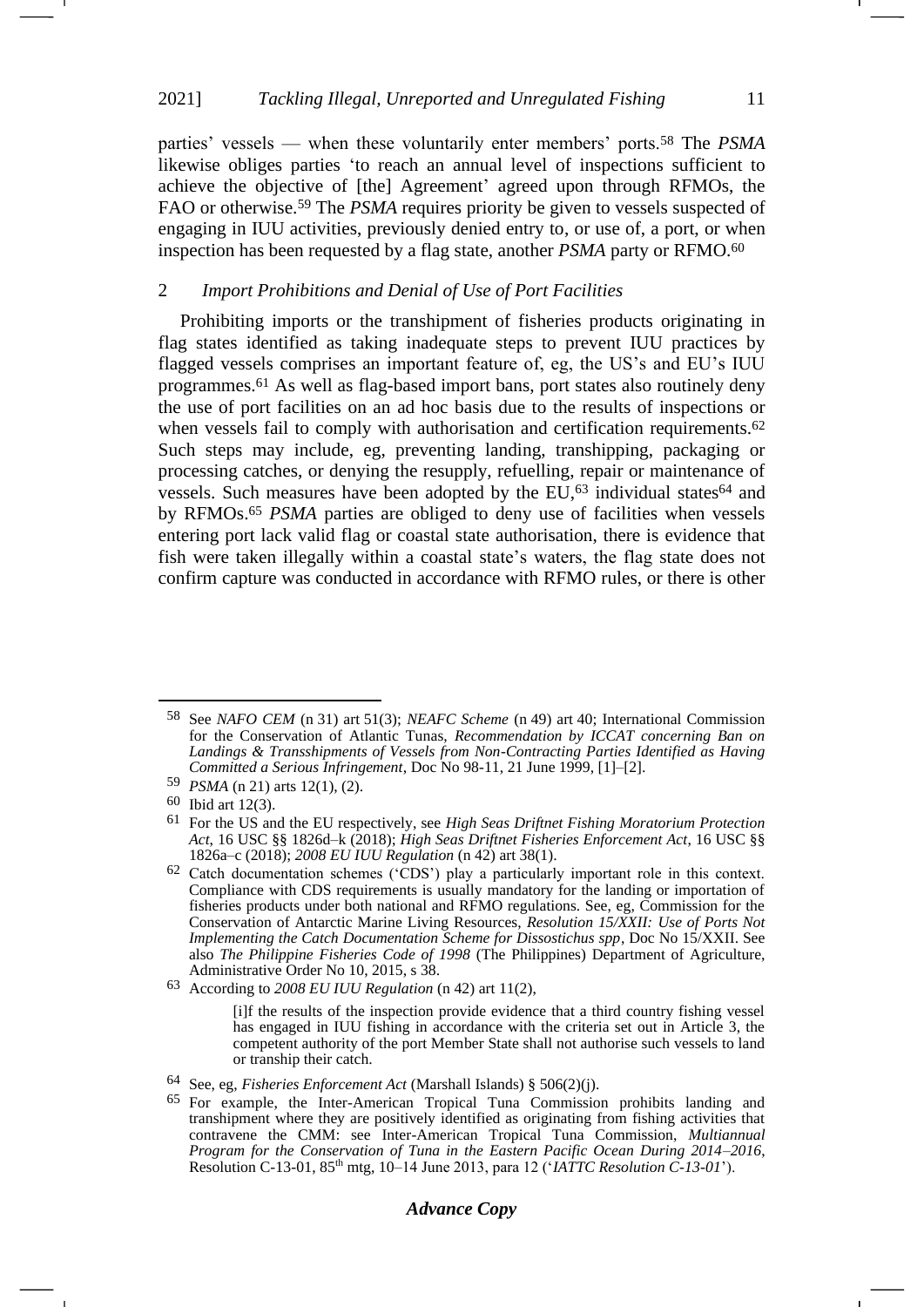evidence of IUU activity;<sup>66</sup> the flag state and any relevant coastal states, RFMOs and other international organisations must be promptly notified.<sup>67</sup>

#### 3 *Follow-Up Measures*

<span id="page-11-0"></span>Port states adopt various measures when a vessel is deemed to have engaged in or supported IUU activities. These include confiscation of catches or gear, detention of vessels and civil and criminal penalties for masters, owners or crews — including fines or imprisonment.<sup>68</sup> Significantly, penalties potentially apply in respect of extraterritorial conduct — ie when capture or fishing-related activity is performed by non-nationals of the port state, on foreign-flagged vessels, beyond territorial jurisdiction. For example, the US's *Lacey Act* makes it an offence to possess 'any fish or wildlife taken, possessed, transported, or sold in violation of any law or regulation of any state or in violation of any foreign law or Indian tribal law'<sup>69</sup> and the *Magnuson-Stevens Act* extends the application of United States legislation (including with regard to penalties) to areas beyond national jurisdiction and the conduct of non-US nationals.<sup>70</sup> Similarly, the *2008 EU IUU Regulation* provides for various enforcement measures, including 'effective, proportionate and dissuasive' administrative and criminal sanctions, and confiscation of 'fishing gear, catches or fishery products', to be applied to activities in port when capture or other relevant conduct occurs on the high seas.<sup>71</sup> Certain RFMOs also indicate members may criminalise activities that take place in port — including possession, landing or transhipment of catches if high seas conservation measures have been breached.<sup>72</sup> While it acknowledges states' right to impose more onerous enforcement measures (particularly pursuant to RFMO rules),<sup>73</sup> when inspection reveals 'clear grounds' for believing a vessel has engaged in IUU activities, *PSMA* parties are (merely) obligated to notify the flag state, the master's state of nationality and any

<span id="page-11-1"></span><sup>66</sup> *PSMA* (n [21\)](#page-4-2) art 11(1). See also Swan (n [19\)](#page-4-1) 409.

<sup>67</sup> See, eg, *PSMA* (n [21\)](#page-4-2) art 11(3); Indian Ocean Tuna Commission, *Resolution 16/11: On Port State Measures to Prevent, Deter and Eliminate Illegal, Unreported and Unregulated Fishing*, 27 September 2016, s 9(3).

<sup>68</sup> See, eg, *Magnuson-Stevens Fishery Conservation and Management Act*, 16 USC §§ 1858–9 (2006) ('*Magnuson-Stevens Act*'). See also *Lacey Act*, 16 USC §§ 3373–4 (2018) ('*Lacey Act*'), which provides for civil and criminal penalties, permit sanctions and the forfeiture of fish and of vessels and other equipment used to aid in the violation of the Act; *Decreto-Lei No 53/2005* (Cape Verde) arts 52, 56, 56A, 61; *Loi No 2015–18 du 13 julliet 2015 portant Code de la Pêche maritime* (Senegal) arts 123, 135; *Maritime Zones of India (Regulation of Fishing by Foreign Vessels) Act 1981* (India) ss 10, 13, 16.

<sup>69</sup> *Lacey Act* (n [68\)](#page-11-0) § 3372(a)(3)(A).

<sup>70</sup> See, eg, *Magnuson-Stevens Act* (n [68\)](#page-11-0) §§ 1821, 1826a, 1826j.

<sup>71</sup> *2008 EU IUU Regulation* (n [42\)](#page-7-1) arts 43–4.

<sup>72</sup> See Sophia Kopela, 'Port-State Jurisdiction, Extraterritoriality, and the Protection of Global Commons' (2016) 47(2) *Ocean Development and International Law* 89, 99, citing Northwest Atlantic Fisheries Organization, *The 2015 NAFO Conservation and Enforcement Measures*, 2014, ch V. See also Commission for the Conservation of Antarctic Marine Living Resources, *Scheme to Promote Compliance by Non-Contracting Party Vessels with CCAMLR Conservation Measures*, Doc No 10-07, 2009, [22(iv)]; Commission for the Conservation of Antarctic Marine Living Resources, *Scheme to Promote Compliance by Contracting Party Vessels with CCAMLR Conservation Measures*, Doc No 10-06, 2016,  $[18(v)(a)] - [18(v)(b)].$ 

<sup>73</sup> *PSMA* (n [21\)](#page-4-2) art 4(1)(b).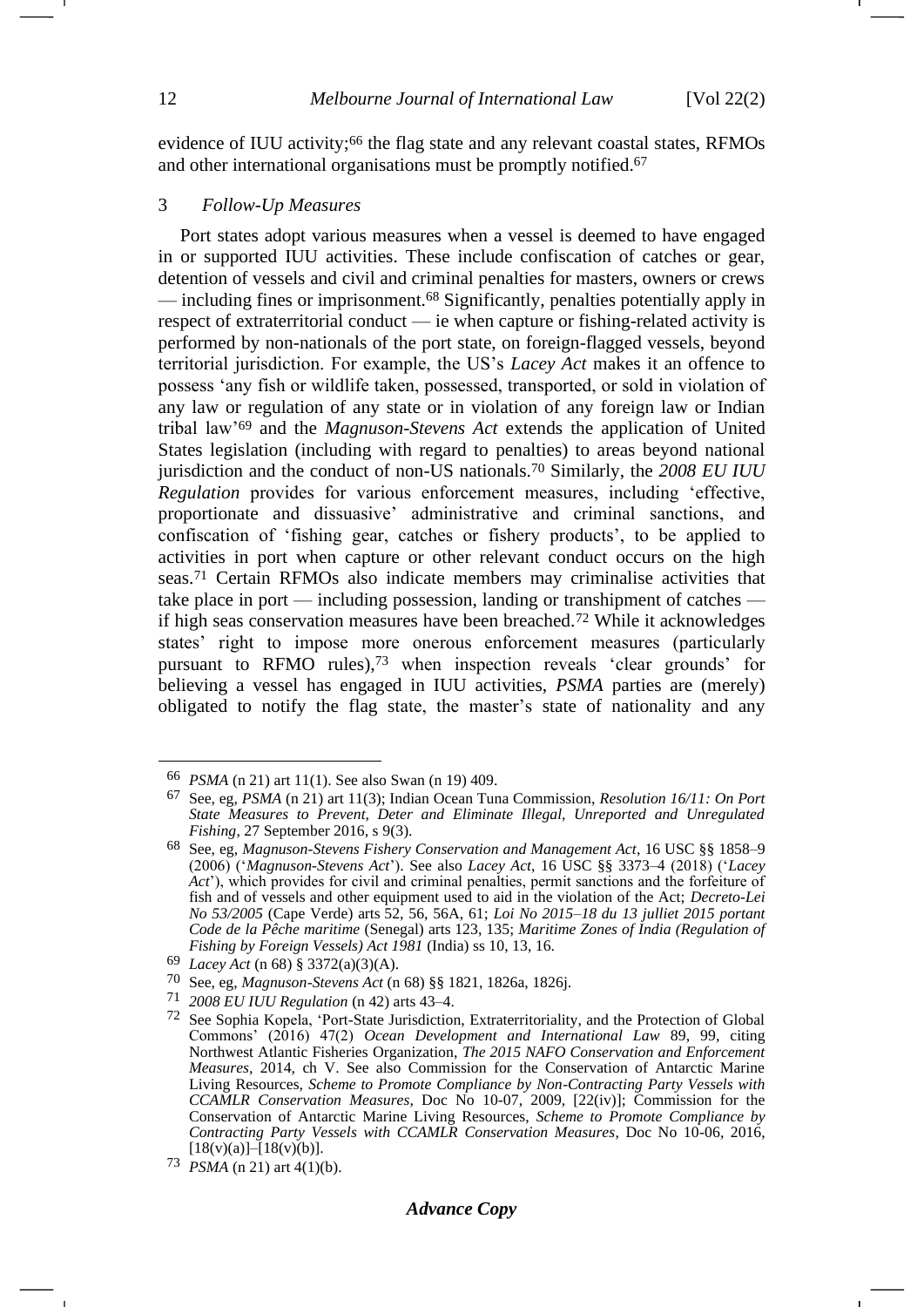relevant coastal states or RFMOs, and to deny the use of port facilities except those essential for the vessel's safety or crew's health and safety.<sup>74</sup>

### III PERMISSIBILITY UNDER GENERAL INTERNATIONAL LAW AND LAW OF THE SEA

<span id="page-12-1"></span><span id="page-12-0"></span>While the above illustrates the PSMs envisaged and adopted at multilateral, regional and national levels, a significant set of questions remains: whether (and when) PSMs are in fact permitted under general international law and the law of the sea, and what conditions attach to their adoption and implementation. In this context, it has been questioned whether port states may lawfully seek to regulate the conduct of non-nationals beyond national jurisdiction.<sup>75</sup> While extraterritorial environmental measures are not, as such, prohibited by general international law,<sup>76</sup> as in all cases, port states must be able to point to a valid base of prescriptive jurisdiction in order to lawfully extend their laws to IUU activities.<sup>77</sup> Because global fisheries are necessarily of common concern,<sup>78</sup> and because all *UNCLOS* parties have a duty to cooperate to conserve high sea living resources,<sup>79</sup> it has been suggested that traditional nationality and territoriality-based conceptions of jurisdiction have been, or should be, displaced.<sup>80</sup> While an attractive idea, given state practice does not yet support such a paradigm shift, we must find legal bases for port state measures within orthodox approaches to jurisdiction.

<span id="page-12-3"></span>As noted earlier, responsibility for fisheries has historically been shared between coastal states (in areas subject to territorial jurisdiction) and flag states <span id="page-12-2"></span>-

### *Advance Copy*

<sup>74</sup> Ibid art 18.

<sup>75</sup> See, eg, Erik Jaap Molenaar, 'Port State Jurisdiction: Toward Comprehensive, Mandatory and Global Coverage' (2007) 38(1–2) *Ocean Development and International Law* 225, 229; McDorman (n [19\)](#page-4-1)  $312.$ 

<sup>76</sup> See, eg, André Nollkaemper, 'Rethinking States' Rights to Promote Extra-Territorial Environmental Values' in Friedl Weiss, Erik Denters and Paul de Waart (eds), *International Economic Law with a Human Face* (Kluwer Law International, 1998) 175, 185–7. But see Erich Vranes, *Trade and the Environment: Fundamental Issues in International Law, WTO Law, and Legal Theory* (Oxford University Press, 2009) 181.

<sup>77</sup> *SS Lotus (France v Turkey) (Judgment)* [1927] PCIJ (ser A) No 10, 19–22 ('*Lotus*'). See also Churchill (n [19\)](#page-4-1) 461–2. There is scope for the argument that damage to marine ecosystems and depletion of fish stocks are inherently of global (and therefore *erga omnes*) concern, even when stocks are not straddling or highly migratory: Kopela (n [72\)](#page-11-1) 91, 112. See also FA Mann, 'The Doctrine of Jurisdiction in International Law' (1964) 111 *Recueil des Cours Academie Droit International* 1, 36–7; Nollkaemper (n [76\)](#page-12-0) 192–5; Lorand Bartels, 'Article XX of GATT and the Problem of Extraterritorial Jurisdiction: The Case of Trade Measures for the Protection of Human Rights' (2002) 36(2) *Journal of World Trade* 353, 367–9; Jaye Ellis, 'Extraterritorial Exercise of Jurisdiction for Environmental Protection: Addressing Fairness Concerns' (2012) 25(1) *Leiden Journal of International Law* 397, 401–4; Thomas Cottier et al, 'The Principle of Common Concern and Climate Change' (2014) 52(3) *Archiv des Völkerrechts* 293.

<sup>78</sup> See generally Food and Agriculture Organization of the United Nations, *The State of World Fisheries and Aquaculture* (n [2\)](#page-1-2).

<sup>79</sup> *UNCLOS* (n [10\)](#page-3-0) arts 116–19.

<sup>80</sup> See Kopela (n [72\)](#page-11-1) 112. In 1992, the Court of Justice of the European Union upheld in principle the confiscation of a catch taken on the high seas by a vessel not flying the flag of an EU Member State: *Anklagemyndigheden v Poulsen* (C-286/90) [1992] ECR 1-6019, [28]–[34]. See generally Ronan J Long and Peter A Curran, *Enforcing the Common Fisheries Policy* (Fishing News Books, 2000) 87–91, 128–30; Natalie L Dobson and Cedric Ryngaert, 'Provocative Climate Protection: EU "Extraterritorial" Regulation of Maritime Emissions' (2017) 66(2) *International and Comparative Law Quarterly* 295.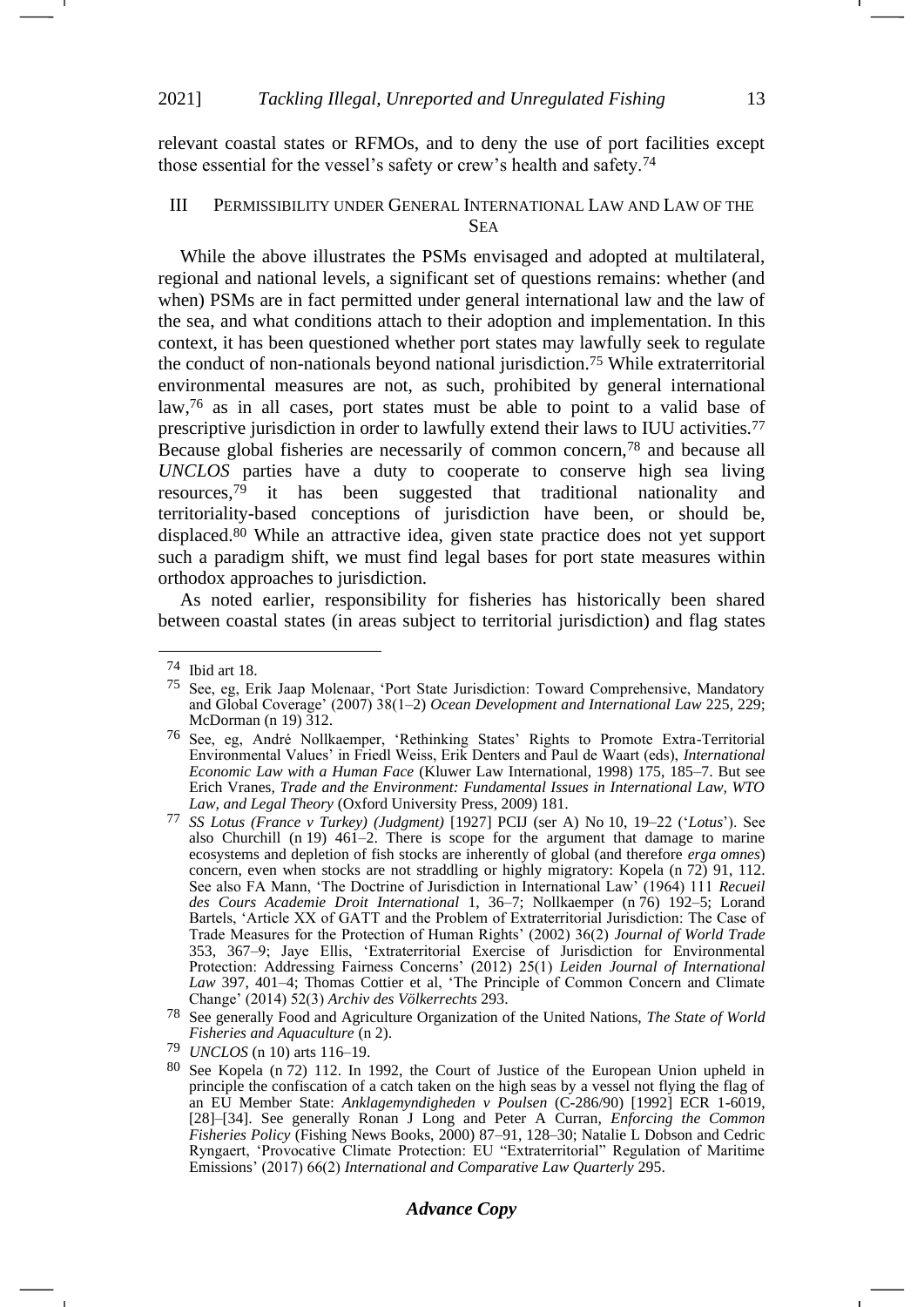(in areas beyond territorial jurisdiction). Importantly, while *UNCLOS* art 218 permits port states to bring proceedings in respect of violations by foreign-flagged vessels of international rules and standards on discharge pollution occurring on the high seas whenever vessels voluntarily enter port, notably, it does not expressly authorise a port state to exercise prescriptive or enforcement jurisdiction over foreign-flagged vessels' fisheries activities outside its EEZ.<sup>81</sup> According to the *expressio unius est exclusio alterius* maxim, this could mean that no such rights exist in respect of fisheries.<sup>82</sup> This view is misconceived. Rather, art 218 is merely a treaty-based expression of the general jurisdiction all port states possess under general international law. *UNCLOS*'s silence on port state jurisdiction over fisheries does not imply port states are prohibited from exercising prescriptive or enforcement jurisdiction to this end. Rather, where *UNCLOS* is silent, general international law on jurisdiction continues to operate. We address the extent of this jurisdiction and the conditions attached to its exercise below.

### A *Justifying Port States' Exercise of Prescriptive Jurisdiction under General International Law*

Port states may validly exercise prescriptive jurisdiction in respect of IUU fishing in three circumstances, addressed in turn below: (i) when provided by treaty; (ii) when there is a link of nationality; and (iii) when relevant conduct occurs within territorial jurisdiction.

#### 1 *'Pooling' or 'Delegating' Jurisdiction via Treaty*

Treaty-based jurisdiction provides the most straightforward avenue for justifying PSMs and may entitle port states to directly extend their laws to IUU activities in circumstances not otherwise permitted under custom. We can see this as a form of 'pooling' or 'delegation' of jurisdictional competence, whereby third states consent in advance to port states exercising jurisdiction over their vessels, nationals or conduct that occurred in an area subject to their territorial jurisdiction (ie, for fisheries, the territorial sea or EEZ). RFMOs are the clearest example of such jurisdictional delegation. For example, under art 31 of the NEAFC Scheme,

[e]ach Contracting Party shall ensure that the appropriate measures be taken, including administrative action or criminal proceedings in conformity with their national law, against the natural or legal persons responsible where NEAFC measures have not been respected.83

Likewise, *FSA* art 23(3) permits port states to 'adopt regulations empowering the relevant national authorities to prohibit landings and transshipments' whenever a catch 'has been taken in a manner which undermines the

<sup>81</sup> See *UNCLOS* (n [10\)](#page-3-2) art 218.

<sup>82</sup> See Serdy (n [23\)](#page-5-1) 425; Churchill (n [19\)](#page-4-1) 463–4.

<sup>83</sup> See *NEAFC Scheme* (n [49\)](#page-8-0) art 31. In the same vein, see also *NAFO CEM* (n [31\)](#page-6-1) art 47; General Fisheries Commission for the Mediterranean, *On a Regional Scheme on Port State Measures to Combat Illegal, Unreported and Unregulated Fishing Activities in the GFCM Area of Application*, Doc No REC.MCS-GFCM/40/2016/1, 2016, [38].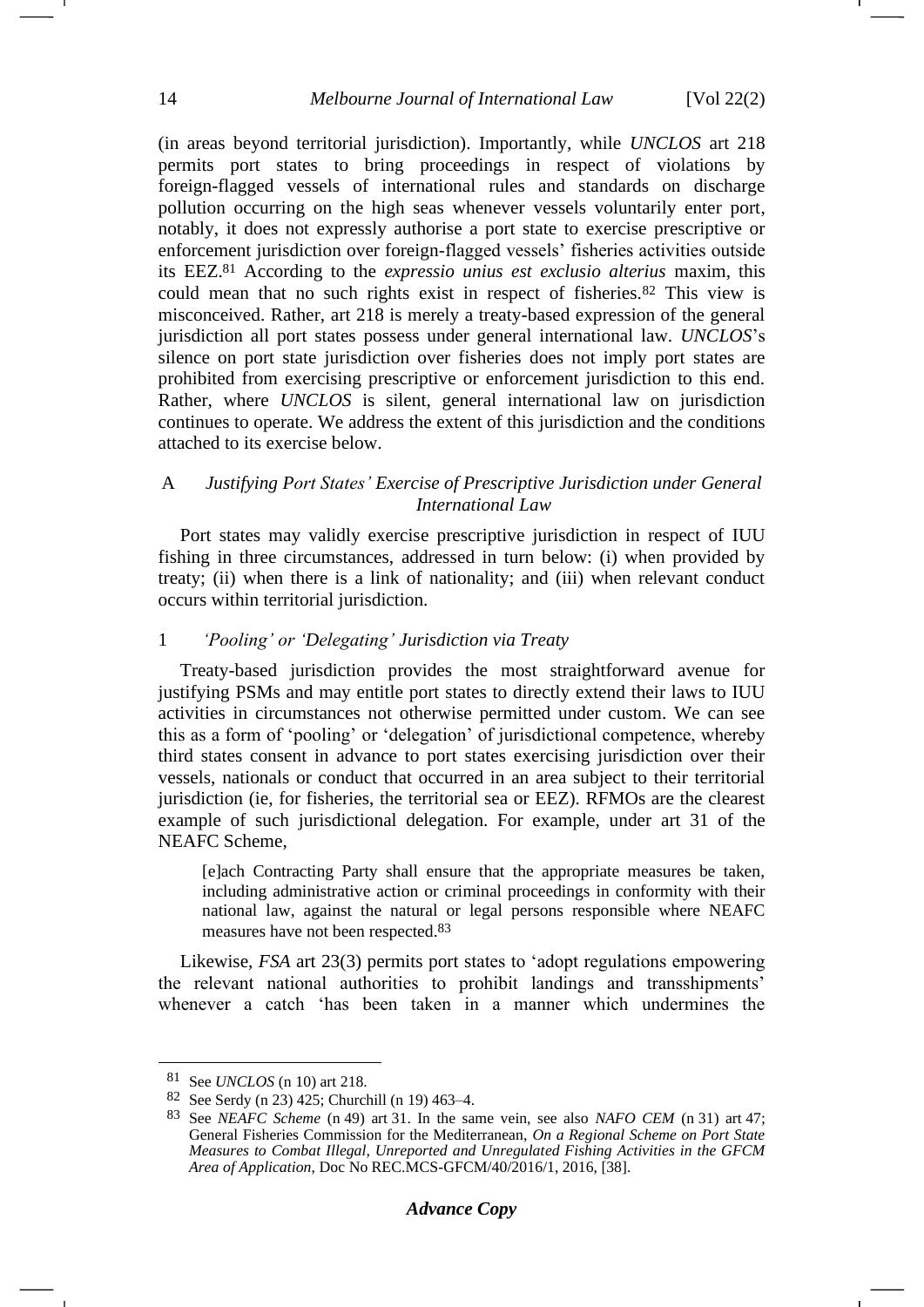effectiveness of subregional, regional or global conservation and management measures on the high seas.'<sup>84</sup>

There are obvious limits to (purely) treaty-based jurisdiction. The *pacta tertiis*  rule (for example, reflected in *Vienna Convention on the Law of Treaties* art 34) <sup>85</sup> means that the lawfulness of port state action would seem to depend on the port and (especially) the flag state being party to the same instruments. This is particularly important in the context of port states' efforts to address unregulated fishing on the high seas.<sup>86</sup> In the absence of some residual nationality or territoriality-based connection (addressed below) port states would thus be required to limit prescriptive action to implementing existing RFMO rules and could not lawfully fill regulatory gaps by adopting national legislative measures in the absence of or in excess of RFMO rules.

However, this limitation can be overcome to the extent we read the relevant *UNCLOS* provisions as implying a permissive base for port states to exercise prescriptive jurisdiction over unregulated fishing on the high seas. According to this view, port states could claim an entitlement to prescribe against vessels of another state party to *UNCLOS* which manifestly fails to take measures for the conservation of living resources on the high seas (art  $117$ )<sup>87</sup> or cooperate with other states to this end (art 118)<sup>88</sup> — duties that have been inexorably linked with the protection and preservation of the marine environment under arts 192 and 194(2).<sup>89</sup> Such a situation might arise when vessels engage in fishing activities in high seas areas under no RFMO competence and subject to no effective flag state control and management or when a flag state is neither a member of nor cooperates with the competent RFMO. In both cases, as the conservation of high seas marine living resources would be heavily undermined, port states could, arguably, assert prescriptive jurisdiction over vessels' conduct as a necessary corollary of their rights and duties under the above cited provisions. While undoubtedly a broad interpretation which is not free of criticism, since the above-mentioned provisions were never meant to grant jurisdictional powers visà-vis third states' conduct but just to impose duties on states vis-à-vis their own conduct, this approach has many practical benefits and finds support in recent

<sup>84</sup> *FSA* (n [25\)](#page-5-2) art 23(3).

<sup>85</sup> *Vienna Convention on the Law of Treaties*, opened for signature 23 May 1969, 1155 UNTS 331 (entered into force 27 January 1980) art 34.

<sup>86</sup> See Molenaar (n [75\)](#page-12-1) 233–6. Cf Arron N Honniball, 'The Exclusive Jurisdiction of Flag States: A Limitation on Pro-Active Port States?' (2016) 31(3) *International Journal of Marine and Coastal Law* 499.

<sup>87</sup> *UNCLOS* (n [10\)](#page-3-2) art 117. Rosemary Rayfuse argues that 'the duty to take conservation measures [under art 117] applies to all states, including flag states, coastal states, port states, landlocked, and non-fishing states': Rosemary Rayfuse, 'Article 117: Duty of States to Adopt with Respect to Their Nationals Measures for the Conservation of the Living Resources of the High Seas' in Alexander Proelss (ed), *United Nations Convention on the Law of the Sea: A Commentary* (Nomos Verlagsgesellschaft, 2017) 803, 809.

<sup>88</sup> *UNCLOS* (n [10\)](#page-3-2) art 118.<br>89 See SBT PM (n 11) 295

<sup>89</sup> See *SBT PM* (n [11\)](#page-3-1) 295 [70]; *SRFC AO* (n [11\)](#page-3-1) 37 [120]. For discussion of these provisions in relation to port state jurisdiction over activities on the high seas, see König  $(n 19)$  $(n 19)$  1495.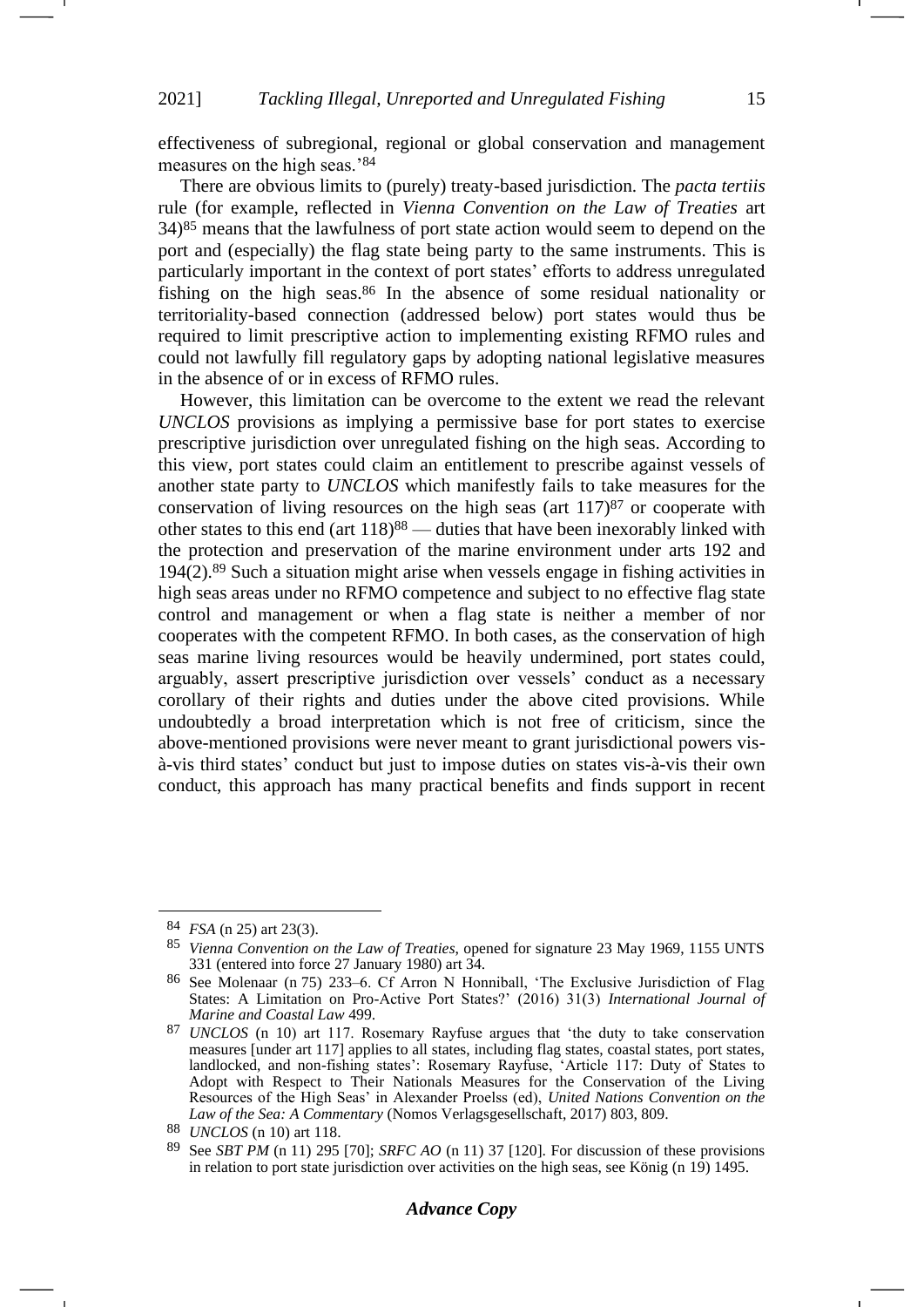adjudicative practice.<sup>90</sup> It remains to be seen if this evolutive interpretation of *UNCLOS* provisions will also find support in state practice and serve as the basis for broader extraterritorial prescription by port states within or beyond the marine conservation context.

### 2 *Regulating the Conduct of Nationals*

<span id="page-15-0"></span>As reflected in the FAO IPOA-IUU, $91$  while not strictly attaching to their status as *port* state, it is uncontroversial that states in whose ports vessels seek to land catches or engage in activities in support of fishing practices may lawfully legislate in respect of the conduct of their own nationals, even if such conduct is performed beyond territorial jurisdiction and on a foreign-flagged vessel.<sup>92</sup> Illustratively in this respect, in 1998, Norway made it a criminal offence for its nationals to breach relevant RFMO rules when fishing on the high seas.<sup>93</sup> Spanish legislation similarly requires nationals intending to enlist as masters on foreign-flagged vessels of RFMO non-member states to notify the Spanish General Secretariat for Maritime Fishing.<sup>94</sup> The *2008 EU IUU Regulation* likewise forbids EU nationals to engage in or support IUU fishing under any flag.<sup>95</sup> Of course, a national of the port state — whether a natural or legal person — must participate in relevant IUU fishing or fishing-related activities. The latter particularly provides an avenue through which port states may lawfully regulate IUU practices even when capture is itself performed by non-nationals, on foreign-flagged vessels, beyond territorial jurisdiction.

#### 3 *Regulating Activities within Territorial Jurisdiction*

The regulation of conduct performed within territorial jurisdiction provides perhaps the clearest justification for port states' exercises of prescriptive jurisdiction relating to IUU activities performed by non-nationals beyond territorial jurisdiction. It is unproblematic that port states may lawfully exercise prescriptive jurisdiction over conduct occurring within an area subject to territorial jurisdiction — for fisheries, its EEZ, territorial sea, internal waters, archipelagic waters or land territory. This does not mean, however, that a port state can never validly attempt to regulate IUU activities when capture occurs beyond these areas. This results from the important distinction between the

<sup>90</sup> See, eg, the International Court of Justice's elaboration of the 'no harm' principle, which is closely linked to the right and duty of states to take measures concerning activities that may endanger the conservation of marine living resources: *Legality of the Threat or Use of Nuclear Weapons (Advisory Opinion)* [1996] ICJ Rep 226, 241–2 [29]; *Pulp Mills on the River Uruguay (Argentina v Uruguay) (Judgment)* [2010] ICJ Rep 14, 78 [191], [193]; *Certain Activities Carried Out by Nicaragua in the Border Area (Costa Rica v Nicaragua) (Judgment)* [2015] ICJ Rep 665, 706–7 [104].

<sup>91</sup> Food and Agriculture Organization of the United Nations, *International Plan of Action* (n [6\)](#page-2-0) 6 [18]–[19].

<sup>92</sup> See ibid 6 [18]. See also Swan (n [19\)](#page-4-1) 420.

<sup>93</sup> *Forskrift om regulering av fiske i farvann utenfor noen stats fiskerijurisdiksjon* (Norway) Decree No 173 of 1998, 4 March 1998, ss 4, 7, discussed in Diane Erceg, 'Deterring IUU Fishing through State Control over Nationals' (2006) 30(2) *Marine Policy* 173, 174.

<sup>94</sup> *Real decreto 1134/2002, de 31 de octubre, sobre aplicación de sanciones en materia de pesca marítima a españoles enrolados en buques con abanderamiento de conveniencia* (Spain), discussed in Erceg (n [93\)](#page-15-0) 174.

<sup>95</sup> *2008 EU IUU Regulation* (n [42\)](#page-7-1) art 39.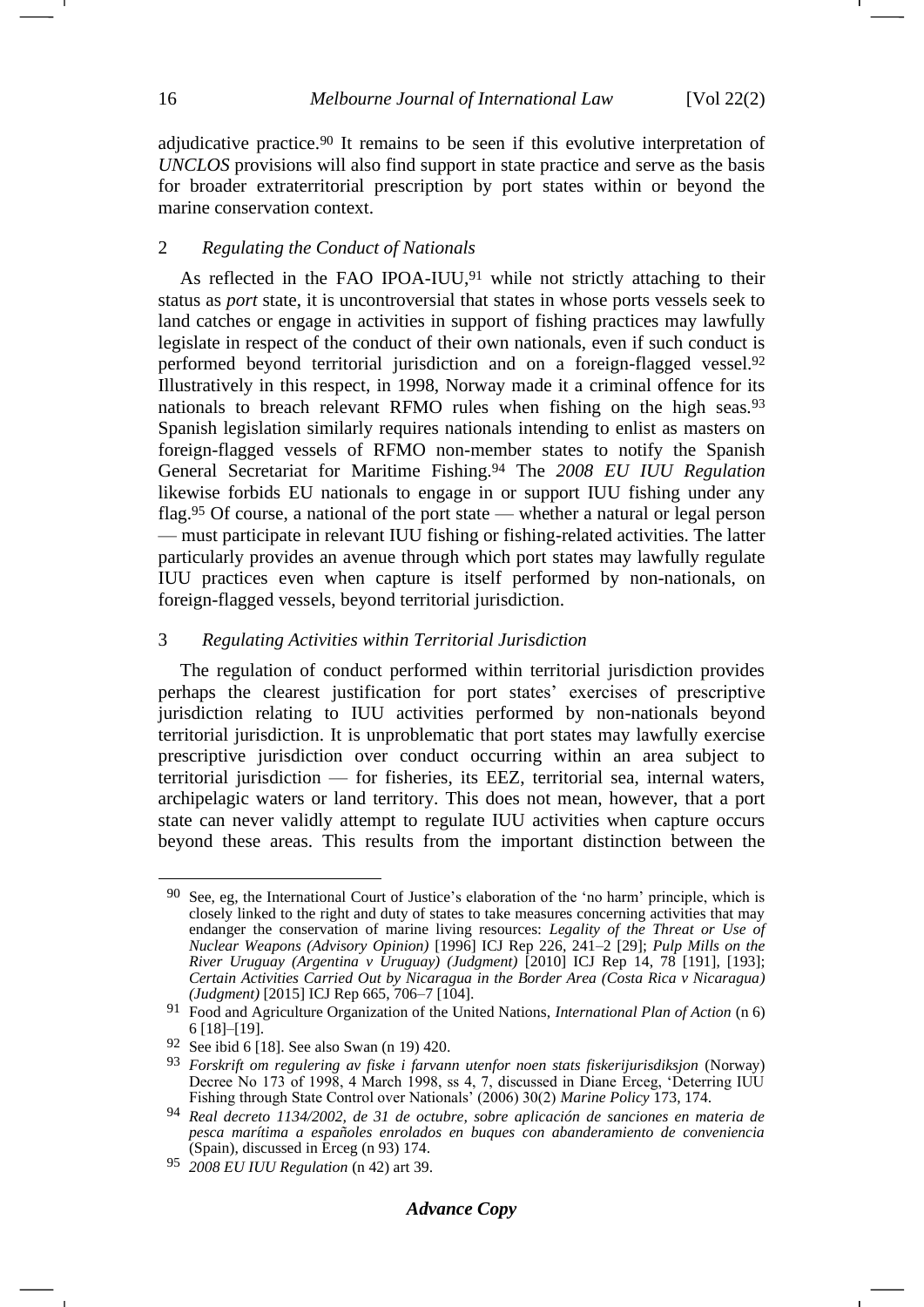(lawful) territorial extension of domestic law and the (unlawful) exercise of extraterritorial jurisdiction proper.<sup>96</sup> Within the former, 'a measure is triggered by a territorial connection' but is required 'as a matter of law, to take into account conduct or circumstances' occurring outside territorial jurisdiction.<sup>97</sup> By contrast, measures within the latter category wholly relate to 'something other than a territorial connection with the regulating state'.<sup>98</sup> State practice within and beyond ocean governance supports the view that conduct occurring entirely beyond national jurisdiction may be indirectly regulated, provided the direct object of regulation occurs *within* territorial limits.<sup>99</sup>

<span id="page-16-0"></span>As such, acts including attempted port entry, or use of facilities and landing, processing, transhipping or marketing catches can lawfully be subjected to regulation by, eg, prohibiting false or incomplete declarations concerning catch methods, locations or timings — even if the port state could not in the circumstances *directly* prescribe rules concerning capture.<sup>100</sup> Similarly, state practice supports the view that port states may lawfully target so-called 'static conditions' — relating to a vessel's design or equipment — rather than 'non-static conditions' — relating to a vessel's or crew's conduct.<sup>101</sup> For present purposes, such conditions would include, eg, fishing gear and the installation and use of VMS. Importantly, by indirectly linking conduct performed within territorial jurisdiction to conduct performed beyond such jurisdiction, port states may lawfully 'territorialise' — and thus exercise prescriptive jurisdiction in respect of — the extraterritorial activities of non-nationals.<sup>102</sup>

<span id="page-16-1"></span>Despite being widely supported by state practice and scholarly opinion, the above view is potentially undermined by a recent International Tribunal for the Law of the Sea ('ITLOS') decision on freedom of navigation. *M/V 'Norstar'* arose from Italian efforts to address tax fraud by regulating the bunkering (ship-to-ship fuel transfer) of mega-yachts on the high seas.<sup>103</sup> The (Panamanian-registered) tanker Norstar transferred fuel purchased tax free in Italian ports to vessels in areas outside Italy's territorial waters. Receiving vessels then returned to Italian ports without declaring the bunkering, circumventing customs duties.<sup>104</sup> Among other measures, the Norstar was

<sup>96</sup> See Joanne Scott, 'Extraterritoriality and Territorial Extension in EU Law' (2014) 62(1) *American Journal of Comparative Law* 87, 91.

<sup>97</sup> Ibid 90.

<sup>98</sup> Ibid.

<sup>99</sup> See *M/V 'Norstar' (Panama v Italy) (Judgment)* (International Tribunal for the Law of the Sea, Case No 25, 10 April 2019) [36] (Judges Cot, Pawlak, Yanai, Hoffman, Kolodkin, Lijnzaad and Judge Ad Hoc Treves) ('*M/V Norstar*'). See also *Council Regulation No 338/97 of 9 December 1996 on the Protection of Species of Wild Fauna and Flora by Regulating Trade Therein* [1997] OJ L 61/1, arts 8, 12, 14, 16.

<sup>100</sup> On the imposition of an 'unreasonable bond' with respect to violation of fisheries legislation extending to France's EEZ, see *Monte Confurco (Seychelles v France) (Judgment)* (International Tribunal for the Law of the Sea, Case No 6, 18 December 2000) [73]–[91].

<sup>101</sup> See Bevan Marten, 'Port State Jurisdiction, International Conventions, and Extraterritoriality: An Expansive Interpretation' in Henrik Ringbom (ed), *Jurisdiction over Ships: Post-UNCLOS Developments in the Law of the Sea* (Brill Nijhoff, 2015) 105, 106–8. But see Churchill (n [19\)](#page-4-1) 446–7.

<sup>102</sup> See Cedric Ryngaert and Henrik Ringbom, 'Introduction: Port State Jurisdiction' (2016) 31(3) *International Journal of Marine and Coastal Law* 379, 384.

<sup>103</sup> *M/V Norstar* (n [99\)](#page-16-0).

<sup>104</sup> Ibid [166]–[169], [178].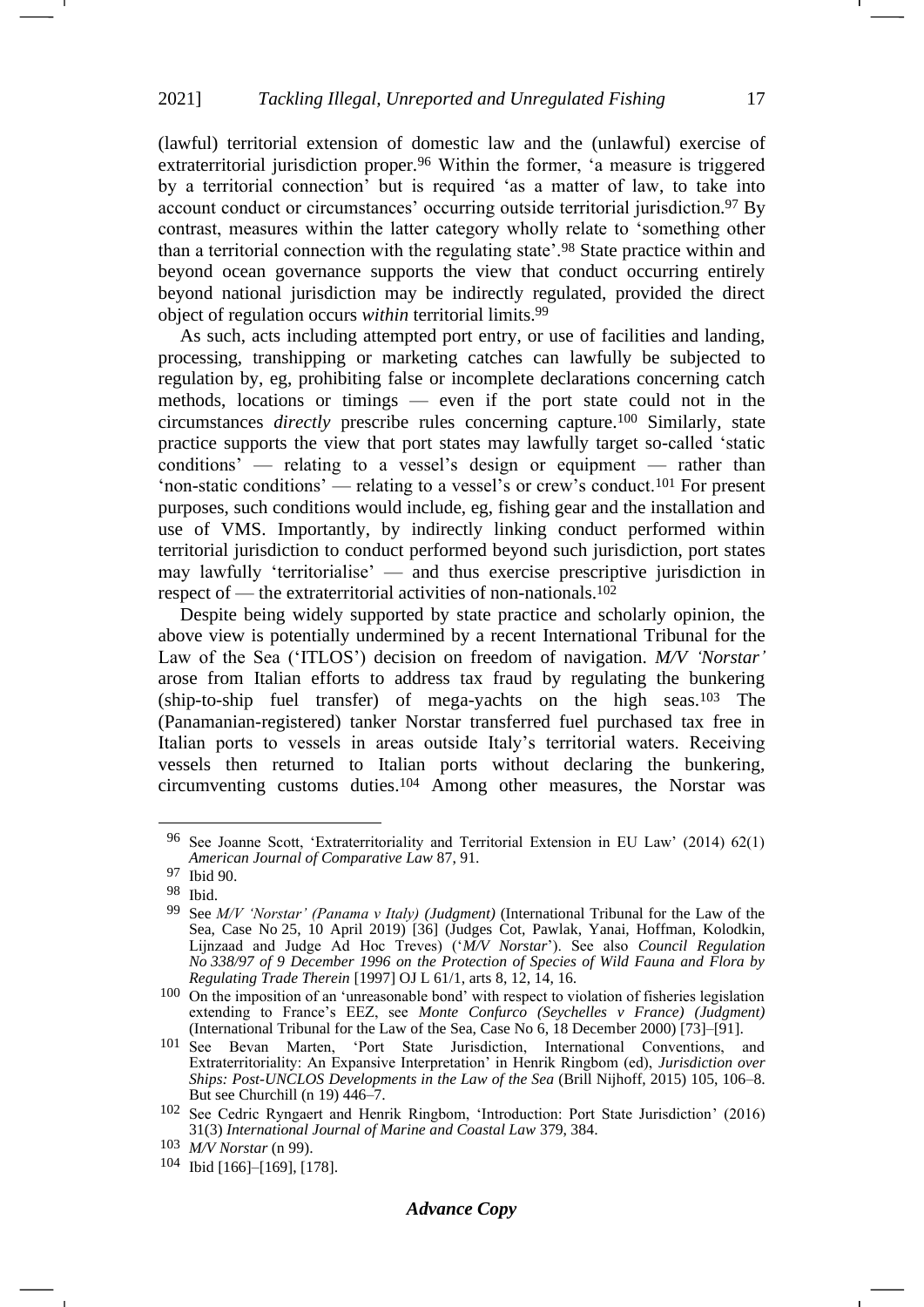subjected to a Decree of Seizure. Panama alleged, inter alia, that Italy's action breached the right of its vessels to freedom of navigation on the high seas.<sup>105</sup> In the Tribunal's view, while also regulating conduct that occurred within its territory — and while enforcement occurred solely in internal waters — Italy's measures had the effect of extending Italy's 'criminal and customs laws extraterritorially to activities of foreign ships on the high seas'.<sup>106</sup> The Tribunal elaborated that regardless of whether such an act, physically or otherwise, impacts the free passage of a vessel on the high seas, '*any act* which subjects activities of a foreign ship on the high seas to the jurisdiction of states other than the flag state constitutes a breach of the freedom of navigation' unless expressly provided for in *UNCLOS* or other treaty.<sup>107</sup> This is, to say the least, a rather laboured interpretation of arts 87 and 92, arguably based on a misconstruction of the Italian measures.<sup>108</sup> As well as having far-reaching consequences in other areas, if taken up by other courts and tribunals applying art 87, the Tribunal's approach would have the lamentable effect of reducing the capacity of port states to curb IUU fishing by non-nationals through regulating conduct ancillary to capture unless expressly authorised by *UNCLOS* or another treaty. It is to be hoped the Tribunal's logic will not be followed in future disputes.<sup>109</sup>

### B *Justifying Measures Prior to Entry*

<span id="page-17-0"></span>The existence of a valid base of prescriptive jurisdiction does not end our inquiry. The extension of domestic law over conduct is generally by enforcement action,<sup>110</sup> and the existence of a valid base of prescriptive jurisdiction does not mean that the application of domestic regulations will be lawful in all circumstances.<sup>111</sup> In these circumstances, we need to separate measures taken prior to entry from those taken after vessels have entered ports.

<span id="page-17-1"></span>The lawfulness of measures prior to port entry is contingent upon a state's ability to lawfully condition access to its ports. While *UNCLOS* does not

<sup>105</sup> Ibid [68]. See also *UNCLOS* (n [10\)](#page-3-0) art 87.

<sup>106</sup> *M/V Norstar* (n [99\)](#page-16-0) [226].

<sup>107</sup> Ibid [224] (emphasis added).

<sup>108</sup> See ibid [15] (Judges Cot, Pawlak, Yanai, Hoffman, Kolodkin, Lijnzaad and Judge Ad Hoc Treves); *M/V 'Norstar' (Panama v Italy) (Preliminary Objections)* (International Tribunal for the Law of the Sea, Case No 25, 4 November 2016) [34]–[42] (Judges Wolfrum and Attard). The conclusions reached in these Opinions closely resemble our view presented above. See Richard Collins, 'Delineating the Exclusivity of Flag State Jurisdiction on the High Seas: ITLOS Issues Its Ruling in the M/V "Norstar" Case', *EJIL:Talk!* (Blog Post, 4 June 2019) <https://www.ejiltalk.org/delineating-the-exclusivity-of-flag-state-jurisdiction-<br>on-the-high-seas-itlos-issues-its-ruling-in-the-m-v-norstar-case/> archived at on-the-high-seas-itlos-issues-its-ruling-in-the-m-v-norstar-case/>, archived at <https://perma.cc/PZZ6-PY99>; Vincent P Cogliati-Bantz, 'Freedom of the High Seas and Extent of Coastal State Jurisdiction: Reflections on the Norstar Case' (2020) 5(1) *Cambridge Law Review* 1, 10–11; Cameron Miles, 'The MV "Norstar" Case (Panama v Italy)' (2020) 114(1) *American Journal of International Law* 116, 121–3. See also Douglas Guilfoyle, 'Article 92: Status of Ships' in Alexander Proelss (ed), *United Nations Convention on the Law of the Sea: A Commentary* (Nomos Verlagsgesellschaft, 2017) 700.

<sup>109</sup> But see *'Enrica Lexie' Incident (Italy v India*) *(Award)* (Permanent Court of Arbitration, Case No 2015-28, 21 May 2020) [468]; *M/V Norstar* (n [99\)](#page-16-0) [2]–[15] (Judge Kittichaisaree).

<sup>110</sup> *M/V 'Virginia G' (Panama v Guinea-Bissau) (Judgment)* (International Tribunal for the Law of the Sea, Case No 19, 14 April 2014) [217], [264] ('*M/V Virginia G*').

<sup>111</sup> See, eg, *Duzgit Integrity Arbitration (Malta v São Tomé and Príncipe) (Award)* (Permanent Court of Arbitration, Case No 2014-07, 5 September 2016) [210] ('*Duzgit Integrity*'); *M/V Virginia G* (n [110\)](#page-17-0) [268].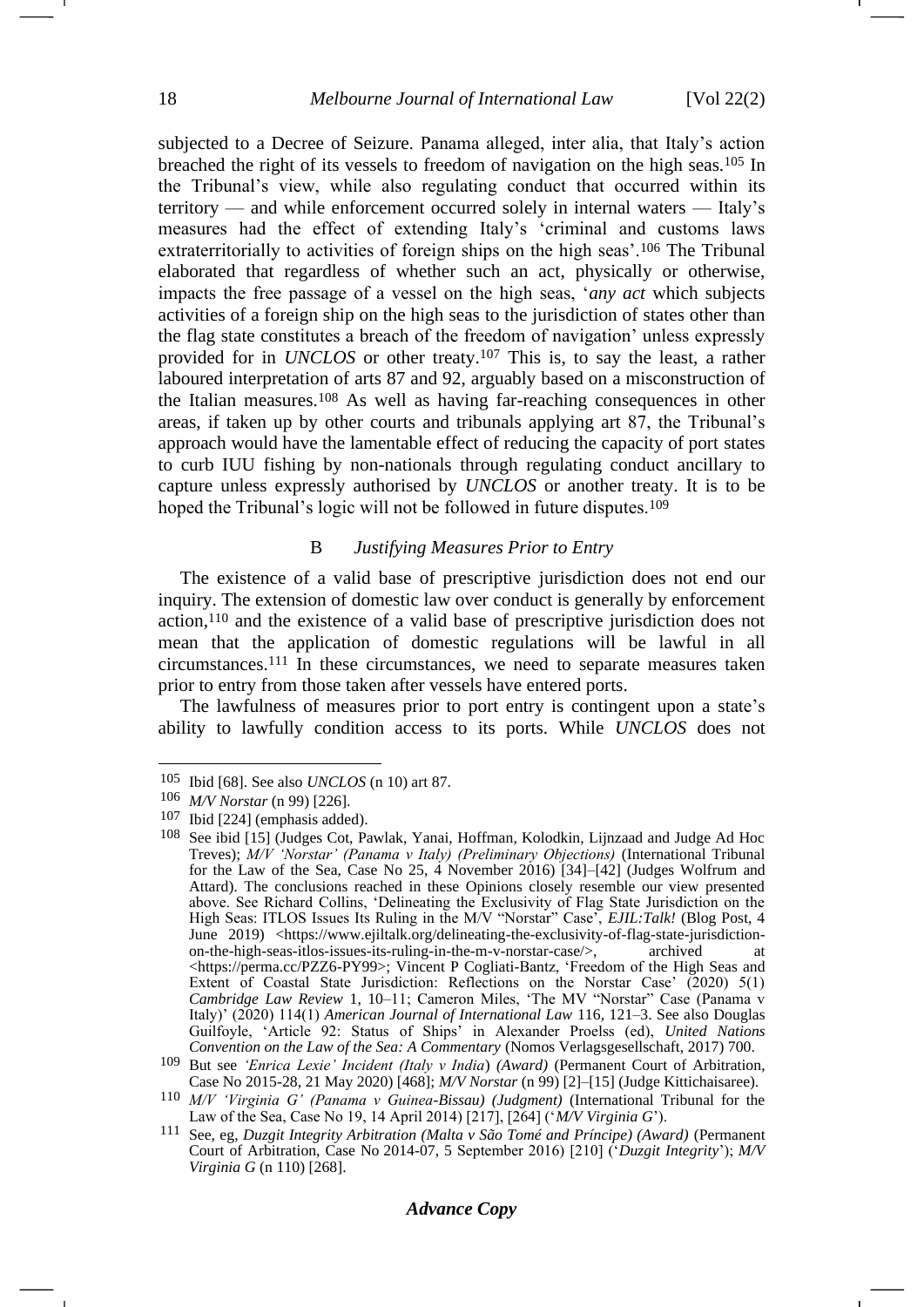expressly recognise states' right to control access to ports, this necessarily follows from the fact that coastal states enjoy full sovereignty over the territorial sea and internal waters and thus the ports that lie within these areas.<sup>112</sup> Like any other part of its territory, according to general international law, all states are entitled to regulate — ie to condition or deny — access to ports. Importantly, neither general international law nor the law of the sea grants vessels a general right of access to foreign ports.<sup>113</sup> Despite the *Saudi Arabia v Arabian American Oil Co Arbitration* tribunal's (we argue) inaccurate dictum that '[a]ccording to a great principle of public international law, the ports of every State must be open to foreign merchant vessels and can only be closed when the vital interest of the State so require',<sup>114</sup> the International Court of Justice,<sup>115</sup> and most scholars,<sup>116</sup> consider there is no general right of free access to foreign ports and that states may 'deny entry to their ports at will'.<sup>117</sup>

<span id="page-18-1"></span><span id="page-18-0"></span>A necessary implication of a state's general right to deny access to its ports is that it may also make access conditional. This view is supported by the recognition in *UNCLOS* art 25(2) that a coastal state may take all 'necessary steps to prevent any breach of the conditions to which admission of [ships attempting to call at a port or enter internal waters] is subject'.<sup>118</sup> It is implicit in art 25(2) that a vessel may be denied entry if it does not meet such conditions. A vessel attempting to breach port entry conditions would thus be engaged in non-innocent passage.<sup>119</sup> States are at liberty to set the conditions of access and the information that vessels must provide when requesting authorisation for entry. In this context, annex A *PSMA* provides (only) an indication of what is considered international best practice: parties may request information on, inter alia, estimated date of arrival, last port of call, vessel ownership, registry ID, the name and nationality of a vessel's master, relevant national or RFMO authorisations and catch details.<sup>120</sup>

<sup>112</sup> See *UNCLOS* (n [10\)](#page-3-0) arts 2(1), 8(1); *M/V Norstar* (n [99\)](#page-16-0) [221].

<sup>113</sup> But see Molenaar (n [75\)](#page-12-1) 226.

<sup>114</sup> *Saudi Arabia v Arabian American Oil Company (Award)* (1958) 27 ILR 117, 212, citing Paul Guggenheim, *Traité de Droit international public: Avec mention de la pratique internationale et suisse* (Librairie de l'Université, Georg & Cie SA, 1953) vol 1, 419.

<sup>115</sup> According to the Court, the 'basic legal concept of state sovereignty in customary international law, … extends to the internal waters and territorial sea of every state … It is also by virtue of its sovereignty that the coastal state may regulate access to its ports': *Military and Paramilitary Activities in and against Nicaragua (Nicaragua v United States of America) (Merits)* [1986] ICJ Rep 14, [212]–[213].

<sup>116</sup> See, eg, Robin Churchill and A Vaughan Lowe, *The Law of the Sea* (Manchester University Press, 3rd ed, 1999) 63; DP O'Connell and IA Shearer, *The International Law of the Sea: Volume II* (Oxford University Press, 1988) vol II, 848; George C Kasoulides, *Port State Control and Jurisdiction: Evolution of the Port State Regime* (Brill Nijhoff, 1993) 22; Vasilios Tasikas, 'The Regime of Maritime Port Access: A Relook at Contemporary International and United States Law' (2007) 5 *Loyola Maritime Law Journal* 1, 4–5. Cf Charles Rousseau, *Droit International Public* (Recueil Sirey, 1953) 431.

<sup>117</sup> Louise de La Fayette, 'Access to Ports in International Law' (1996) 11(1) *International Journal of Marine and Coastal Law* 1, 12; AV Lowe, 'The Right of Entry into Maritime Ports in International Law' (1976–77) 14(3) *San Diego Law Review* 597, 619. Cf Molenaar (n [75\)](#page-12-1) 229; McDorman (n [19\)](#page-4-1) 312.

<sup>118</sup> *UNCLOS* (n [10\)](#page-3-2) art 25(2).

<sup>119</sup> See Richard A Barnes, 'Article 25: Rights of Protection of the Coastal State' in Alexander Proelss (ed), *United Nations Convention on the Law of the Sea: A Commentary* (Nomos Verlagsgesellschaft, 2017) 222, 225.

<sup>120</sup> *PSMA* (n [21\)](#page-4-2) annex A.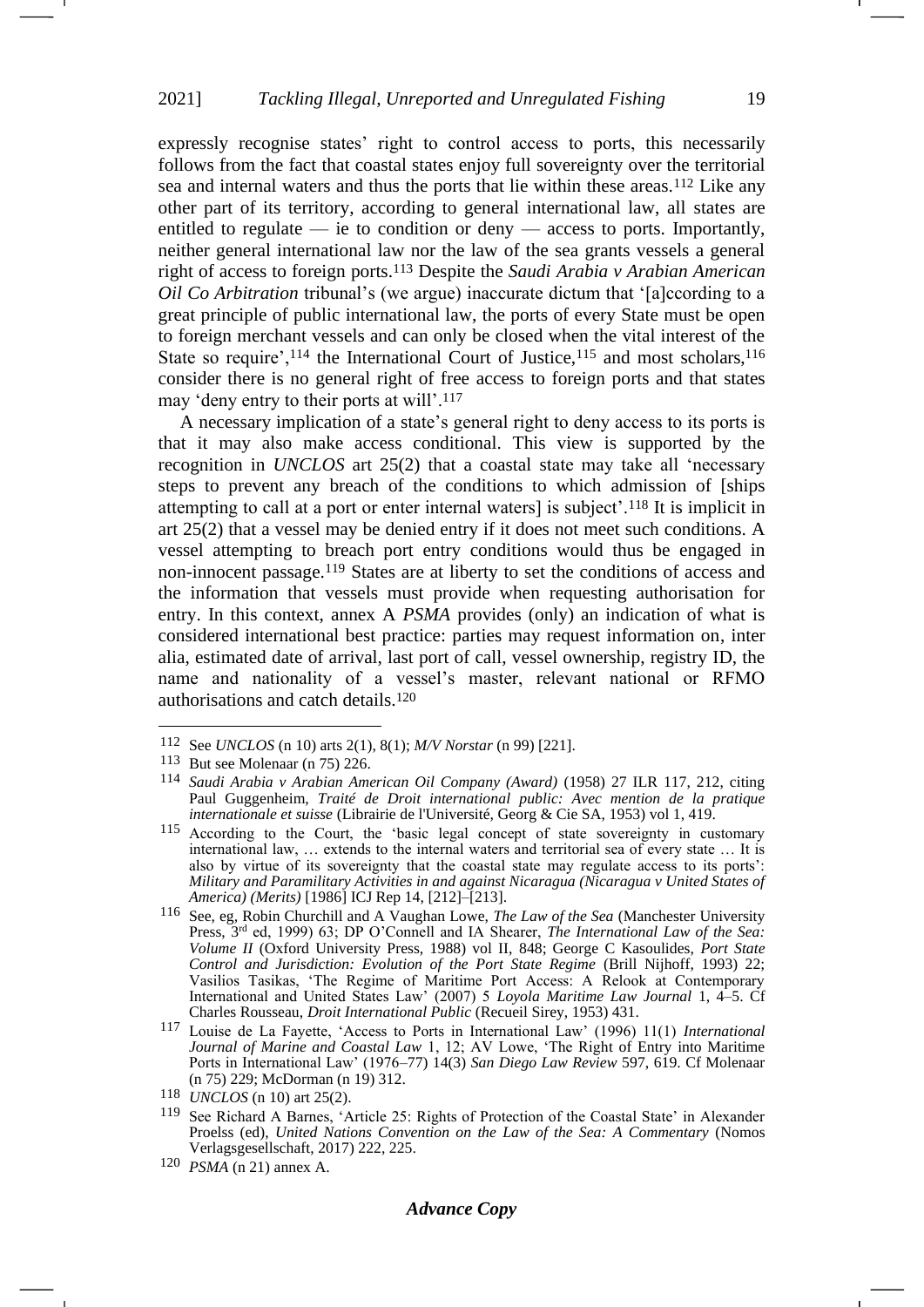Further, it follows as a matter of logic that conditioning entry can involve limiting access to designated ports. Given designation is widespread — not only in the fisheries protection context — such a right is clearly supported by state practice.<sup>121</sup> Port states may thus lawfully prescribe and enforce conditions for port entry.<sup>122</sup> While states can be seen to be exercising enforcement jurisdiction even when no physical interference with a vessel occurs, such as in the communication of a decision to deny entry, as shown above, nothing precludes such conditions linking to activities performed by non-nationals beyond territorial jurisdiction; states conditioning or denying entry are not as such regulating activities beyond territorial jurisdiction because the direct object of regulation — attempted port entry — occurs *within* territorial jurisdiction.<sup>123</sup>

<span id="page-19-0"></span>States' freedom to condition or deny port entry is, however, subject to two important limitations. First, states can (and do) assume treaty obligations guaranteeing other states' vessels access. This is a common feature, for example, of 'legacy' friendship, commerce and navigation ('FCN') treaties. While the circumstances in which access must be granted necessarily vary from treaty to treaty, relevant provisions often contain duties of national and most-favoured nation treatment.<sup>124</sup> Importantly for present purposes, fishing vessels are often excluded from the categories of vessels entitled to liberty of port entry.<sup>125</sup> As Andrew Serdy rightly notes however, where they are not, such obligations impose limits on port states' freedom to restrict access.<sup>126</sup> States may also assume treaty obligations that less directly limit their capacity to condition port access, eg, in trade and investment agreements.<sup>127</sup>

<span id="page-19-1"></span>Second, custom obliges coastal states to permit vessels in distress or situations of force majeure to access a port, offshore terminal or other place of refuge.<sup>128</sup> Distress must be 'something of a grave necessity',<sup>129</sup> and '[t]he necessity must

<sup>121</sup> Lowe (n [117\)](#page-18-0) 606. This practice is, for example, reflected in *PSMA* (n [21\)](#page-4-0) art 7. We address the trade law implications of prior designation in Part IV below.

<sup>122</sup> See, eg, *PSMA* (n [21\)](#page-4-2) art 8, annex A.

<sup>123</sup> See above text to nn [99](#page-16-0)[–103.](#page-16-1) See also Bevan Marten, *Port State Jurisdiction and the Regulation of International Merchant Shipping* (Springer, 2014) 130; Kopela (n [72\)](#page-11-1) 94–5.

<sup>124</sup> See, eg, *Treaty of Friendship, Commerce and Navigation (with Protocol and Exchange of Notes)*, Netherlands–United States, signed 27 March 1956, 285 UNTS 231 (entered into force 5 December 1957) art  $XIX(2)$ : Vessels of either Party shall have liberty, on equal terms with vessels of the other Party and on equal terms with vessels of any third country, to come with their cargoes to all ports, places and waters of such other Party open to foreign commerce and navigation.' See also *Convention and Statute on the International Régime of Maritime Ports and Protocol of Signature,* signed 9 December 1923, 58 LNTS 285 (entered into force 26 July 1926) arts 2–3 ('*1923 Maritime Ports Convention*').

<sup>125</sup> See, eg, *1923 Maritime Ports Convention* (n [124\)](#page-19-0) art 14; *Treaty of Friendship, Commerce and Navigation (with Protocol)*, United States–Nicaragua, signed 21 January 1956, 367 UNTS 3 (entered into force 24 May 1958) art XIX(6).

<sup>126</sup> Serdy (n [23\)](#page-5-1) 430–2.

<sup>127</sup> The WTO Agreements are considered in Part IV below. While still underexplored, the potential for conflict with bilateral and multilateral trade and investment agreements is beyond this article's scope.

<sup>128</sup> See Molenaar (n [75\)](#page-12-1) 227–8. Both force majeure and distress are circumstances precluding wrongfulness under the law of state responsibility: International Law Commission, *Report of the International Law Commission on the Work of Its Fifty-Third Session*, UN GAOR, 56<sup>th</sup> sess, Supp No 10, UN Doc A/56/10 (23 April – 1 June and 2 July – 10 August 2001) ch IV(E)(2) ('*Draft Articles on Responsibility of States for Internationally Wrongful Actswith Commentaries*') arts 23–4 ('*ARSIWA*').

<sup>129</sup> *The Eleanor*, Edwards 135, 161 (1809).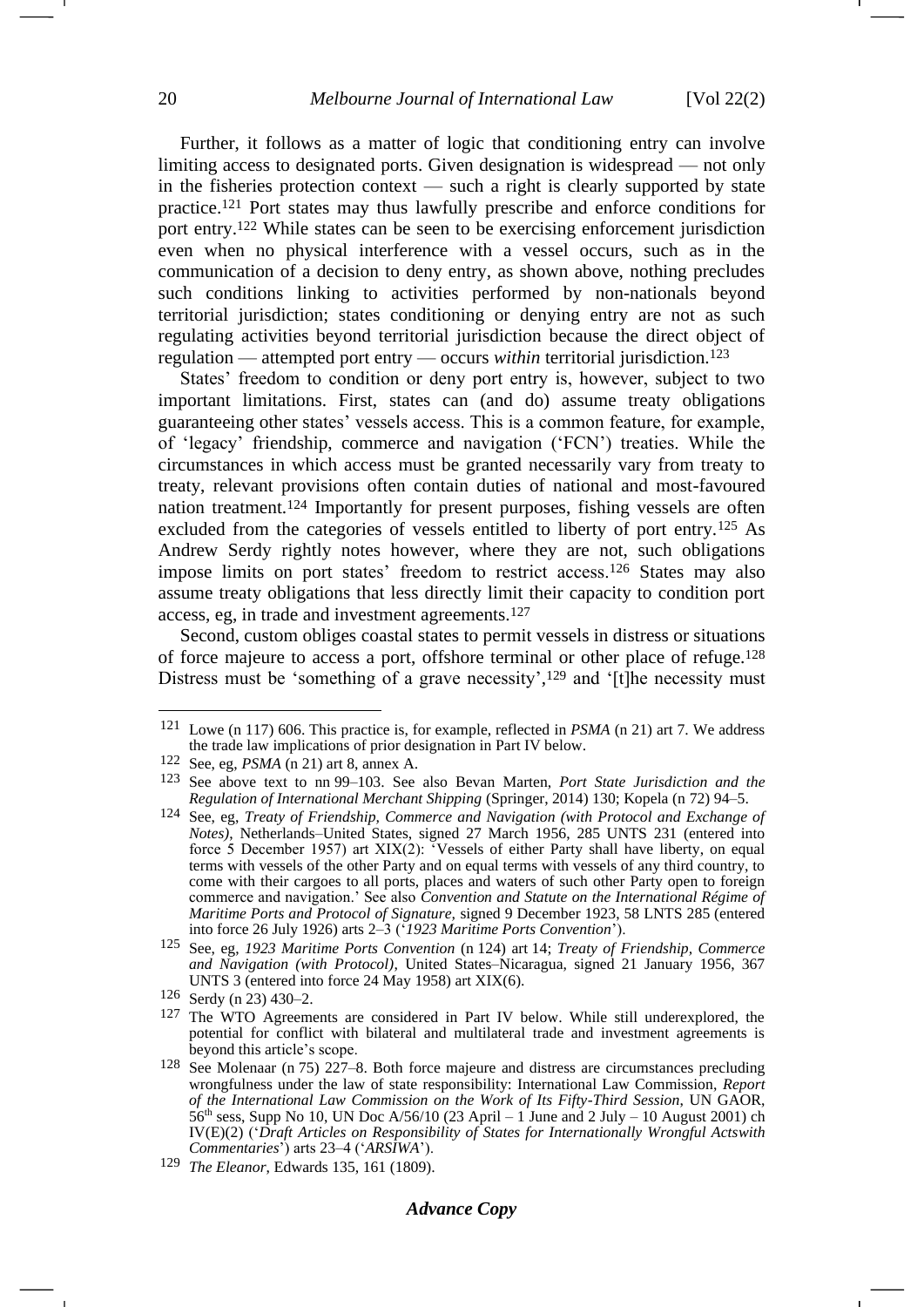be urgent, and proceed from such a state of things as may be supposed to produce on the mind of a skilful mariner, a well-grounded apprehension of the loss of vessel and cargo, or of the lives of the crew'.<sup>130</sup> The *International Convention on Maritime Search and Rescue*, defines distress as a 'situation wherein there is a reasonable certainty that a vessel or a person is threatened by grave and imminent danger and requires immediate assistance'.<sup>131</sup> The coastal state is not obliged to grant access if the life of persons on board a vessel is no longer at risk: 'If safety of life is not a factor, then there is a widely recognised practice among maritime states to have proper regard to their own interests and those of their citizens in deciding whether or not to accede' to a request for refuge.<sup>132</sup> It is thus within the coastal state's purview to assess whether a genuine situation of distress exists and, if not, to deny access.

Finally, it must be stressed that, while the customary principle of *abus de droit* (reflected eg in *UNCLOS* art 300) conditions port states' freedom to deny access and implies entry requirements must be promulgated in good faith and not disproportionately affect other states' rights,<sup>133</sup> given there is no general *right* of port entry, the onus would be on a complaining state to show some other customary or treaty-based right is infringed, or requirements were applied *mala fide*. 134

### <span id="page-20-0"></span>C *Justifying In-Port Measures*

While all states' sovereign right to regulate access to territory entitles port states to prescribe and enforce measures prior to entry, new considerations arise once a vessel has entered port. Because a port state must be able to point to a valid base of enforcement jurisdiction justifying measures directly targeting activities performed beyond territorial jurisdiction,<sup>135</sup> as Henrik Ringbom notes, it can be easier 'for a state to defend its right to refuse entry to its ports' than to find a legal basis for enforcing fisheries regulations 'once the ship has actually entered'.<sup>136</sup> As already shown, enforcement measures directly regulating IUU activities will be lawful when provided for by treaty, when relevant conduct is performed by nationals or occurs in areas subject to territorial jurisdiction, or (absent such links) with the flag or coastal states' ad hoc consent. Below we consider the avenues for justifying (i) inspections and denying use of facilities; and (ii) sanctions.

<sup>130</sup> *The New York*, 16 US (3 Wheat) 59, 68 (1818).

<sup>131</sup> *International Convention on Maritime Search and Rescue, 1979 (with Annex)*, opened for signature 27 April 1979, 1405 UNTS 97 (entered into force 22 June 1985) annex para 1.3.11.

<sup>132</sup> See, eg, the Irish High Court of Admiralty's decision in *ACT Shipping (PTE) Ltd v Minister for the Marine* [1995] 2 ILRM 30, 48.

<sup>133</sup> Kopela (n [72\)](#page-11-1) 95. See also Cedric Ryngaert, *Jurisdiction in International Law* (Oxford University Press,  $2<sup>nd</sup>$  ed, 2015) 160–1.

<sup>134</sup> Lowe (n [117\)](#page-18-0) 621.

<sup>135</sup> *Lotus* (n [77\)](#page-12-2) 18–19; *Arrest Warrant of 11 April 2000 (Democratic Republic of the Congo v Belgium) (Judgment)* [2002] ICJ Rep 3, 35–7 [4] (President Guillaume).

<sup>136</sup> Henrik Ringbom, 'Global Problem — Regional Solution? International Law Reflections on an EU CO<sup>2</sup> Emissions Trading Scheme for Ships' (2011) 26(4) *International Journal of Marine and Coastal Law* 613, 627.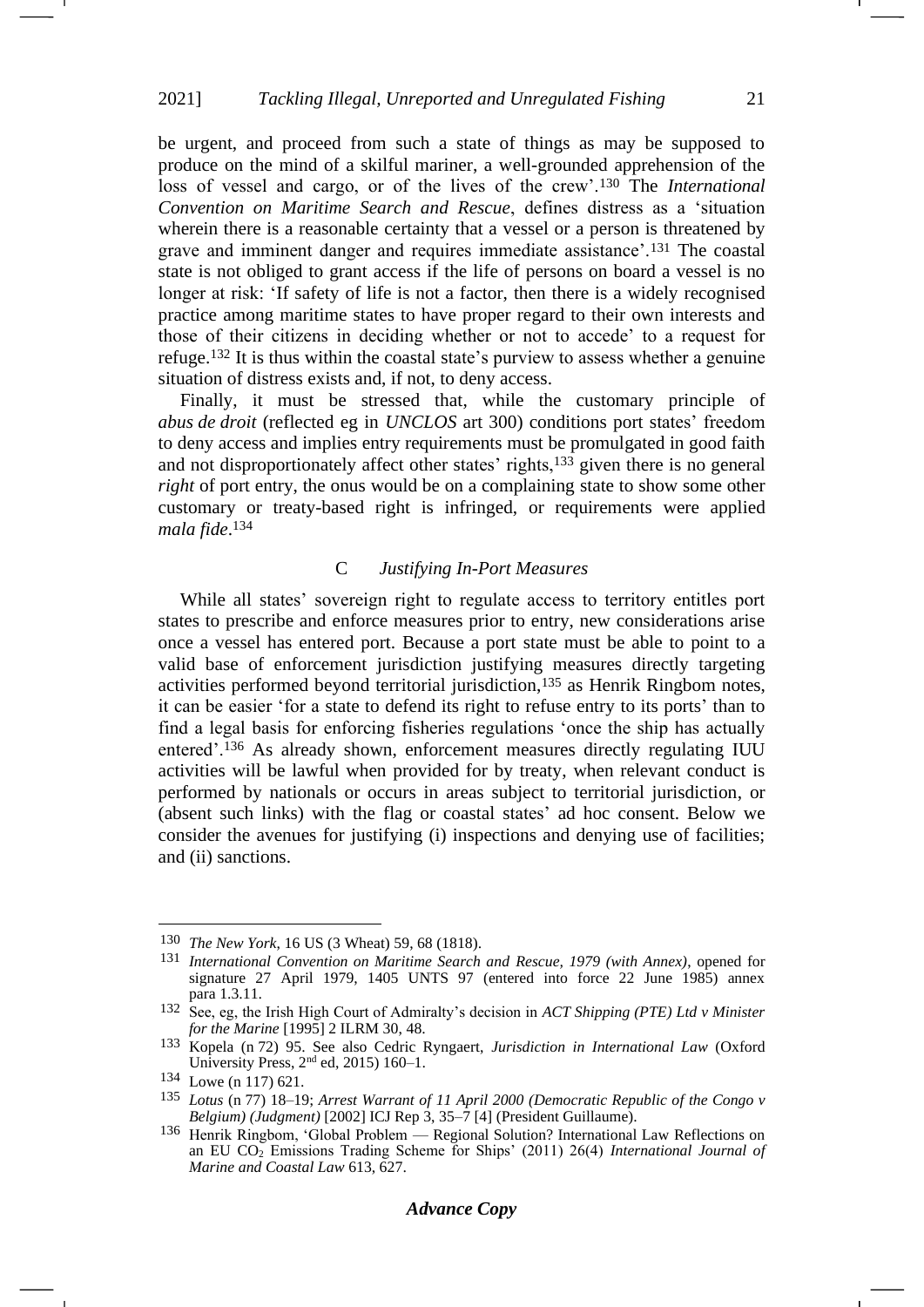### 1 *Inspections and Denial of Use of Facilities*

Routine in-port inspection is fundamental to the effectiveness of all fisheries conservation and management rules, especially those addressing IUU fishing. As already shown, there is no doubt that by virtue of its territorial jurisdiction within internal waters, a port state may lawfully inspect fishing vessels voluntarily in port in order to apply national, regional and global management and conservation measures. This view is supported, inter alia, by the *FAO Compliance Agreement*  and the *FAO Code of Conduct*, <sup>137</sup> and is expressly acknowledged in the *FSA* and *PSMA*. <sup>138</sup> This right is, naturally, limited by the port state's relevant treaty obligations and by the residual operation of general international law.

<span id="page-21-0"></span>Concerning the latter, according to recent adjudicative practice relating to coastal states' exercise of enforcement jurisdiction, all enforcement actions are subject to the 'principle of reasonableness'. While the precise content and source of this 'principle' remain somewhat unclear,<sup>139</sup> if we accept the *UNCLOS* annex VII tribunal's logic in *Duzgit Integrity Arbitration*, all enforcement actions must be necessary and proportionate to their aims.<sup>140</sup> As such, certain minimum standards of substantive and procedural fairness attach to in-port inspections. While inspection might generally be considered a necessary and proportionate means of monitoring and preventing IUU activities, compliance with these requirements must be assessed ad hoc and might require port states taking active steps to ensure respect for crews' human rights, avoiding undue delays and accounting for environmental or commercial concerns.

Illustratively, *PSMA* parties must take several such precautions during inspection. Inspections must be carried out by properly qualified persons presenting a vessel's master with valid identity documents. Inspectors must actively avoid delay, ensure that vessels suffer minimum interference and inconvenience and must prevent degradation of the catch. Whenever required, inspectors must be accompanied by an interpreter. Port states must not conduct inspections in a manner constituting harassment.<sup>141</sup> After inspection, port states must furnish masters with inspection results, allow for a response to its findings and permit contact with the relevant authorities of the flag state if masters require assistance in understanding the report.<sup>142</sup> Flag states must be notified, especially if inspection results in suspicion of IUU activities.<sup>143</sup>

<span id="page-21-3"></span><span id="page-21-2"></span><span id="page-21-1"></span>In addition to the right to inspect, state, RFMO and FAO practice clearly support the view that port states may also lawfully take further steps to ensure

<sup>137</sup> See *FAO Compliance Agreement* (n [24\)](#page-5-3) art V(2); *FAO Code of Conduct* (n [26\)](#page-5-4) art 8(3).

<sup>138</sup> See *FSA* (n [25\)](#page-5-2) arts 23(1), (2), (4); *PSMA* (n [21\)](#page-4-2) art 4(1)(b).

<sup>139</sup> For further analysis, see James Harrison, 'Patrolling the Boundaries of Coastal State Enforcement Powers: The Interpretation and Application of UNCLOS Safeguards Relating to the Arrest of Foreign-Flagged Ships' (2018) 42(1) *L'Observateur des Nations Unies* 117.

<sup>140</sup> *Duzgit Integrity* (n [111\)](#page-17-1) [209], citing *Arctic Sunrise Arbitration (Netherlands v Russia) (Award on Merits)* (Permanent Court of Arbitration, Case No 2014-02, 14 August 2015) [222], [326] ('*Arctic Sunrise*'); *M/V 'Saiga' (Saint Vincent and the Grenadines v Guinea) (Judgment)* (International Tribunal on the Law of the Sea, Case No 2, 1 July 1999). See also *Dispute regarding Navigational and Related Rights (Costa Rica v Nicaragua) (Judgment)* [2009] ICJ Rep 213, 249–50 [87].

<sup>141</sup> *PSMA* (n [21\)](#page-4-2) annex B art 13.

<sup>142</sup> Ibid; *Model Scheme* (n [27\)](#page-5-0) art 3.

<sup>143</sup> *PSMA* (n [21\)](#page-4-2) art 15.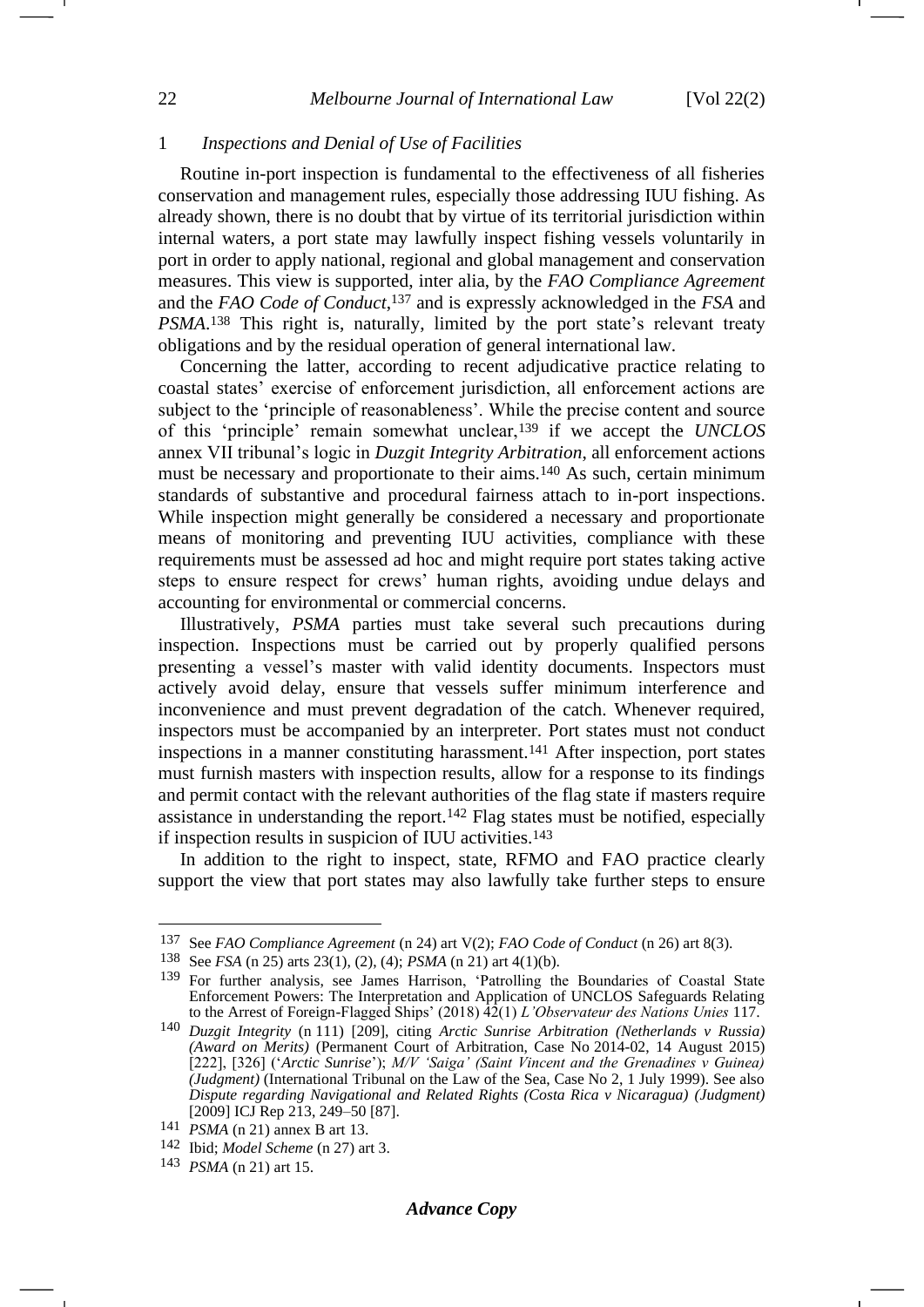the effectiveness of national, regional and global conservation and management measures, including by setting conditions on the use of port facilities for, inter alia, landing, transhipping, packaging or processing catches, or resupplying, refuelling, repairing or maintaining vessels.<sup>144</sup> Numerous RFMOs permit or require contracting parties to do so, including against vessels flagged to non-contracting parties.<sup>145</sup> The limits already discussed — deriving from states' treaty obligations and general international law — apply. Perhaps more significantly, according to the 'reasonableness' test employed in recent case law,<sup>146</sup> port states would only be justified in restricting use of facilities if this was a 'necessary' and 'proportionate' response — eg where inspection reveals clear grounds for suspecting a vessel has engaged in IUU activities.

#### 2 *Sanctions*

As an exercise of enforcement jurisdiction, the imposition of sanctions on vessels or crew depends on the existence of a jurisdictional nexus between the port state and proscribed conduct. This will generally be unproblematic if relevant conduct is performed within territorial jurisdiction, by or on a vessel flagged to the port state, or by the port state's nationals. Likewise, port states may exercise jurisdiction 'delegated' by a flag or coastal state by treaty or on an ad hoc basis. It must be noted that whereas *FSA* and *PSMA* parties are expressly permitted to adopt measures prior to entry, inspect vessels and deny use of facilities,<sup>147</sup> these agreements do not expressly empower parties to take direct enforcement action over activities performed on the high seas. Neither, in other words, expressly 'pools' delegated enforcement jurisdiction. However, this fact does not mean that the *FSA* and *PSMA preclude* the adoption of enforcement measures targeting the activities of foreign-flagged vessels beyond territorial jurisdiction. Rather, it simply means the lawfulness of such measures must be assessed with reference to general international law and any of the concerned states' treaty obligations.<sup>148</sup> State and RFMO practice supports this conclusion.<sup>149</sup>

Absent a delegation of jurisdiction, for a port state to lawfully take enforcement action, proscribed conduct must have occurred in its territory. If, for example, capture or bunkering occurs *outside* its EEZ, a port state may

<sup>144</sup> See, eg, *PSMA* (n [21\)](#page-4-2) art 18(1)(b); *FSA* (n [25\)](#page-5-2) arts 23(3); *Paris Memorandum of Understanding on Port State Control*, signed 26 January 1982, (1982) 21 ILM 1 (entered into force 1 July 1982) art (4) ('*Paris MOU*'). See also Erik Jaap Molenaar, 'The EC Directive on Port State Control in Context' (1996) 11(2) *International Journal of Marine and Coastal Law* 241, 245; Ted L McDorman, 'Regional Port State Control Agreements: Some Issues of International Law' (2000) 5(2) *Ocean and Coastal Law Journal* 207.

<sup>145</sup> See eg, *IATTC Resolution C-13-01* (n [65\)](#page-10-0); *NEAFC Scheme* (n [49\)](#page-8-0) art 23; *NAFO CEM* (n [31\)](#page-6-1) art 43; Commission for the Conservation of Antarctic Marine Living Resources, *Port Inspections of Fishing Vessels Carrying Antarctic Marine Living Resources*, Doc No 10-03, 2019, [7].

<sup>146</sup> See above n [140](#page-21-0) and accompanying text.

<sup>147</sup> *FSA* (n [25\)](#page-5-2) art 23; *PSMA* (n [21\)](#page-4-2) arts 8–11, 18.

<sup>148</sup> See *FSA* (n [25\)](#page-5-2) art 23(4); *PSMA* (n [21\)](#page-4-2) art 4(1)(b). See also Kopela (n [72\)](#page-11-1) 98.

<sup>149</sup> See, eg, International Commission for the Conservation of Atlantic Tunas, *Recommendation by ICCAT on Port State Measures to Prevent, Deter and Eliminate Illegal, Unreported and Unregulated Fishing*, Doc No 18-09, 21 June 2019, [35]; *NEAFC Scheme* (n [49\)](#page-8-0) art 31; *2008 EU IUU Regulation* (n [42\)](#page-7-1) art 11(4); *PNG Fisheries Management Act* (n [20\)](#page-4-3) s 66.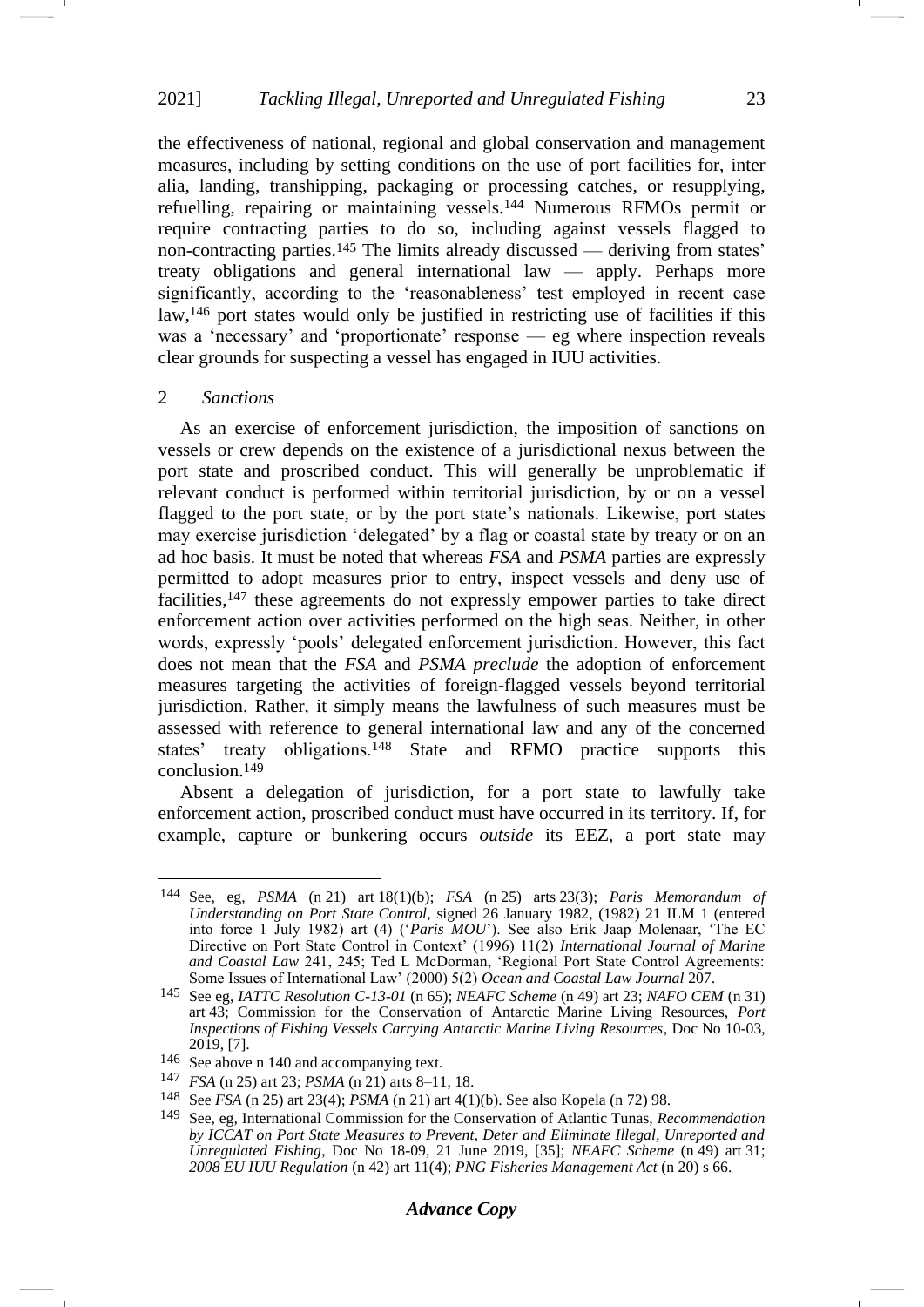nevertheless lawfully sanction any ancillary acts occurring within its territory, including the possession, landing, processing or transhipment of catches, or the failure to present or falsification of documents. Perhaps more tenuously, a port state might also justify its (otherwise excessive) exercise of enforcement jurisdiction as a lawful countermeasure responding to a flag or coastal state's prior breach of, eg, its conservation, management and supervision obligations.<sup>150</sup> Of course, this argument would depend on the port state satisfying the conditions of *Articles on Responsibility of States for Internationally Wrongful Acts* arts 49– 53, including commensurability.<sup>151</sup> It must be observed that the above and the comparative effectiveness of measures prior to entry mean that there is only limited state practice of (especially unilateral) post-entry enforcement.<sup>152</sup>

However, according to the reasonableness requirement emerging in recent case law, whenever port states elect to sanction vessels, crews, owners or operators, such sanctions must be both necessary and proportionate to their aims.<sup>153</sup> While necessarily context-dependent, at a minimum it requires balance between the severity of an infringement and the punishment.<sup>154</sup> It is also likely that this standard would be informed by elementary rule of law considerations what in other contexts is known as the 'the legality principle' — requiring port states to have subjected conduct to civil or criminal penalties under domestic law.<sup>155</sup> In the light of the limited state practice referred to, it remains to be seen, however, how this standard might be applied in practice.

Finally, an issue applying to all in-port measures deserves attention; given the lawfulness of asserting territorial jurisdiction over foreign vessels is often said to hinge on their *voluntary* presence in port,<sup>156</sup> the question arises whether port states may lawfully inspect vessels, deny the use of facilities or impose sanctions when vessels are in port *involuntarily* — ie, due to a situation of force majeure or distress. While force majeure and distress only preclude the wrongfulness of state conduct,<sup>157</sup> applying a similar *ratio juris*, it might plausibly be argued that port states cannot lawfully take enforcement action over a vessel's entry and presence in port. This would preclude, for example, the application of rules prescribing advance notification or documentation — and territorial offences built upon these entry requirements. The preferable view, however, is that port states may lawfully take enforcement action against vessels in respect of conduct that occurred prior to the vessel's entry and prior to the situation of force majeure

<sup>150</sup> Exploring this somewhat controversial notion: see Kimberley N Trapp, 'Jurisdiction and State Responsibility' in Stephen Allen et al (eds), *The Oxford Handbook of Jurisdiction in International Law* (Oxford University Press, 2019) 356, 363; Daniel Franchini, 'Jurisdictional Countermeasures: The Use of Jurisdiction and Immunity for the Implementation of State Responsibility' (DPhil Thesis, University of Oxford, 2020) (on file with authors).

<sup>151</sup> See especially *ARSIWA* (n [128\)](#page-19-1) arts 51–3 and accompanying commentary.

<sup>152</sup> Molenaar (n [75\)](#page-12-1) 234–5.

<sup>153</sup> See above nn [142](#page-21-1)[–143](#page-21-2) and accompanying text.

<sup>154</sup> See, eg, *Arctic Sunrise* (n [140\)](#page-21-0) [197], [225]–[235]. The approach taken here is not uncontroversial.

<sup>155</sup> See Churchill (n [19\)](#page-4-1) 446.

<sup>156</sup> See, eg, *FSA* (n [25\)](#page-5-2) art 23(2); *NAFO CEM* (n [31\)](#page-6-1) art 51(2)(d); *NEAFC Scheme* (n [49\)](#page-8-0) arts  $25(2)$ , (6).

<sup>157</sup> See above n [133](#page-20-0) and accompanying text.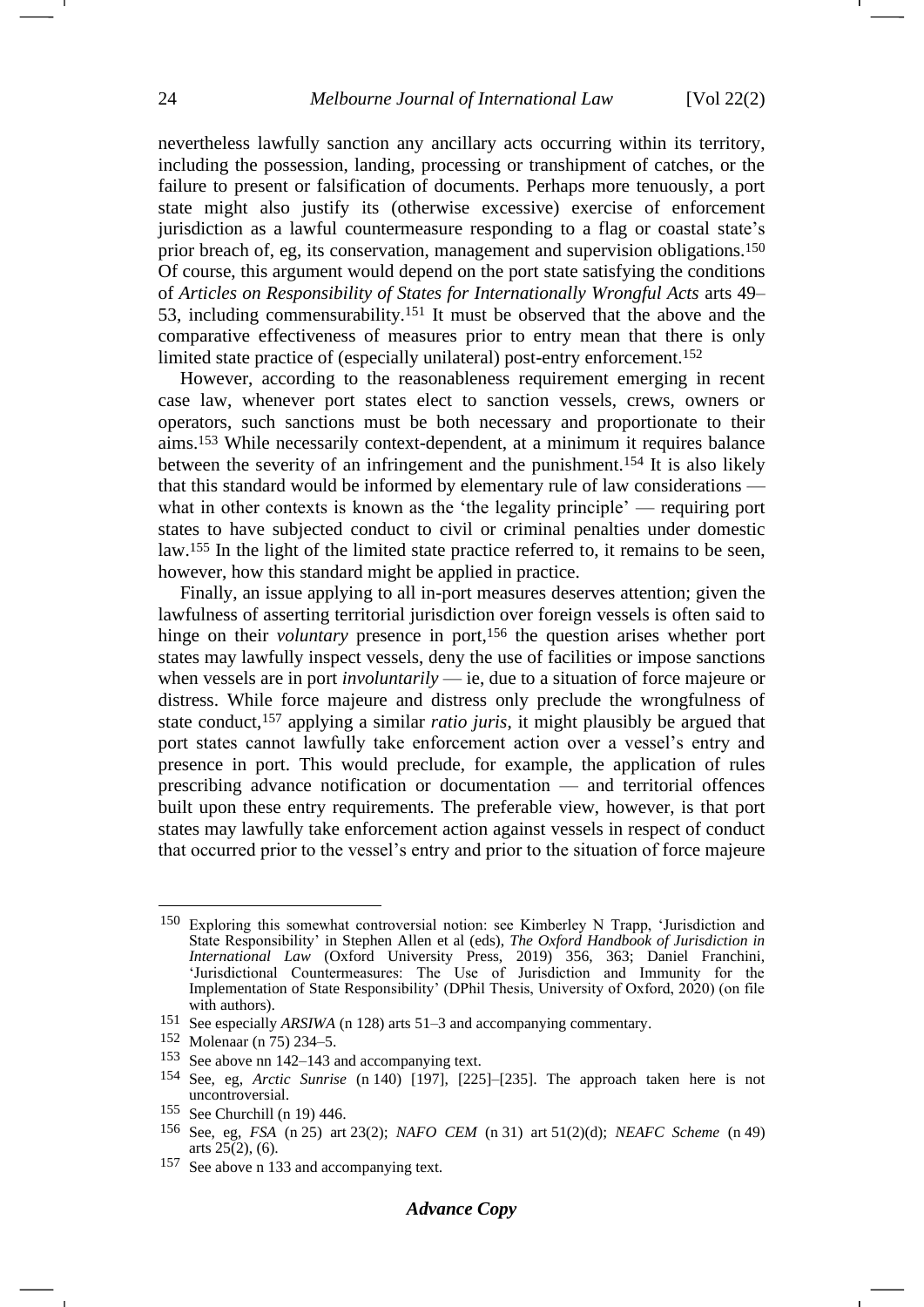or distress which compelled its territorial presence.<sup>158</sup> This would be the case, eg, if a jurisdictional link existed and there was evidence that a vessel had previously fished unlawfully in the port state's EEZ, in another coastal state's EEZ or in breach of RFMO rules on the high seas. Questions of comity will, however, often discourage enforcement in such cases.<sup>159</sup> It seems to follow that port states would also only be obliged to permit access to port services essential to the crew's health and safety and the safety of the vessel, and not to permit, eg, landing, processing or transhipment.<sup>160</sup>

# IV PERMISSIBILITY UNDER INTERNATIONAL TRADE LAW

<span id="page-24-0"></span>Even if PSMs are lawful under general international law and law of the sea and a port state's exercise of jurisdiction in the circumstances remains within the bounds these rules set, their trade-restrictive effects nevertheless raise important questions concerning PSMs' compatibility with international trade law — both WTO law and states' obligations under preferential trade agreements. By limiting access to markets and preventing products from entering supply chains, PSMs present powerful means of tackling IUU fishing. But as the *Chile — Measures Affecting the Transit and Importation of Swordfish* ('*Chile — Swordfish*') and *European Union — Measures on Atlanto-Scandian Herring*  ('*EU — Herring*') disputes illustrate, they can also generate tensions in trade relations.<sup>161</sup> Illustratively, in *Chile — Swordfish*, the European Community invoked the *GATT* to challenge Chile closing its ports to Spanish vessels attempting to land swordfish caught on the high seas.<sup>162</sup> Similarly, in *EU — Herring*, Denmark (for the Faroe Islands) challenged EU import bans on herring and mackerel caught in Faroese waters and the EU closing ports to vessels capturing those species under Faroese licenses. Given neither challenge reached a panel, we lack clear answers to the many questions these disputes generated. It is not our ambition here to dissect all the issues raised by certain states' measures under global or regional trade rules.<sup>163</sup> Rather, this Part shows that PSMs will generally infringe at least one WTO discipline concerning trade in goods,

<sup>158</sup> Cf *Anklagemyndigheden v Poulsen* (n [80\)](#page-12-3) 6046 (Advocate General Tesauro).

<sup>159</sup> See, eg, Churchill and Lowe (n [116\)](#page-18-1) 68.

<sup>160</sup> See *PSMA* (n [21\)](#page-4-2) arts 10, 11(2)(a), 18(2).

<sup>161</sup> See *Chile — Measures Affecting the Transit and Importation of Swordfish*, WTO Docs WT/DS193/1 and G/L/367 (26 April 2000) (Request for Consultations by the European Communities) ('*Chile — Swordfish*'); *European Union — Measures on Atlanto-Scandian Herring*, WTO Docs WT/DS469/1 and G/L/1058 (7 November 2013) (Request for Consultations by Denmark in Respect of the Faroe Islands) ('*EU — Herring*').

<sup>162</sup> Chile in turn filed an application under *UNCLOS* (n [10\)](#page-3-2), and an ITLOS special chamber was established: see *Conservation and Sustainable Exploitation of Swordfish Stocks in the South-Eastern Pacific Ocean (Chile v European Union) (Order of 20 December 2000)*  (International Tribunal for the Law of the Sea, Case No 7, 20 December 2000). Both sets of proceedings were settled prior to merits determination. See also Marcos A Orellana, 'The Swordfish Dispute between the EU and Chile at the ITLOS and the WTO' (2002) 71(1) *Nordic Journal of International Law* 55; Yoshimichi Ishikawa, 'The EU-Faroe Islands Herring Stock Dispute at the WTO: The Environmental Justification' (2014) 18(4) *ASIL Insights*.

<sup>163</sup> See generally Margaret A Young, 'International Trade Law Compatibility of Market-Related Measures to Combat Illegal, Unreported and Unregulated (IUU) Fishing' (2016) 69 *Marine Policy* 209; Margaret A Young, 'Trade Measures to Address Environmental Concerns in Faraway Places: Jurisdictional Issues' (2014) 23(3) *Review of European, Comparative and International Environmental Law* 302.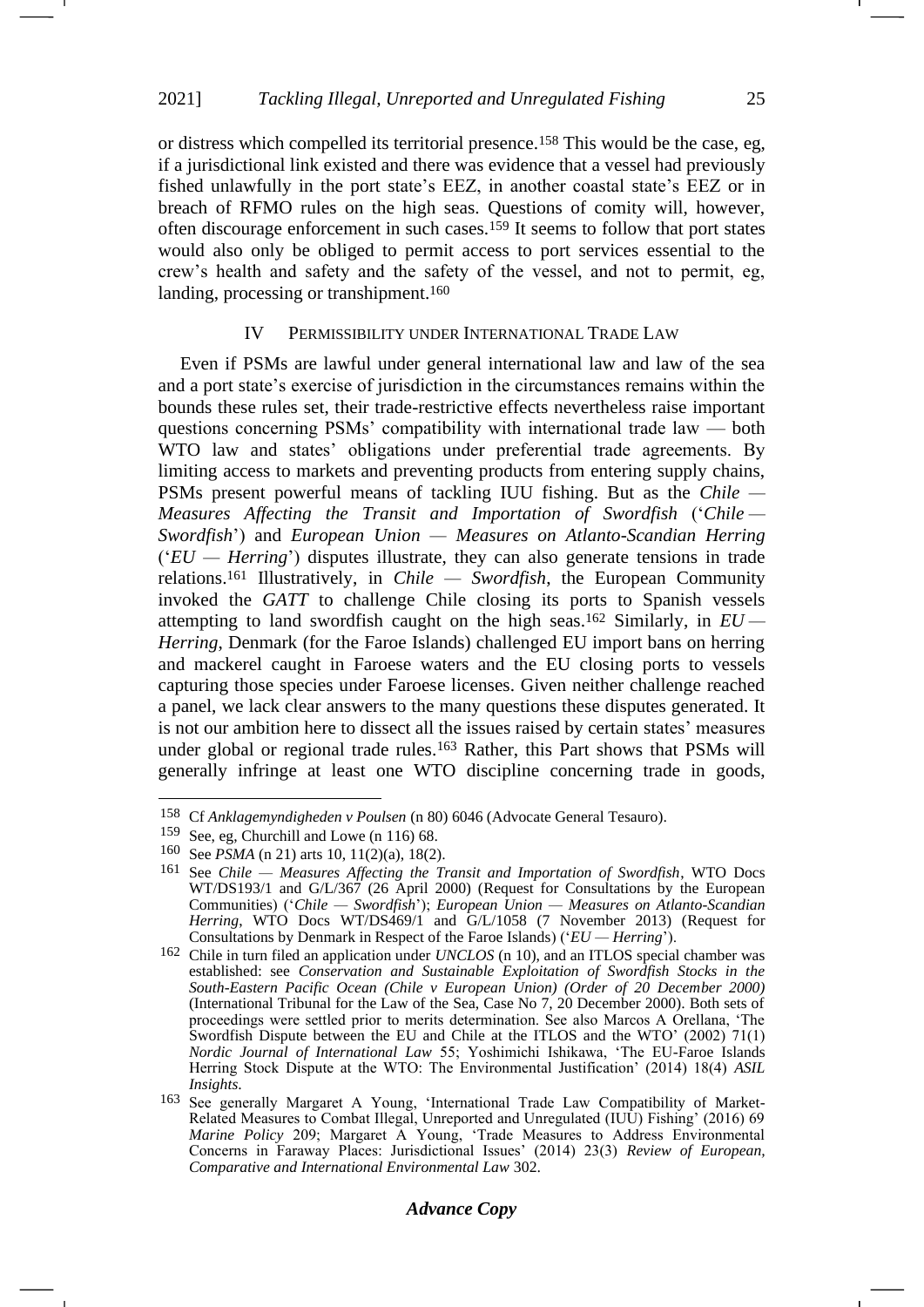notably the *GATT*'s prohibition on quantitative restrictions (Section A), duty to afford freedom of transit (Section B), duty to afford most-favoured nation ('MFN') treatment (Section C), and/or publication and fair administration obligations (Section D). As explored in Section F, port states must therefore design and apply measures to fall within a *GATT* general exception — or risk the WTO Dispute Settlement Body determining that measures breach WTO rules and, ultimately, authorising retaliation.

### A *Prohibition on Quantitative Restrictions*

Article XI(1) of the *GATT* prohibits WTO members from instituting or maintaining any 'prohibitions or restrictions other than duties, taxes or other charges' on the importation or exportation of any product, 'whether made effective through quotas, import or export licences or other measures'. Given we tend not to think of fishermen as 'traders', one might reasonably question whether measures aimed at IUU fishing concern the cross-border supply of goods. As a general matter, WTO law largely leaves the determination of products' (legal) origin to WTO members.<sup>164</sup> In respect of wild-caught fisheries products, many members regard fish caught within the territorial sea as originating solely 'wholly obtained' in the coastal state — irrespective of the capturing vessel's flag or ownership — whereas fish captured outside the territorial sea will generally be deemed to originate in the capturing vessel's flag state.<sup>165</sup> Rules of origin matter for, eg, the application of tariffs and sanitary and phytosanitary measures, but also help indicate when fisheries products are deemed to cross a border — an important threshold issue, given 'importation' within art XI includes any cross-border transfer of products intended for sale in the receiving state.<sup>166</sup> A nascent importation thus exists whenever vessels intend to land and market catches in a foreign port, when products do not originate in the port state. While considerations sometimes overlap, the process of determining products' origin for customs and regulatory purposes is logically separate from the rules of general international law on jurisdiction considered above.

It is also not determinative that most PSMs do not directly prohibit the importation of fisheries products, but rather target vessels and individuals engaged in IUU fishing or related activities. WTO panels and the Appellate Body ('AB') interpreting art XI have repeatedly held that 'restriction' covers

<sup>164</sup> The *Agreement on Rules of Origin* provides only a broad framework: *Marrakesh Agreement Establishing the World Trade Organization*, opened for signature 15 April 1994, 1867 UNTS 3 (entered into force 1 January 1995) annex 1A ('*Agreement on Rules of Origin*') arts 3–7.

<sup>165</sup> See, eg, *Commission Delegated Regulation (EU) 2015/2446 of 28 July 2015 Supplementing Regulation (EU) No 952/2013 of the European Parliament and of the Council as Regards Detailed Rules concerning Certain Provisions of the Union Customs Code* [2015] OJ L 343/1, arts 31(e), 31(f), 60(4); *Trade and Cooperation Agreement between the European Union and the European Atomic Energy Community, of the One Part, and the United Kingdom of Great Britain and Northern Ireland, of the Other Part* [2021] OJ L 149/10, arts  $41(1)(f)$ ,  $(h)$ ,  $(j)$ .

<sup>166</sup> See, eg, Panel Report, *United States — Measures concerning the Importation, Marketing and Sale of Tuna and Tuna Products*, WTO Doc WT/DS/381/R (15 September 2011) [7.228], [7.230].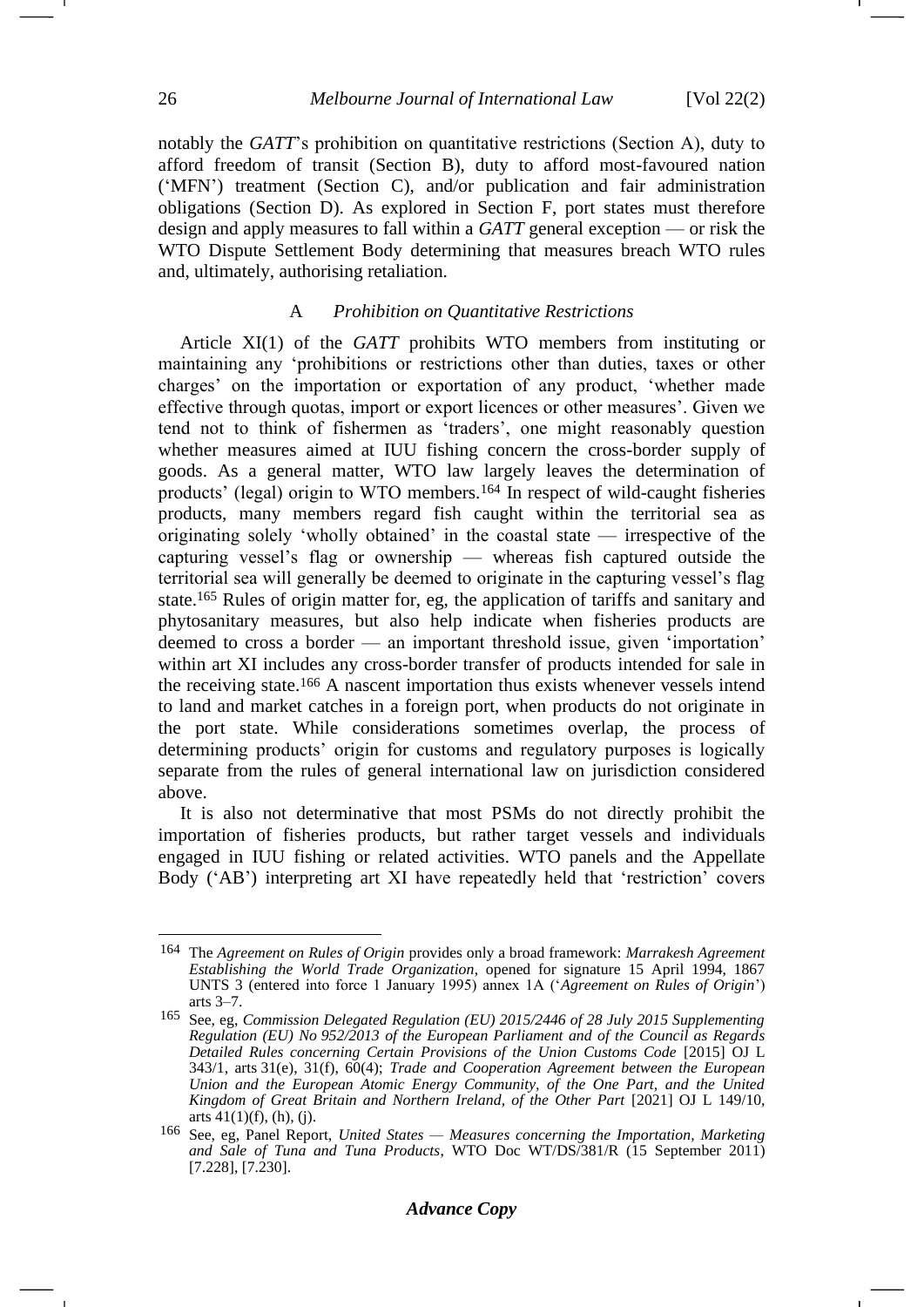<span id="page-26-2"></span><span id="page-26-0"></span>both de jure and de facto limitations.<sup>167</sup> Obviously, bans on the importation of fisheries products — provided, eg, by EU and US regulations — will constitute quantitative restrictions.<sup>168</sup> But so too will any measure that negatively affects products' 'opportunities for importation'.<sup>169</sup> This has been found, inter alia, when measures limited market access,<sup>170</sup> created uncertainties for would-be importers<sup>171</sup> or when importation became prohibitively costly.<sup>172</sup> Further, it need not be established that trade flows were actually impacted, merely that measures could potentially adversely affect the conditions of importation.<sup>173</sup>

<span id="page-26-3"></span><span id="page-26-1"></span>Any measure that dis-incentivises imports may therefore constitute a quantitative restriction.<sup>174</sup> As such, denying landing — through an import ban or restricting port access or use of facilities — will likely be considered an in principle impermissible quantitative restriction. So too will prior designation rules if their likely effect is to restrict market access, including by raising the cost

<sup>167</sup> See, eg, GATT Panel Report, *Japan — Trade in Semi-Conductors*, GATT Doc L/6309– 35S/116 (24 March 1988, adopted 4 May 1988) [104]; Panel Report, *Argentina — Measures Affecting the Export of Bovine Hides and the Import of Finished Leather*, WTO Doc WT/DS155/R (19 December 2000) [11.17] ('*Argentina — Hides and Leather*'); Panel Report, *Brazil — Measures Affecting Imports of Retreaded Tyres*, WTO Doc WT/DS332/R (12 June 2007) [7.9]–[7.34] ('*Brazil — Retreaded Tyres*'). The Appellate Body has held that any measure with a 'limiting effect on the quantity or amount of a product being imported or exported' constitutes a 'restriction': Appellate Body Reports, *China — Measures Related to the Exportation of Various Raw Materials*, WTO Docs WT/DS394/AB/R, WT/DS395/AB/R and WT/DS398/AB/R (30 January 2012) [320] ('*China — Raw Materials*').

<sup>168</sup> See, eg, *EU IUU Regulation* (n [42\)](#page-7-1) art 18; 21 USC §123.12(F)(d) (2020).

<sup>169</sup> Panel Report, *Dominican Republic — Measures Affecting the Importation and Internal Sale of Cigarettes*, WTO Doc WT/DS302/R (26 November 2004) [7.261]. See also Panel Report, *Colombia — Indicative Prices and Restrictions on Ports of Entry*, WTO Doc WT/DS366/R (27 April 2009) [7.240] ('*Colombia — Ports of Entry*'); Panel Report, *India — Measures Affecting the Automotive Sector*, WTO Docs WT/DS146/R and WT/DS175/R (21 December 2001) [7.269]–[7.270]; Panel Report, *India — Quantitative Restrictions on Imports of Agricultural, Textile and Industrial Products*, WTO Doc WT/DS90/R (6 April 1999) [5.128]–[5.129].

<sup>170</sup> See Panel Reports, *Argentina — Measures Affecting the Importation of Goods*, WTO Docs WT/DS438/R, WT/DS444/R and WT/DS445/R (22 August 2014) [6.453]–[6.454] ('*Argentina — Import Measures*'); Panel Report, *Colombia — Ports of Entry*, WTO Doc WT/DS366/R (n [169\)](#page-26-0) [7.275]; GATT Panel Report, *Panel on Import, Distribution and Sale of Alcoholic Drinks by Canadian Provincial Marketing Agencies*, GATT Doc L/6304– 35S/37 (5 February 1988, adopted 22 March 1988) [4.24]–[4.25]; GATT Panel Report, *Canada — Import, Distribution and Sale of Certain Alcoholic Drinks by Provincial Marketing Agencies*, GATT Doc DS17/R–39S/27 (16 October 1991, adopted 18 February 1992) [4.9].

<sup>171</sup> Panel Report, *Argentina — Import Measures*, WTO Docs WT/DS438/R, WT/DS444/R and WT/DS445/R (n [170\)](#page-26-1) [6.453]–[6.454]; Panel Reports, *China — Measures Related to the Exportation of Various Raw Materials*, WTO Docs WT/DS394/R, WT/DS395/R and WT/DS398/R (5 July 2011) [7.948], [7.957] ('*China — Raw Materials*').

<sup>172</sup> Panel Report, *Argentina — Import Measures*, WTO Docs WT/DS438/R, WT/DS444/R and WT/DS445/R (n [170\)](#page-26-1) [6.453]–[6.454]; Panel Report, *Brazil — Retreaded Tyres*, WTO Doc WT/DS332/R (n [167\)](#page-26-2) [7.370]–[7.372].

<sup>173</sup> See especially Panel Report, *Colombia — Ports of Entry*, WTO Doc WT/DS366/R (n [169\)](#page-26-0) [7.240], [7.252]–[7.253]. But see Panel Report, *Argentina — Hides and Leather*, WTO Doc WT/DS155/R (n [167\)](#page-26-2) [11.49]–[11.55]; Panel Report, *Indonesia — Measures concerning the Importation of Chicken Meat and Chicken Products*, WTO Doc WT/DS484/R (17 October 2017) [7.609]–[7.610].

<sup>174</sup> See also Panel Report, *Argentina — Import Measures*, WTO Docs WT/DS438/R, WT/DS444/R and WT/DS445/R (n [170\)](#page-26-1) [6.453]-[6.458]; Appellate Body Reports, *Argentina — Measures Affecting the Importation of Goods*, WTO Docs WT/DS438/AB/R, WT/DS444/AB/R and WT/DS445/AB/R (15 January 2015) [5.272]–[5.288], which endorsed the Panel's approach.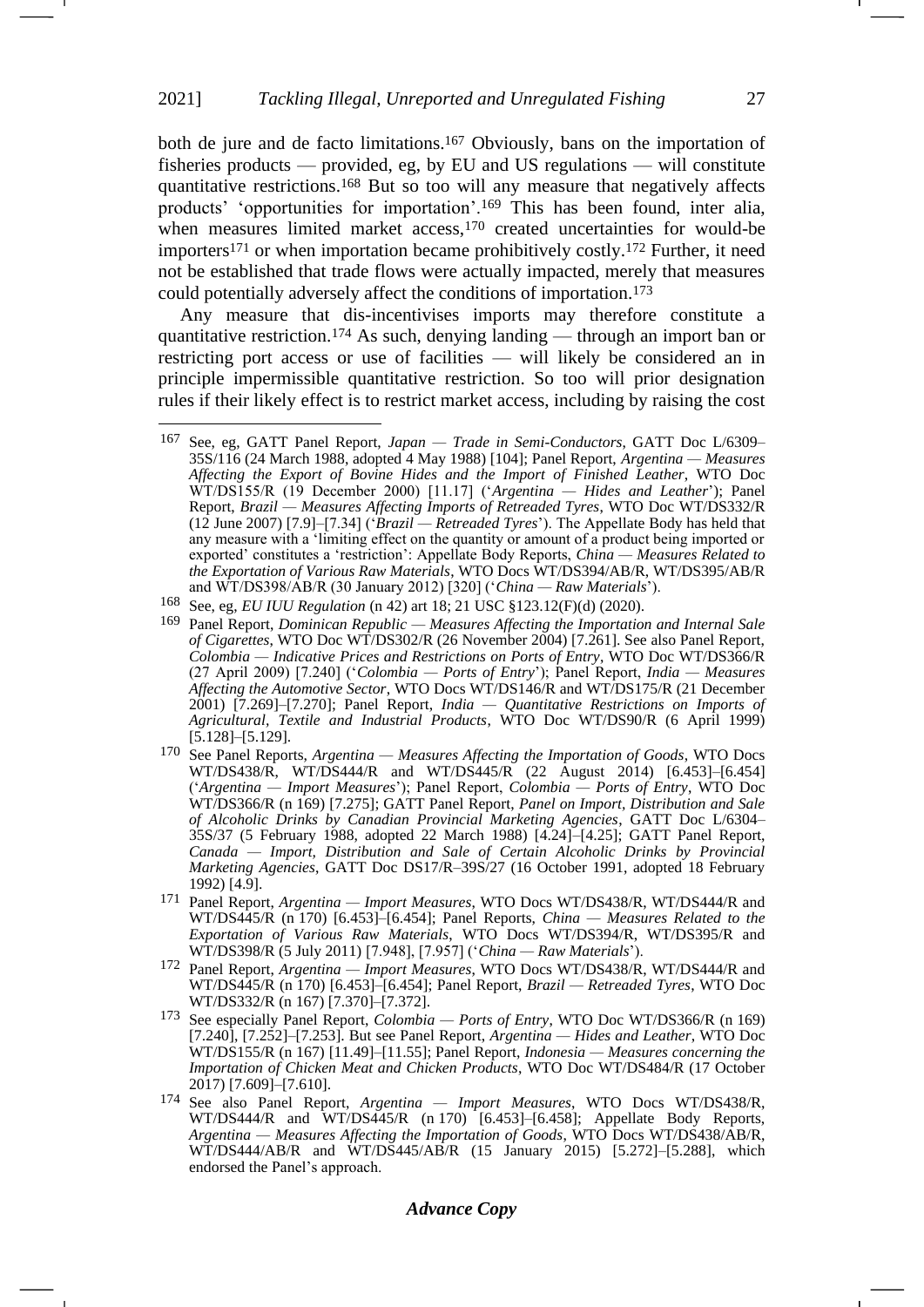of importation.<sup>175</sup> While much depends on their design and implementation, certification and inspection regulations and practices may also constitute de facto quantitative restrictions — especially if measures are deemed to be designed or applied in a non-transparent or overly complex manner, or if delays generate significant costs.

## B *Freedom of Transit*

PSMs may breach trade disciplines even if a catch is not intended for market in the port state. *GATT* art V(2) requires WTO members to ensure free movement through their territories of goods in transit to or from another member 'via the routes most convenient' and without distinction 'based on the flag of vessels, the place of origin, departure, entry, exit or destination, or on any circumstances relating to the ownership of goods, of vessels or of other means of transport'. <sup>176</sup> Goods are considered 'in transit' whenever movement through a state's territory 'is only a portion of a complete journey beginning and terminating' outside the state's borders.<sup>177</sup> Members may impose 'reasonable' 'regulations' on goods in transit, provided transit goods from all members are afforded equally favourable treatment.<sup>178</sup> Finally, while port states are permitted, pursuant to *GATT* art V(3), to conduct customs checks on goods in transit, these may not result in 'unnecessary delays or restrictions' and any fees levied must be commensurate to their actual cost or be charges for transportation. 179

While art V has only been elaborated in two WTO disputes to date, existing decisions suggest that measures' practical effect is the determining factor. For example, the *Colombia* — *Ports of Entry* panel stated that 'freedom of transit' requires members to extend 'unrestricted access via the most convenient routes for the passage of goods'.<sup>180</sup> Similarly, the *Russia — Measures concerning Traffic in Transit* panel considered that absolute or conditional prohibitions on goods' entry, and measures that distinguish conditions of access based on goods' countries of departure, destination or origin will be inconsistent with *GATT* art V(2). <sup>181</sup> Thus, all measures that (de facto) restrict entry or exit from territory when goods are destined for a third member will be considered inconsistent with art V(2). The full range of factors relevant in assessing a route's 'convenience' have yet to be explored and will depend on geography and the particularities of supply chains. We can draw some guidance from *Colombia — Ports of Entry*, however, in which the panel concluded that by requiring goods originating in

<sup>175</sup> The Panel considered that Colombia's designation of certain (air and maritime) ports for textiles imports constituted a restriction within the meaning of art XI(1): Panel Report, *Colombia — Ports of Entry*, WTO Doc WT/DS366/R (n [169\)](#page-26-0) [7.275]. See also the EC's arguments in *Chile — Swordfish*, WTO Docs WT/DS193/1 and G/L/367 (n [161\)](#page-24-0) and Denmark's arguments in *EU — Herring*, WTO Docs WT/DS469/1 and G/L/1058 (n [161\)](#page-24-0).

<sup>176</sup> *GATT* ([n 22\)](#page-5-5) art V(2).

 $177$  Ibid art V(1).

<sup>178</sup> Ibid arts  $V(4)$ –(5).

 $179$  Ibid art V(3).

<sup>180</sup> Panel Report, *Colombia — Ports of Entry*, WTO Doc WT/DS366/R (n [169\)](#page-26-0) [7.401].

<sup>181</sup> Panel Report, *Russia — Measures concerning Traffic in Transit*, WTO Doc WT/DS512/R (5 April 2019) [7.183], [7.196] ('*Russia — Traffic in Transit*').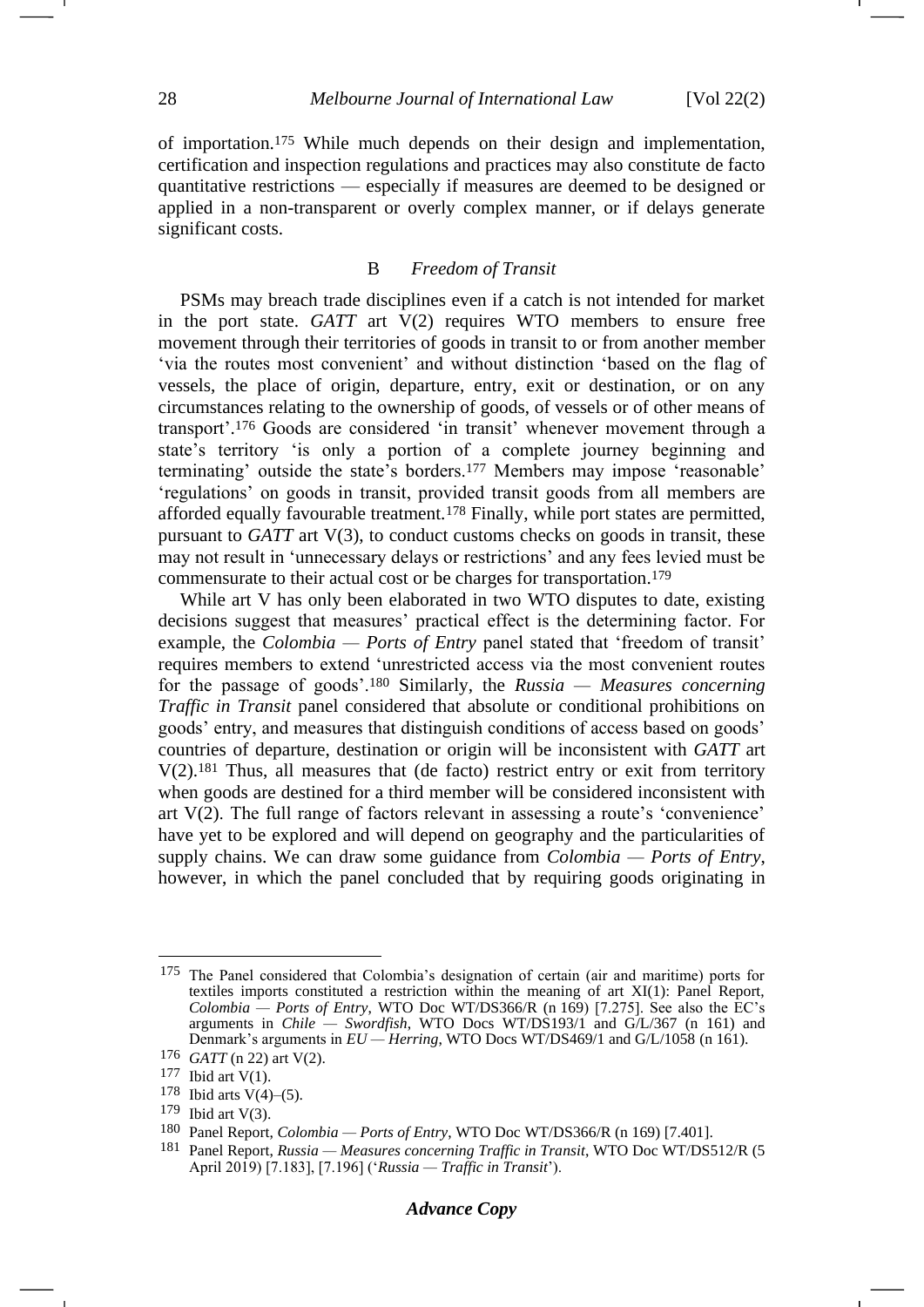Panama to be transhipped, Colombia had 'failed to extend freedom of transit via the most convenient routes'.<sup>182</sup>

Adapting these approaches to port state measures, whenever part of a catch is intended for sale outside a port state, port designation requirements would breach the duty to afford freedom of transit if the ports designated, for example, lack proximity to transit infrastructure including port facilities, airports or rail or road links, or because they are remote from fishing grounds vis-à-vis other potential ports of entry. Denying entry, landing, warehousing or processing, or the use of internal or territorial waters for transhipment (for example from fishing vessels to 'reefers'), would similarly likely be considered restrictions on transit. Likewise, whenever problem vessels are identified by flag, ownership or origin (ie, suspected presence in fishing grounds), measures will also likely be deemed contrary to the non-discrimination component in the second sentence of art  $V(2)$ and the MFN obligation in art  $V(5)$ ,  $^{183}$  which require that 'goods from all Members' be afforded 'an identical level of access and equal conditions when proceeding in international transit'. 184

As noted, art V(4) permits members to subject traffic in transit to 'regulations', provided these are 'reasonable, having regard to the conditions of the traffic'.<sup>185</sup> These terms' meaning and operation have not yet been elaborated in WTO dispute settlement. When read in context, however, it seems that 'regulations' refers to any customs formalities imposed on goods in transit.<sup>186</sup> While it remains to be seen how a panel, the AB or an arbitral tribunal might approach this issue, it seems unlikely that the bounds of these terms can be stretched to permit regulations aimed, for example, at goods' production and processing methods (such as capture of fisheries products) or other conduct of vessels, crews or owners unrelated to the mode or conditions of transit or transhipment.<sup>187</sup>

# C *Most-Favoured Nation Treatment*

By distinguishing between products based on their country of origin, flag-based measures will likely run afoul of WTO members' duty to afford MFN treatment. Article I(1) of the *GATT* requires that 'with respect to all rules and formalities in connection with importation' and all internal taxes and regulations, WTO members must grant 'any advantage, favour, privilege or immunity … to any product originating in or destined for any other country' to all 'like product[s] … originating in or destined for the territories of all other contracting

#### *Advance Copy*

<sup>182</sup> Panel Report, *Colombia — Ports of Entry*, WTO Doc WT/DS366/R (n [169\)](#page-26-0) [7.423]. See also at [7.368]–[7.414].

<sup>183</sup> *GATT* ([n 22\)](#page-5-5) arts V(2), (5).

<sup>184</sup> Panel Report, *Columbia — Ports of Entry*, WTO Doc WT/DS366/R (n [169\)](#page-26-0) [7.402]. It is noteworthy that allegations of inconsistency with art V were central to the complaints in *Chile — Swordfish*, WTO Docs WT/DS193/1 and G/L/367 (n [161\)](#page-24-0) and *EU — Herring*, WTO Docs WT/DS469/1 and G/L/1058 (n [161\)](#page-24-0).

<sup>185</sup> *GATT* ([n 22\)](#page-5-5) art V(4).

<sup>186</sup> This is based especially on the text of *GATT* (n [22\)](#page-4-4) arts V(3), (5).

<sup>&</sup>lt;sup>187</sup> See generally Vitaliy Pogoretskyy, 'Freedom of Transit and the Principles of Effective Right and Economic Cooperation: Can Systemic Interpretation of GATT Article V Promote Energy Security and the Development of an International Gas Market?' (2013) 16(2) *Journal of International Economic Law* 313, 321–7.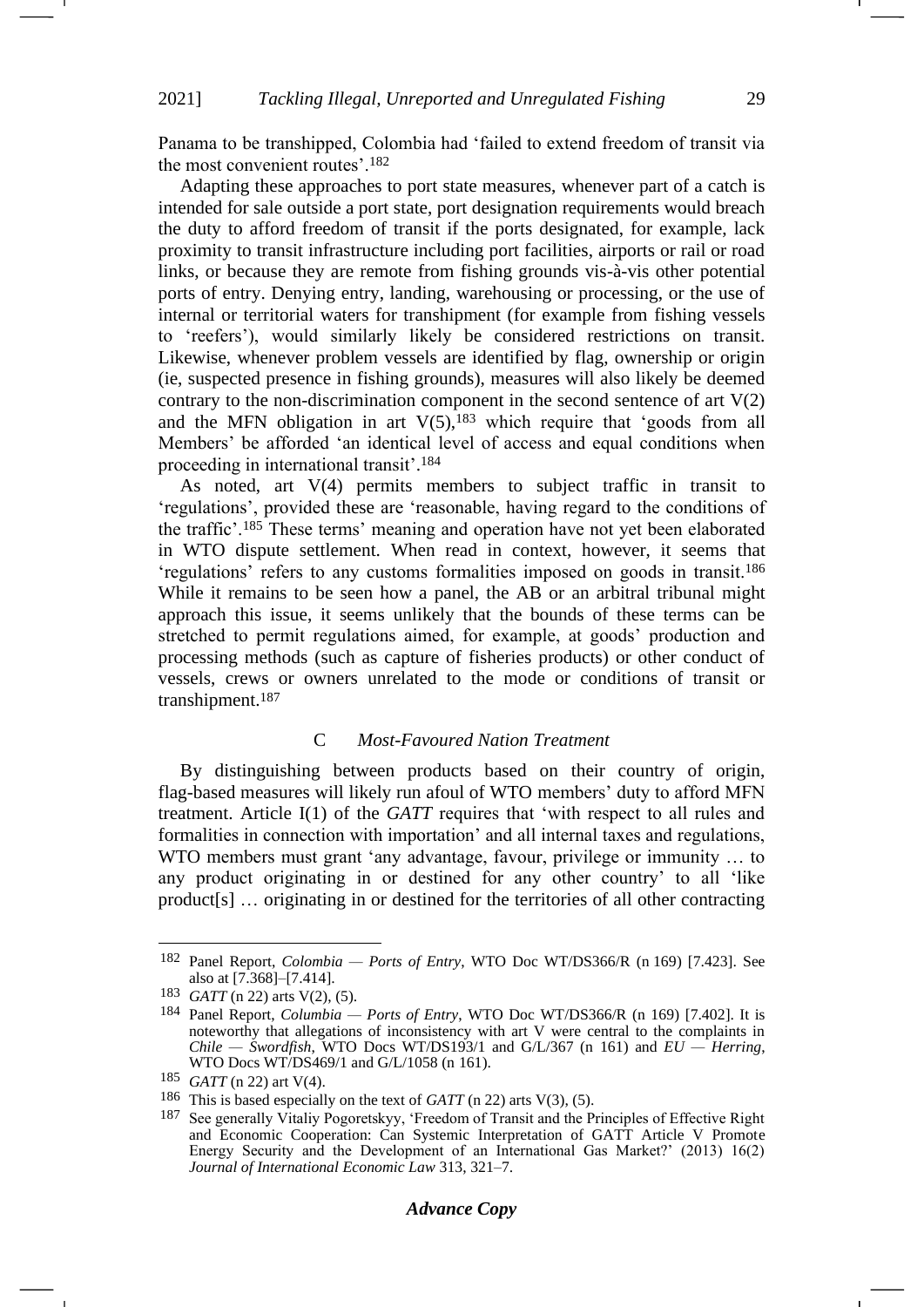<span id="page-29-2"></span><span id="page-29-1"></span><span id="page-29-0"></span>parties'.<sup>188</sup> This obligation has been construed as applying to a very wide range of trade-related measures, and, importantly, applies to both 'at-the-border' and 'behind-the-border' measures.<sup>189</sup> Discrimination may be de jure or de facto, 190 and the terms 'advantage, privilege, favour or immunity' have been very broadly construed in *GATT* and WTO jurisprudence.<sup>191</sup> The AB has stressed that art I requires a 'holistic assessment' of whether a measure affects the conditions of competition between like products originating in different countries.<sup>192</sup> Further, art I creates an obligation of result, not of intent — no evidence of discriminatory intent is necessary to establish an unlawful advantage has been granted and a complainant need not show that an actual advantage (in terms of demonstrable effects on trade) has in fact resulted from differentiated treatment.<sup>193</sup>

Given the MFN obligation applies only to 'like' products, it must be determined whether fish caught using IUU practices are 'like' lawfully caught, traceable, fish, or, in respect of 'unregulated fishing' whether fish caught outside or in the absence of RFMO or national management measures are 'like' fish caught within such measures. While one might intuitively argue that they are not, WTO panels and the AB have routinely held that likeness should not be determined with reference to processes and production methods ('PPMs') that are not discernible in the physical characteristics of a product — so-called 'nonproduct-related' PPMs ('NPR-PPMs'), unless these have a marked bearing on consumer preferences — essentially upsetting the existence of a competitive relationship.<sup>194</sup> Panels and the AB applying *GATT* arts I(1) and III(4) and *Agreement on Technical Barriers to Trade* art 2(1) ('*TBTA*')<sup>195</sup> establish likeness with reference to four factors: (i) products' physical characteristics; (ii) products'

<span id="page-29-3"></span><sup>188</sup> *GATT* ([n 22\)](#page-5-5) art I(1).

<sup>189</sup> See, eg, Panel Report, *European Communities — Regime for the Importation, Sale and Distribution of Bananas — Complaint by Ecuador*, WTO Doc WT/DS27/R/ECU (22 May 1997) [7.188] ('*EC — Bananas III*'); GATT Panel Report, *Belgian Family Allowances*, GATT Doc G/32–1S/59 (6 November 1952, adopted 7 November 1952) [3].

<sup>190</sup> Appellate Body Report, *Canada — Certain Measures Affecting the Automotive Industry*, WTO Docs WT/DS139/AB/R and WT/DS142/AB/R (31 May 2000) [78] ('*Canada — Automotive Industry*').

<sup>&</sup>lt;sup>191</sup> See, eg. Panel Report,  $EC -$  *Bananas III*, WTO Doc WT/DS27/R/ECU (n [189\)](#page-29-0) [7.239]; Appellate Body Report, *Canada — Automotive Industry*, WTO Docs WT/DS139/AB/R and WT/DS142/AB/R (n [190\)](#page-29-1) [79]; Appellate Body Reports, *European Communities — Measures Prohibiting the Importation and Marketing of Seal Products*, WTO Docs WT/DS400/AB/R and WT/DS401/AB/R (22 May 2014) [5.87] ('*EC — Seal Products*').

<sup>192</sup> Appellate Body Report, *United States — Measures concerning the Importation, Marketing and Sale of Tuna and Tuna Products — Recourse to Article 21.5 of the DSU by Mexico*, WTO Doc WT/DS381/AB/RW (20 November 2015) [7.280]. The Appellate Body's approach in these proceedings strongly suggests that the majority of PSMs will be considered to result in unequal treatment for the purposes of art I.

<sup>193</sup> Panel Report, *EC — Bananas III*, WTO Doc WT/DS27/R/ECU (n [189\)](#page-29-0) [7.239]–[7.240].

<sup>194</sup> See generally Christiane R Conrad, *Processes and Production Methods (PPMs) in WTO Law: Interfacing Trade and Social Goals* (Cambridge University Press, 2011) chs 1–2, 7.

<sup>195</sup> *GATT* (n [22\)](#page-5-5) arts I(1), III(4); *Marrakesh Agreement Establishing the World Trade Organization*, opened for signature 15 April 1994, 1867 UNTS 3 (entered into force 1 January 1995) annex 1A ('*Agreement on Technical Barriers to Trade*') art 2(1) ('*TBTA*').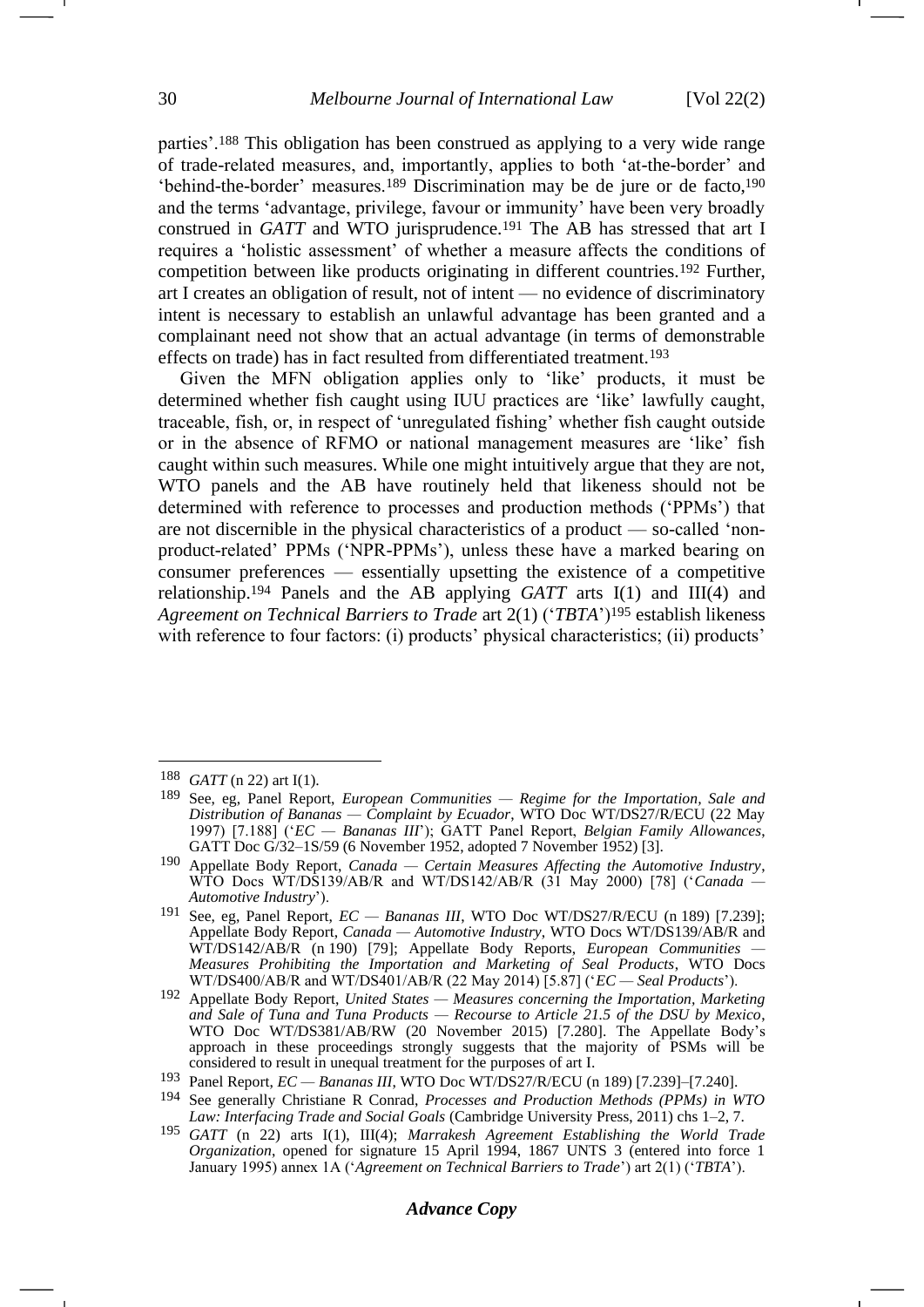<span id="page-30-0"></span>end uses; (iii) consumer preferences and the 'nature and extent of a competitive relationship';<sup>196</sup> and (iv) products' tariff classification.<sup>197</sup>

<span id="page-30-1"></span>As already explored, most PSMs do not distinguish between fisheries products based on physical characteristics, but rather on a producer's or importer's identity, characteristics or behaviour — especially their ability to evidence compliance with conditions relating to NPR-PPMs.<sup>198</sup> IUU-caught Atlantic cod is, for example, physically indiscernible from Atlantic cod caught in compliance with national, regional, and international rules and standards. Despite the argument that preferences regarding sustainability are changing, a hypothetical consumer would likely view the products as identical, or at least substitutable.<sup>199</sup> Unless a sea change occurs in WTO bodies' approaches to the relevance of NPR-PPMs or willingness to steer a brazen course on reasonable consumer preferences on sustainability, the presence of IUU activities in supply chains is unlikely to affect the likeness of fish and fish products derived from the same species.<sup>200</sup>

Regardless of a measure's objective, whenever a vessel is prevented from marketing its catch, an 'advantage' for the purposes of art I(1) is granted to unrestricted vessels — including those flying other flags. Similarly, any differences in the design or application of certification and inspection requirements that — either on paper or in fact — discriminate between vessels flying different flags will confer an (in principle) impermissible advantage, privilege, favour or immunity. In the case of the black and whitelisting of individual vessels, the procedures employed in setting and reviewing vessel lists may also run afoul of members' MFN obligations. It is conceivable that these procedures might in practice, depending on how they are designed and applied, favour certain flags over others.<sup>201</sup> Given neither *Chile — Swordfish* nor *EU — Herring* reached a panel, and *United States — Import Prohibition of Certain Shrimp and Shrimp Products* ('*US — Shrimp*') was ultimately decided on other grounds, we lack direct guidance on the application of art I(1) with respect to the

<sup>196</sup> Appellate Body Report, *European Communities — Measures Affecting Asbestos and Asbestos-Containing Products*, WTO Doc WT/DS135/AB/R (12 March 2001) [99]–[102] ('*EC — Asbestos*'), interpreting *GATT* (n [22\)](#page-5-5) art III(4); Appellate Body Reports, *EC — Seal Products*, WTO Docs WT/DS400/AB/R and WT/DS401/AB/R (n [191\)](#page-29-2) [5.82].

<sup>197</sup> See especially Appellate Body Report, *Korea — Taxes on Alcoholic Beverages*, WTO Docs WT/DS75/AB/R and WT/DS84/AB/R (18 January 1999) [118]; Panel Report, *United States — Certain Measures Affecting Imports of Poultry from China*, WTO Doc WT/DS392/R (29 September 2010) [7.424]–[7.429].

<sup>198</sup> See GATT Panel Report, *United States — Measures Affecting Alcoholic and Malt Beverages*, GATT Doc DS23/R–39S/206 (16 March 1992, adopted 19 June 1992) [5.19]; Panel Reports, *European Communities — Measures Prohibiting the Importation and Marketing of Seal Products*, WTO Docs WT/DS400/R and WT/DS401/R (25 November 2013) [7.136]–[7.140] ('*EC — Seal Products*').

<sup>199</sup> See Appellate Body Report, *EC — Asbestos*, WTO Doc WT/DS135/AB/R (n [196\)](#page-30-0) [117]– [123].

<sup>200</sup> Albeit interpreting *TBTA* (n [195\)](#page-29-3) art 2(1), see Panel Report, *United States — Measures Concerning the Importation, Marketing and Sale of Tuna and Tuna Products*, WTO Doc WT/DS381/R (15 September 2011) [7.235]–[7.251]. See especially at [7.249]. See also Robert Howse and Donald Regan, 'The Product/Process Distinction: An Illusory Basis for Disciplining "Unilateralism" in Trade Policy' (2000) 11(2) *European Journal of International Law* 249.

<sup>201</sup> Panel Report, *Colombia — Ports of Entry*, WTO Doc WT/DS366/R (n [169\)](#page-26-0) [7.352]; Panel Report, *EC — Seal Products*, WTO Docs WT/DS400/R and WT/DS401/R (n [198\)](#page-30-1) [7.597].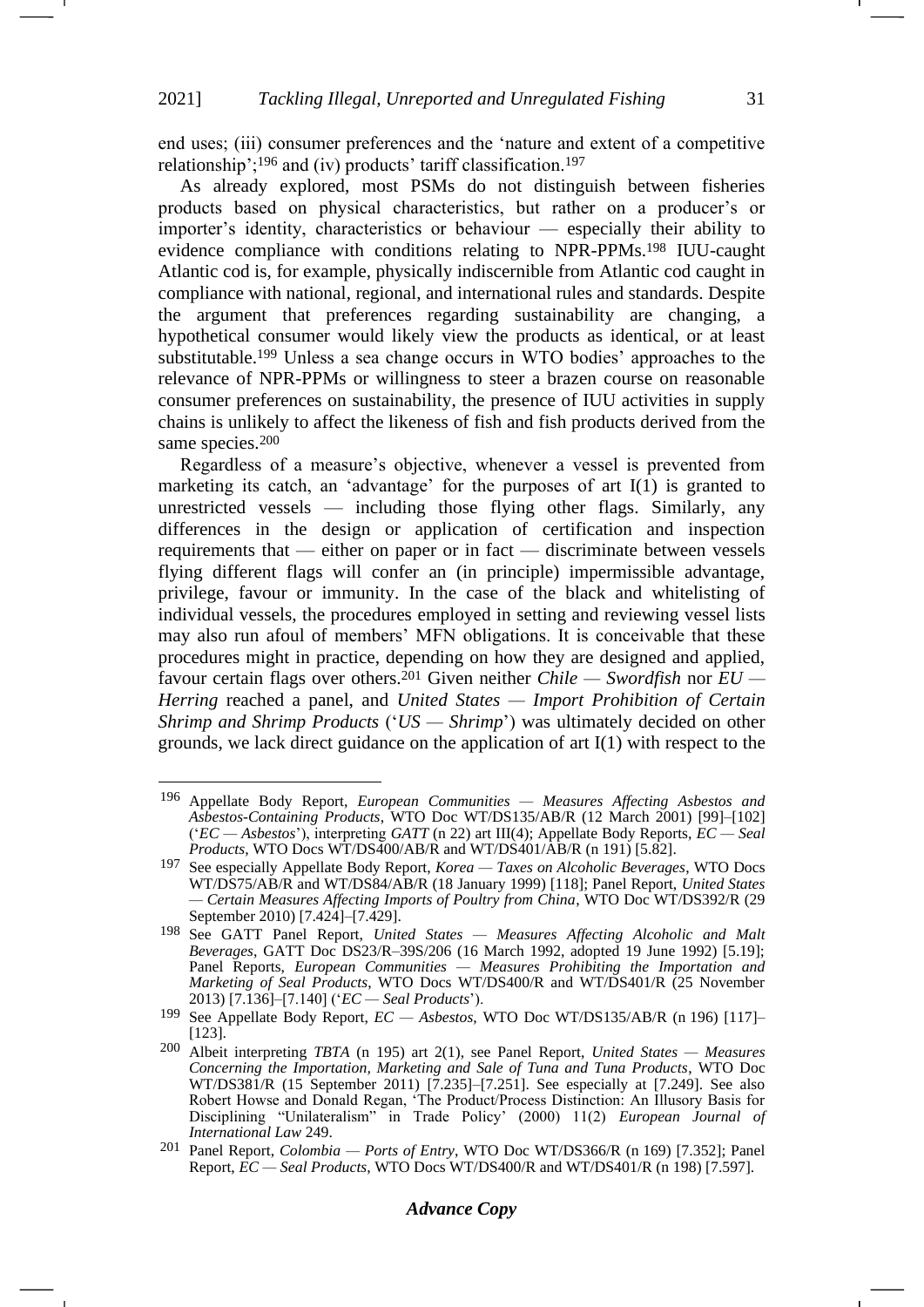relevant fisheries regulations.<sup>202</sup> Responding to somewhat analogous facts, the AB in *EC — Seal Products* upheld the panel's finding that measures' regulatory motives are irrelevant in applying art I(1), which requires (only) assessment of whether measures caused 'detrimental impact' to the 'competitive opportunities for like imported products'.<sup>203</sup>

### <span id="page-31-0"></span>D *Publication and Administration*

Finally, according to *GATT* art X(1), WTO members must 'promptly' publish all '[l]aws, regulations, judicial decisions and administrative rulings of general application' pertaining to, inter alia, 'requirements, restrictions or prohibitions on imports' or that affect 'their sale, distribution, transportation, insurance, warehousing inspection, exhibition, processing, mixing or other use<sup>'.204</sup> Publication must be made so as 'to enable governments and traders to become acquainted' with such regulations.<sup>205</sup> The range of measures falling within the scope of art  $X(1)$  is broad and includes non-binding instruments when these are deemed sufficiently authoritative.<sup>206</sup> While it does not prescribe a particular form, WTO case law shows that publication must be made prior to measures' entry into force and be made through the official channels most likely to bring rules to the attention of traders and other WTO members.<sup>207</sup> While decisions identifying particular traders are not considered 'of general application', country-wide measures are, and so too are measures that potentially affect a class of traders.<sup>208</sup> *GATT* art X thus adds additional layers aimed at ensuring procedural fairness to those already identified in the *PSMA*, *FSA* and RFMO rules.

To comply with art  $X(1)$ , port states must publish the regulations underlying their PSMs — whether these are generated by national or RFMO processes.<sup>209</sup> Measures will also likely be considered inconsistent with art  $X(1)$  if port states have not published, in advance, the grounds on which port access, use of facilities, or landing will be denied. If denial is based on black or whitelisting vessels, such lists must be regularly updated and published. The precise requirements of certification schemes and inspection procedures — including

<sup>202</sup> See Panel Report, *United States — Import Prohibition of Certain Shrimp and Shrimp Products*, WTO Doc WT/DS58/R (15 May 1998) [3.11], [7.22]–[7.23] ('*US — Shrimp*').

<sup>203</sup> Appellate Body Reports, *EC — Seal Products*, WTO Docs WT/DS400/AB/R and WT/DS401/AB/R (n [191\)](#page-29-2) [5.89]-[5.93].

<sup>204</sup> *GATT* ([n 22\)](#page-5-5) art X(1).

<sup>205</sup> Ibid.

<sup>206</sup> See Panel Reports, *European Communities and Its Member States — Tariff Treatment of Certain Information Technology Products*, WTO Docs WT/DS375/R, WT/DS376/R and WT/DS377/R (16 August 2010) [7.1027] ('*EC — IT Products*'); Panel Report, *Thailand — Customs and Fiscal Measures on Cigarettes from the Philippines*, WTO Doc WT/DS371/R (15 November 2010) [7.779] ('*Thailand — Cigarettes*').

<sup>207</sup> See, eg, Panel Reports, *EC — IT Products*, WTO Docs WT/DS375/R, WT/DS376/R and WT/DS377R (n [206\)](#page-31-0) [7.1015], [7.1088]. The requirement that publication precede application is enshrined in *GATT* (n [22\)](#page-4-4) art X(2).

<sup>208</sup> Appellate Body Report, *United States — Restrictions on Imports of Cotton and Man-Made Fibre Underwear*, WTO Doc WT/DS24/AB/R (10 February 1997) 12.

<sup>209</sup> *GATT* ([n 22\)](#page-5-5) art X(1).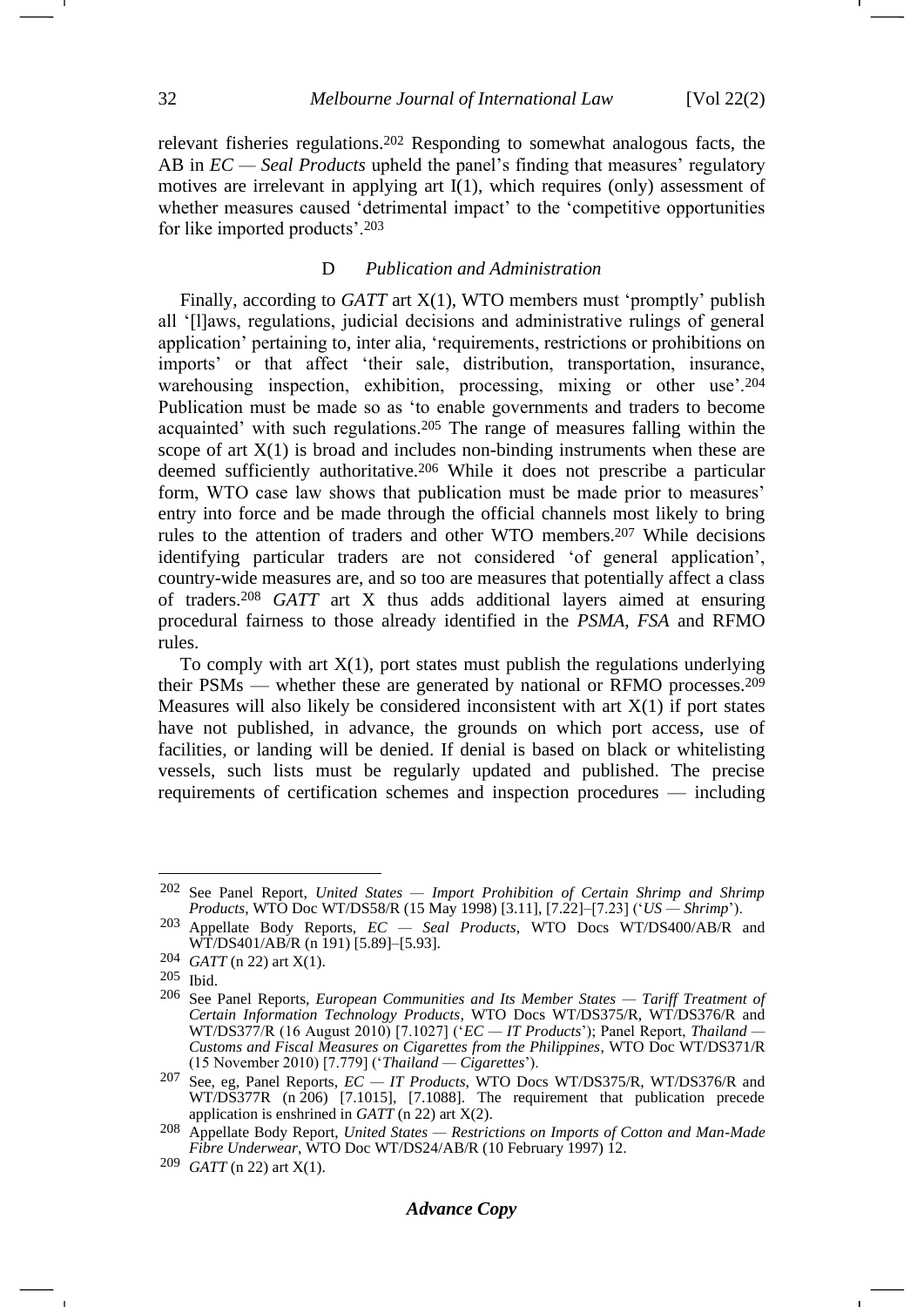non-binding practice guidelines or explanatory notes — must likewise be published in advance of their application.<sup>210</sup>

Perhaps most importantly, art  $X(3)(a)$  requires that members administer the 'laws, regulations, decisions and rulings' captured by its paragraph 1 'in a uniform, impartial and reasonable manner'.<sup>211</sup> According to the AB, members must therefore meet minimum standards of due process and procedural fairness, but art X does not permit de novo review of measures' substance.<sup>212</sup> Claimants bear the burden of proving (with sufficient evidence) that administration is biased or otherwise unreasonable<sup>213</sup> and must demonstrate either that a single decision was grossly mis- or maladministered, or that such practices are systemic.<sup>214</sup> This would likely be the case if there was a lack of formality or predictability in certification schemes, or the grounds on which catch certifications are reviewed were unclear or inconsistently applied.<sup>215</sup>

Port states must therefore ensure certification schemes are applied uniformly, affording minimum standards of consistency and predictability.<sup>216</sup> Measures will likely run afoul of art  $X(3)(a)$  if, in similar circumstances, rules are administered inconsistently (de jure or de facto) for different flag states,  $217$  or, in the context of certification and inspection, (unjustifiable) distinctions are routinely made based on the category or identity of the vessel.<sup>218</sup> Given no port state can inspect all fishing vessels entering port, the process of selecting vessels for inspection may be deemed partial, non-uniform or unreasonable — for instance, if vessels flying certain flags are disproportionately subjected to inspection. Similarly, and of particular concern, would be administrative practices that favour the port state's own vessels.<sup>219</sup> Crucially, port states must ensure that flag states can challenge blacklisting and the decisions of fisheries management and customs officials to, eg, deny port entry, use of facilities, or landing before competent administrative

215 See, eg, Appellate Body Report, *US — Shrimp*, WTO Doc WT/DS58/AB/R (n [212\)](#page-32-0) [183].

<span id="page-32-0"></span>-1

### *Advance Copy*

<sup>210</sup> See *2008 EU IUU Regulation* (n [42\)](#page-7-1) art 22(3).

<sup>&</sup>lt;sup>211</sup> Article  $X(3)(a)$  generates three independent and cumulative obligations of uniformity, impartiality and reasonableness: see  $\tilde{G}ATT$  (n [22\)](#page-5-5) art  $X(3)(a)$ . Claimants bear a relatively onerous burden of proof: see Panel Report, *Thailand — Cigarettes*, WTO Doc WT/DS371/R (n [206\)](#page-31-0) [7.866]–[7.867], [7.874]; Appellate Body Report, *United States — Sunset Reviews of Anti-Dumping Measures on Oil Country Tubular Goods from Argentina*, WTO Doc WT/DS268/AB/R (29 November 2004) [217].

<sup>212</sup> See, eg, Appellate Body Report, *European Communities — Regime for the Importation, Sale and Distribution of Bananas*, WTO Doc WT/DS27/AB/R (9 September 1997) [200] ('*EC — Bananas III*'); Appellate Body Report, *United States — Import Prohibition of Certain Shrimp and Shrimp Products*, WTO Doc WT/DS58/AB/R (12 October 1998) [182]–[183] ('*US — Shrimp*'). See also Panel Report, *United States — Certain Country of Origin Labelling (COOL) Requirements*, WTO Docs WT/DS384/R and WT/DS386/R (18 November 2011) [7.850]–[7.863] ('*US — COOL*').

<sup>213</sup> Panel Report, *Thailand — Cigarettes*, WTO Doc WT/DS371/R (n [206\)](#page-31-0) [7.874].

<sup>214</sup> Panel Report, *United States — Anti-Dumping Measures on Certain Hot-Rolled Steel Products from Japan*, WTO Doc WT/DS184/R (28 February 2001) [7.268].

<sup>216</sup> Panel Reports, *China — Raw Materials*, WTO Docs WT/DS394/R, WT/DS395/R and WT/DS398/R (n [171\)](#page-26-3) [7.751]–[7.752].

<sup>217</sup> Appellate Body Report, *EC — Bananas III*, WTO Doc WT/Ds/AB/R (n [212\)](#page-32-0) [200].

<sup>218</sup> Panel Report, *Argentina — Hides and Leather*, WTP Doc WT/DS155/R (n [167\)](#page-26-2) [11.67]– [11.68], [11.71]–[11.72].

<sup>219</sup> Panel Report, *United States — Sunset Review of Anti-Dumping Duties on Corrosion-Resistant Carbon Steel Flat Products from Japan*, WTO Doc WT/DS244/R (14 August 2003) [7.305]–[7.306]. See also Panel Reports, *China — Raw Materials*, WTO Docs WT/DS394/R, WT/DS395/R and WT/DS398/R (n [171\)](#page-26-3) [7.742]–[7.743], [7.751]–[7.752].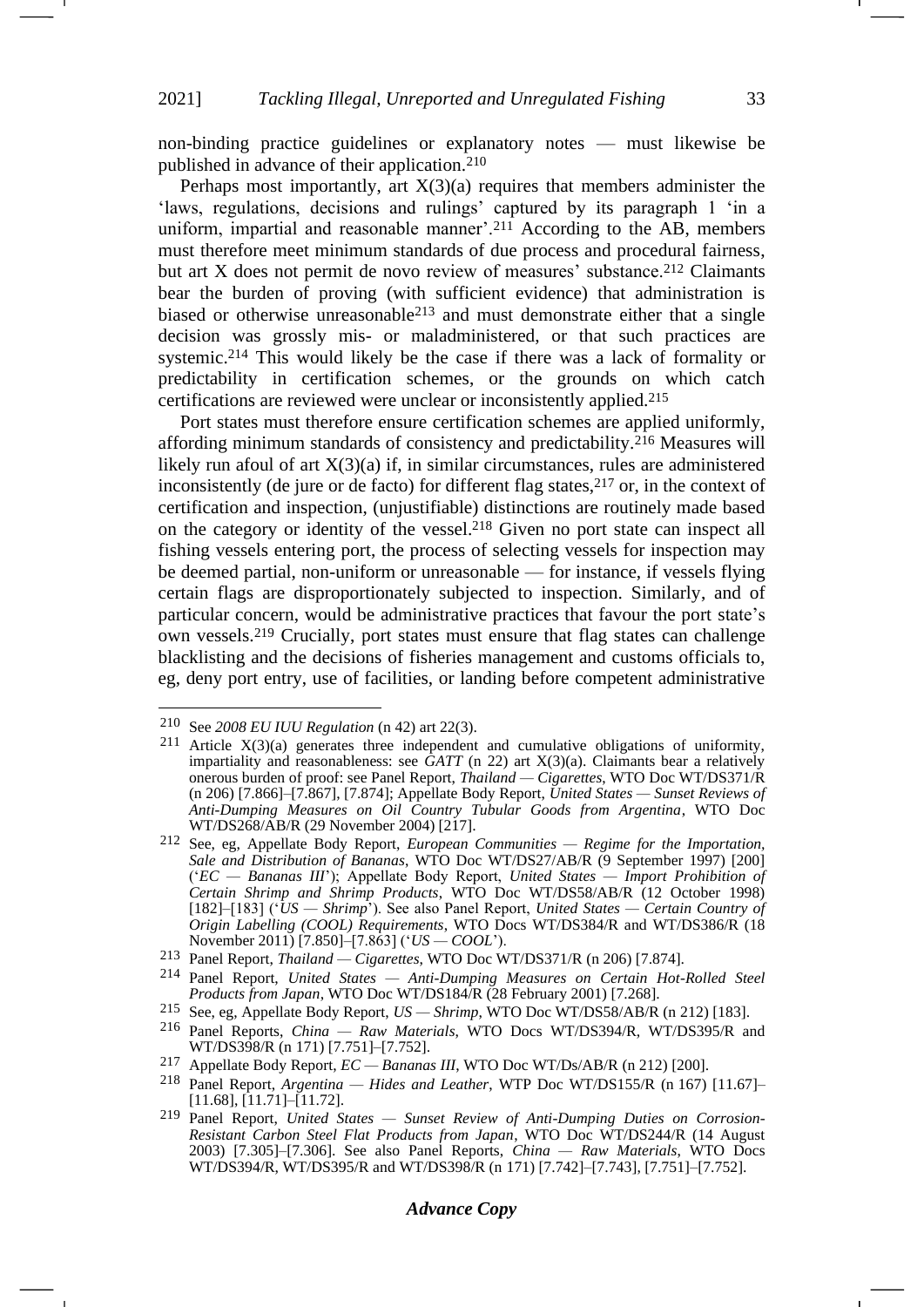or adjudicative bodies and that sufficient information is provided to facilitate such challenges.<sup>220</sup> While members retain significant discretion on how review is afforded, processes must be 'prompt' and 'objective and impartial'.<sup>221</sup> As Zoe Scanlon highlights, due process and review mechanisms are either absent from or rudimentary in many listing procedures, ringing potential alarm bells under both art X and the chapeau to art XX of the *GATT* (considered below).<sup>222</sup> As ever, much will turn on measures' administration in the circumstances.

### <span id="page-33-0"></span>E *PSMs as 'Technical Regulations'*

Before turning to the question of how PSMs can be justified within the *GATT* exceptions framework, a further issue deserves attention: whether PSMs constitute 'technical regulations' subject to the requirements of the *TBTA* which provide additional layers of obligation to those (already addressed) arising under the *GATT*. Most significantly, technical regulations must be based on 'relevant international standards',<sup>223</sup> may not have the intent or effect of 'creating unnecessary obstacles to international trade',<sup>224</sup> and, perhaps most significantly, must be no 'more trade-restrictive than necessary to fulfil a legitimate objective'.<sup>225</sup> According to *TBTA* annex 1.1, a 'technical regulation' is: (i) a '[d]ocument'; (ii) 'which lays down product characteristics or their related processes and production methods, including … applicable administrative provisions'; and (iii) 'with which compliance is mandatory'.<sup>226</sup> As well as the characteristics of the product itself, a technical regulation 'may also include or deal exclusively with terminology, symbols, packaging, marking or labelling requirements as they apply to a product, process or production method'. 227

225 Ibid.

<sup>220</sup> Panel Report, *European Communities — Selected Customs Matters*, WTO Doc WT/DS315/R (16 June 2006) [7.536].

<sup>221</sup> Panel Report, *Thailand — Cigarettes*, WTO Doc WT/DS371/R (n [206\)](#page-31-0) [7.1015]. The latter requirements flow from *GATT* (n [22\)](#page-4-4) art X(3)(c).

<sup>222</sup> For further examination of this issue, see Zoe Scanlon, 'Safeguarding the Legitimacy of Illegal, Unreported and Unregulated Fishing Vessel Listings' (2019) 68(2) *International and Comparative Law Quarterly* 369, 378–83.

<sup>223</sup> *TBTA* (n [195\)](#page-29-3) art 2(4).

<sup>224</sup> Ibid art 2(2).

<sup>226</sup> The Appellate Body and panels applying *TBTA* (n [195\)](#page-29-3) annex 1 [1] have adopted a 'threetier test' inquiring into whether a measure: (i) applies to an identifiable product or products; (ii) lays down characteristics; and (iii) is mandatory. See Appellate Body Report, *EC — Asbestos*, WTO Doc WT/DS135/AB/R (n [196\)](#page-30-0) [66]–[70]; Appellate Body Report, *European Communities — Trade Description of Sardines*, WTO Doc WT/DS231/AB/R (26 September 2002) [176]; Appellate Body Report, *United States — Measures concerning the Importation, Marketing and Sale of Tuna and Tuna Products*, WTO Doc WT/DS381/AB/R (16 May 2012) [183] ('*US — Tuna II*'); Appellate Body Reports, *EC — Seal Products*, WTO Docs WT/DS400/AB/R and WT/DS401/AB/R (n [191\)](#page-29-2) [5.21]–[5.23]; Panel Report, *United States — Measures Affecting the Production and Sale of Clove Cigarettes*, WTO Doc WT/DS406/R (2 September 2011) [7.24]–[7.25]; Panel Report, *US — COOL*, WTO Docs WT/DS384/R and WT/DS386/R (n [212\)](#page-32-0) [7.147]-[7.148]. For a recent, more detailed elaboration of this test, see Panel Reports, *Australia — Certain Measures concerning Trademarks, Geographical Indications and Other Plain Packaging Requirements Applicable to Tobacco Products and Packaging*, WTO Docs WT/DS435/R, WT/DS441/R, WT/DS458/R and WT/DS467/R (28 June 2018) [7.115]–[7.183] ('*Australia — Tobacco Plain Packaging*').

<sup>227</sup> *TBTA* (n [195\)](#page-29-3) annex 1 [1].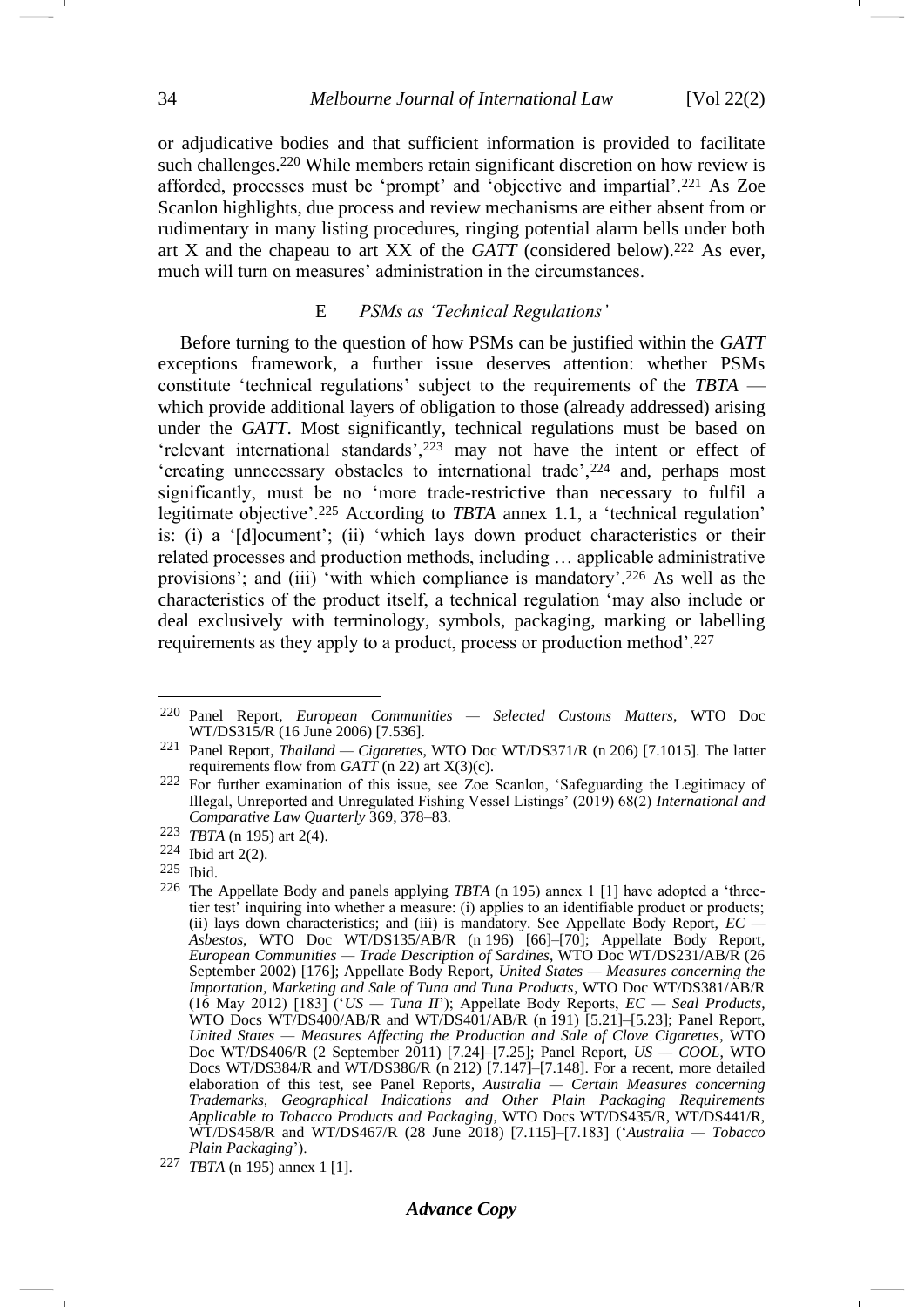At first glance, whenever PSMs condition market access on certification that fisheries products were captured by authorised persons, in an authorised area, employing authorised gear and methods, they seem to 'lay down' or define 'administrative provisions' connected to 'processes and production methods' and thus to fall within the scope of *TBTA* annex 1.1. <sup>228</sup> However, according to the AB's reasoning in *EC* — *Seal Products*, because PPMs must be 'related' to products' 'characteristics', for measures to constitute technical regulations, a 'sufficient nexus' must exist between regulated PPMs and products' (physical) characteristics.<sup>229</sup> The AB considered that while the EU's ban on the importation and sale of products containing seal included a mandatory (negatively expressed) product characteristic — that goods *not* contain seal<sup>230</sup> — this requirement was merely 'derivative of the three … market access conditions' constituting 'the permissive component of the measure' — seal products could be imported if harvested by indigenous communities using traditional methods or in the course of marine resource management, or, in limited circumstances, were brought by travellers.<sup>231</sup> Most importantly, the AB held that issues related to 'the identity of the hunter or the type or purpose of the hunt from which the product [was] derived', did not 'relate' to product characteristics.<sup>232</sup> While not entirely clear from the AB's reasoning, it would thus appear that the regulated PPM must be somehow discernible in, or connected to, products' physical qualities for the *TBTA* to apply.

As already discussed in the context of *GATT* art 1, the central features of PSMs relate to NPR-PPMs; whether fish are caught using IUU methods has no bearing on, and is indiscernible in, products' physical qualities or effects. Thus, given they do not address products' labelling or marketing, the PSMs identified in Part II will not fall within the scope of the *TBTA* and will not, therefore, be subject to its additional requirements.<sup>233</sup> This means that in any disputes arising from PSMs, the thorny questions of what constitute 'relevant international standards' in the context of international fisheries management, when port states' enforcement actions will be deemed to be 'in excess' of any such standards, and what is required by least trade restrictive approaches to fisheries management and enforcement could likely be avoided.

# F *Justifying the Trade-Restrictive Effects of PSMs*

Because, as shown above, PSMs will often run afoul of the *GATT*'s disciplines on trade in goods, measures' compliance with WTO law turns on

<sup>228</sup> Appellate Body Reports, *EC — Seal Products*, WTO Docs WT/DS400/AB/R and WT/DS401/AB/R (n [191\)](#page-29-2) [5.12]–[5.13].

<sup>229</sup> Ibid [5.12]. See also Soledad R Sánchez-Tabernero, 'For Whom the Bell Tolls: The EU ETS in Aviation under the TBT Agreement' (2015) 49(5) *Journal of World Trade* 781, 782–3.

<sup>230</sup> Appellate Body Reports, *EC — Seal Products*, WTO Docs WT/DS400/AB/R and WT/DS401/AB/R (n [191\)](#page-29-2) [5.39].

<sup>231</sup> Ibid [5.41].

<sup>232</sup> Ibid [5.41], [5.45].

<sup>233</sup> But see Appellate Body Report, *US — Tuna II*, WTO Doc WT/DS381/AB/R (n [226\)](#page-33-0) [190]– [199].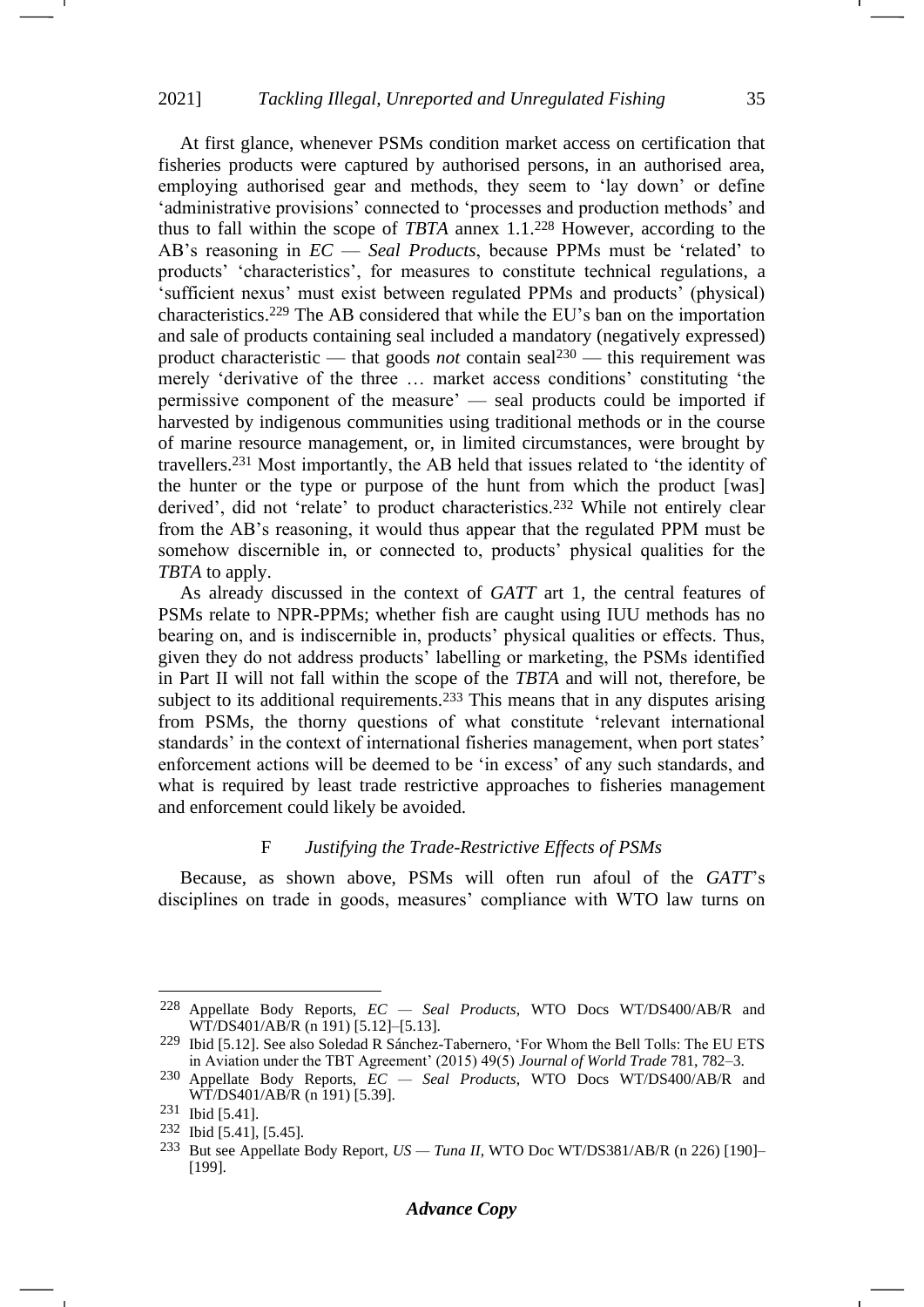<span id="page-35-1"></span>whether they can be justified under the general exceptions in *GATT* art XX.<sup>234</sup> While most PSMs will likely fall within a head of exception and thus be considered provisionally justified,<sup>235</sup> art XX's chapeau presents port states with additional substantive and procedural requirements which mean unilateral PSMs will not normally be permitted as a matter of first resort and that certain administrative, diplomatic and procedural burdens must be fulfilled. It is thus vital to examine how art XX might be applied by a WTO panel, the AB or (given the ongoing AB appointment crisis, discussed below) an arbitral tribunal, and the steps port state WTO members can take to improve measures' chances of art XX consistency.

Before we do so, two threshold issues deserve brief attention. The first is whether coercive measures are a priori excluded from the scope of art XX; the second is whether art XX is limited territorially.<sup>236</sup> The first issue can be given short shrift. While *GATT* panels in the *United States — Restrictions on Imports of Tuna* cases considered that art XX could not save unilateral measures aimed at influencing environmental policies abroad, $237$  the AB has since rejected this view, noting that 'conditioning access to a Member's domestic market on whether exporting Members comply with, or adopt, a policy or policies unilaterally prescribed by the importing Member' is a common feature of art XX measures.<sup>238</sup>

<span id="page-35-0"></span>The second issue is slightly more complex. Because they arguably undermine the multilateral trading order and infringe target states' autonomy, it has been suggested that extraterritorial measures should be excluded from art XX's scope or subjected, as a matter of general international law, to additional conditions.<sup>239</sup> Such a view is perhaps plausible when we consider the AB's attempts to find

<sup>234</sup> *GATT* (n [22\)](#page-5-5) art XX. Importantly, the burden of proof largely shifts from the claimant to the respondent in the exceptions context: Appellate Body Report, *United States — Measures Affecting Imports of Woven Wool Shirts and Blouses from India*, WTO Doc WT/DS33/AB/R (25 April 1997) 15–16.

<sup>235</sup> Since 1996, panels and the Appellate Body have employed a 'two-tiered' analysis in applying art XX, requiring (i) 'provisional justification' under arts  $XX(a)$ -(j); and (ii) compliance with art XX's 'chapeau': Appellate Body Report, *United States — Standards for Reformulated and Conventional Gasoline*, WTO Doc WT/DS2/AB/R (29 April 1996) 22 ('*US — Gasoline*'). See also Appellate Body Reports, *EC — Seal Products*, WTO Docs WT/DS400/AB/R and WT/DS401/AB/R (n [191\)](#page-29-2) [5.169].

<sup>236</sup> See especially Bartels (n [77\)](#page-12-2) 358–65. See also Steve Charnovitz, 'Free Trade, Fair Trade, Green Trade: Defogging the Debate' (1994) 27(3) *Cornell International Law Journal* 459, 492; Brigitte Stern, 'Can the United States Set Rules for the World?: A French View' (1997) 31(4) *Journal of World Trade* 5; Nollkaemper (n [76\)](#page-12-0) 184–201; Laurence Boisson de Chazournes, 'Unilateralism and Environmental Protection: Issues of Perception and Reality of Issues' (2000) 11(2) *European Journal of International Law* 315; Daniel Bodansky, 'What's So Bad about Unilateral Action to Protect the Environment?' (2000) 11(2) *European Journal of International Law* 339; Joel P Trachtman, 'Regulatory Jurisdiction and the WTO' (2007) 10(3) *Journal of International Economic Law* 631, 635–6.

<sup>237</sup> GATT Panel Report, *United States — Restrictions on Imports of Tuna*, GATT Doc DS21/R– 39S/155 (3 September 1991) [5.27]–[5.28], [5.32]; GATT Panel Report, *United States — Restrictions on Imports of Tuna*, GATT Doc DS29/R (16 June 1994) [5.16]–[5.17], [5.26]. Neither of these reports were adopted.

<sup>238</sup> Appellate Body Report, *US — Shrimp*, WTO Doc WT/DS58/AB/R (n [212\)](#page-32-0) [121].

<sup>239</sup> For an example of justification and proportionality, see Vranes (n [76\)](#page-12-0) 177–83. For a more nuanced account of extraterritoriality, see generally Barbara Cooreman, 'Addressing Environmental Concerns through Trade: A Case for Extraterritoriality?' (2016) 65(1) *International and Comparative Law Quarterly* 229.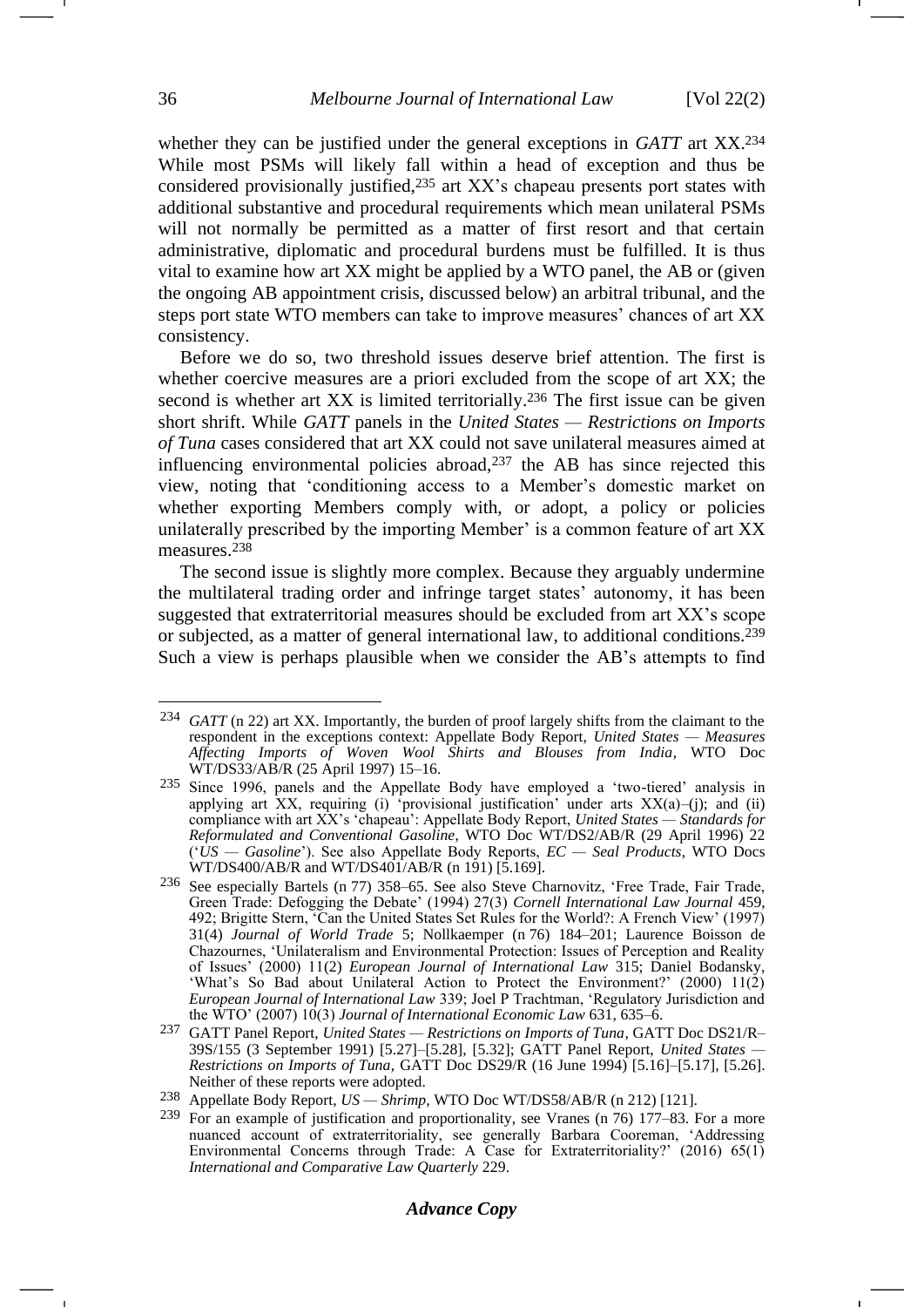<span id="page-36-0"></span>territorial links and reluctance to explicitly rule out an 'implied jurisdictional limitation' on arts XX(g) or (a) in *US — Shrimp* and *EC — Seal Products*. 240 This issue would seem particularly relevant for measures aimed at 'unregulated' fishing, which aim to remedy flag states' failures to implement RFMO rules or, absent such rules, coastal and flag states' failures to develop and implement appropriate conservation measures in accordance with their respective duties.<sup>241</sup> Such measures will necessarily be both coercive and extraterritorial. However, the (admittedly unanswered) extraterritoriality question is unlikely to pose WTO members justifying PSMs under art XX significant problems for two reasons.

First, and notwithstanding the AB's somewhat cryptic approaches in *US — Shrimp* and *EC — Seal Products*, given marine species' and ecosystems' interdependencies and the dire state of many fish stocks globally, it is likely that a member relying on art XX could successfully argue that promoting sustainable fisheries management is an objective of global concern in which all WTO members have a legitimate interest, but also that the performance and effects of IUU activities often elide territorial boundaries.<sup>242</sup> Second, as Lorand Bartels rightly argues, art XX should be interpreted in light of general international law on jurisdiction.<sup>243</sup> While art XX should not be read as implicitly extending states' prescriptive and enforcement jurisdiction, it equally should not be read as implicitly limiting the circumstances in which states can lawfully extend and apply their laws. As we showed in Part III, while — absent treaty basis or RFMO authorisation — general international law and the law of the sea do not permit port states to directly prescribe or enforce rules concerning conduct performed by non-nationals beyond territorial jurisdiction, port states may nevertheless indirectly proscribe such conduct by regulating activities performed within territorial jurisdiction or by their nationals. In most cases, therefore, PSMs are not in fact 'extraterritorial'. As shown below, this view is reinforced by the fact that many of the risks associated with extraterritoriality are addressed in panels' and the AB's approaches to art XX's chapeau.

### 1 *Protecting Public Morals and Human, Animal or Plant Life or Health*

*GATT* arts XX(a) and (b) provide a first pair of avenues for provisionally justifying PSMs. Article XX(a) permits WTO members to adopt otherwise *GATT*-inconsistent measures when these are 'necessary to protect public morals'; art XX(b) permits measures 'necessary to protect human, animal or plant life or health'.<sup>244</sup> The AB in *Colombia — Textiles* recently held that provisional justification under art  $XX(a)$  (and by extension art  $XX(b)$ ) requires a two-stage

<sup>240</sup> Appellate Body Report, *US — Shrimp*, WTO Doc WT/DS58/AB/R (n [212\)](#page-32-0) [133], applying *GATT* (n [22\)](#page-5-5) art XX(g); Appellate Body Reports, *EC — Seal Products*, WTO Docs WT/DS400/AB/R and WT/DS401/AB/R (n [191\)](#page-29-2) [5.173], applying *GATT* (n [22\)](#page-5-5) art XX(a). The *EC — Tariff Preferences* panel similarly determined that, because measures were designed to protect interests outside the EC, they could not be justified as necessary to protect human life or health under art XX(b): Panel Report, *European Communities — Conditions for the Granting of Tariff Preferences to Developing Countries*, WTO Doc WT/DS246/R (1 December 2003) [7.207]–[7.210] ('*EC — Tariff Preferences*').

<sup>241</sup> See above nn [10](#page-3-0)[–23](#page-5-1) and accompanying text.

<sup>242</sup> See Cooreman (n [239\)](#page-35-0) 236. See also Cottier et al (n [77\)](#page-12-2) 297–309; Nollkaemper (n [76\)](#page-12-0) 192– 5; Ellis (n [77\)](#page-12-2) 401–4.

<sup>243</sup> Bartels (n [77\)](#page-12-2) 365–7.

<sup>244</sup> *GATT* ([n 22\)](#page-5-5) arts XX(a)–(b).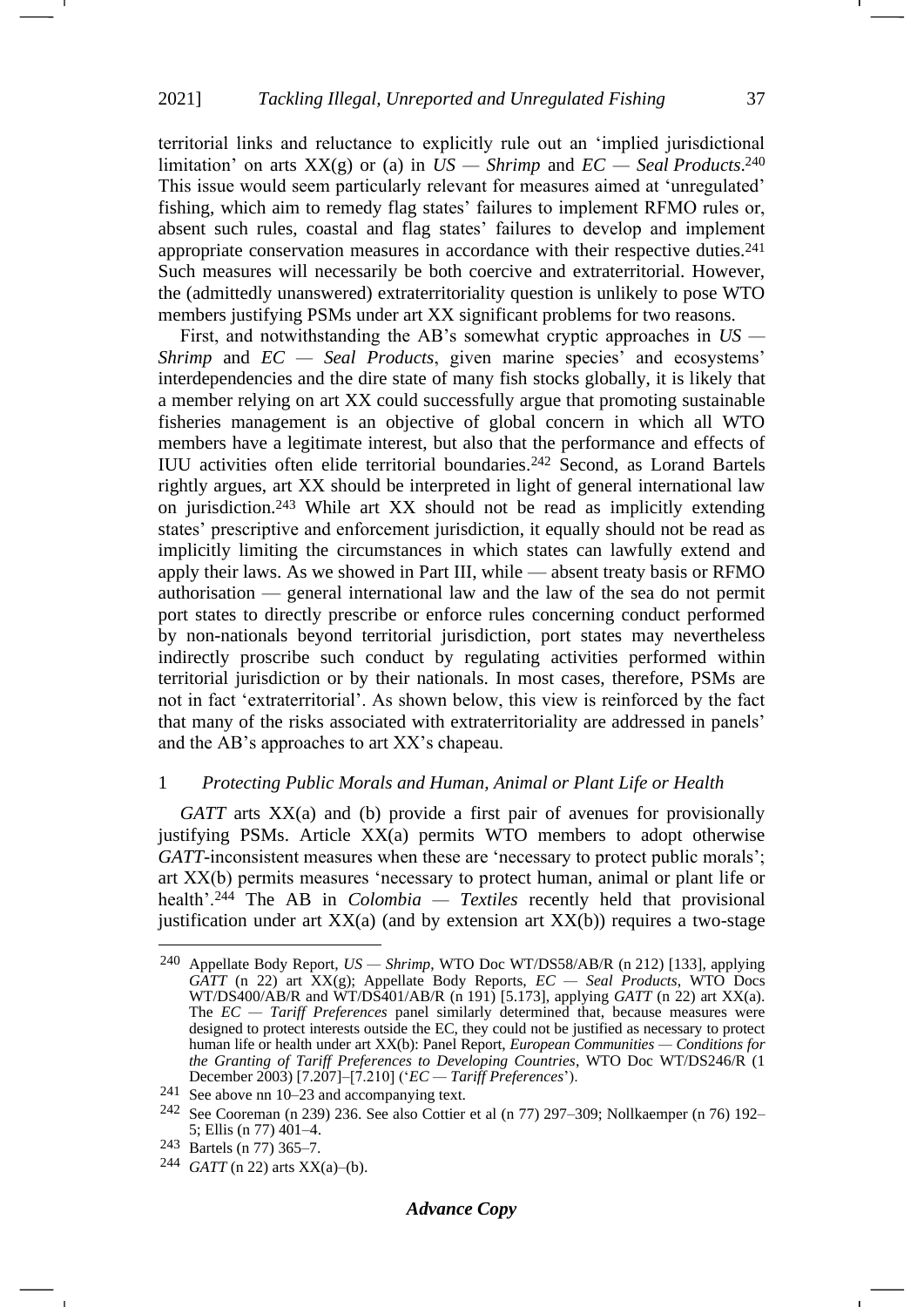<span id="page-37-0"></span>test. First, a member must pass a threshold test by demonstrating that a measure is 'designed' to protect its objective, meaning that its 'content, structure, and expected operation' are not 'incapable' of protecting (respectively) public morals or human, animal, or plant life or health.<sup>245</sup> This threshold examination will be satisfied whenever it can be shown there exists some factual or causal relationship between a measure and a genuine risk or objective.<sup>246</sup> Second, a member must demonstrate that its measure was 'necessary' to achieve its objective.<sup>247</sup> As shown below, it is at this second — more intrusive — stage that many attempts to invoke art XX(a) and (b) come unstuck.

Satisfying the threshold test will not often present too many difficulties. For the purposes of art XX(a), panels and the AB have held that 'public morals' denotes 'standards of right and wrong' conduct maintained by or on behalf of a community or nation, noting that 'the content of these concepts … can vary in time and space, depending upon a range of factors', particularly 'prevailing social, cultural, ethical and religious values'.<sup>248</sup> Members thus possess a certain latitude when identifying and defining public morals issues — what matters is whether the issue has generated concern or debate in the public sphere.<sup>249</sup> The fact that a government is taking action against an issue — eg through sanctions — is likely sufficient to demonstrate it is a public morals issue.<sup>250</sup> It is an interesting exercise to consider whether IUU fishing (or for that matter anthropogenic climate change or biodiversity loss) could be successfully framed as a public morals issue in a given member's polity.<sup>251</sup> This is increasingly plausible, given growing public concern over unsustainable fishing practices and the health of marine ecosystems and the recent growth in national, regional, and international efforts — including by the WTO itself.<sup>252</sup>

<span id="page-37-1"></span><sup>245</sup> Appellate Body Report, *Colombia — Measures Relating to the Importation of Textiles, Apparel and Footwear*, WTO Doc WT/DS461/AB/R (7 June 2016) [5.68]–[5.69] ('*Colombia — Textiles*'). See also Appellate Body Report, *Brazil — Measures Affecting Imports of Retreaded Tyres*, WTO Doc WT/DS332/AB/R (3 December 2007) [151] ('*Brazil — Retreaded Tyres*').

<sup>246</sup> Appellate Body Report, *Colombia — Textiles*, WTO Doc WT/DS461/AB/R (n [245\)](#page-37-0) [5.85]– [5.88].

<sup>247</sup> Ibid [5.90]–[5.117].

<sup>248</sup> See Panel Report, *United States — Measures Affecting the Cross-Border Supply of Gambling and Betting Services*, WTO Doc WT/DS285/R (10 November 2004) [6.458]–[6.461], interpreting the *Marrakesh Agreement Establishing the World Trade Organization*, opened for signature 15 April 1994, 1867 UNTS 3 (entered into force 1 January 1995) annex 1B ('*General Agreement on Trade in Services*') art XVI. This has been cited favourably in the context of *GATT* (n [22\)](#page-5-5) art XX(a) in Appellate Body Reports, *EC — Seal Products*, WTO Docs WT/DS400/AB/R and WT/DS401/AB/R (n [191\)](#page-29-2) [5.199]–[5.200].

<sup>249</sup> Appellate Body Reports, *EC — Seal Products*, WTO Docs WT/DS400/AB/R and WT/DS401/AB/R (n [191\)](#page-29-2) [5.199]; Panel Reports, *Brazil — Certain Measures concerning Taxation and Charges*, WTO Docs WT/DS472/R and WT/DS497/R (30 August 2017)  $[7.516]$ – $[7.568]$ .

<sup>250</sup> Appellate Body Report, *Colombia — Textiles*, WTO Doc WT/DS461/AB/R (n [245\)](#page-37-0) [5.97].

<sup>251</sup> On this theme, see generally Robert Howse and Joanna Langille, 'Permitting Pluralism: The *Seal Products* Dispute and Why the WTO Should Accept Trade Restrictions Justified by Noninstrumental Moral Values' (2012) 37(2) *Yale Journal of International Law* 367; Oisin Suttle, 'What Sorts of Things Are Public Morals? A Liberal Cosmopolitan Approach to Article XX GATT' (2017) 80(4) *Modern Law Review* 569.

<sup>252</sup> See Callum Musto, 'The Draft WTO Agreement on Fisheries Subsidies: Are We Closing the Net?', *EJIL:Talk!* (Blog Post, 1 June 2021) <https://www.ejiltalk.org/the-draft-wto-agreementon-fisheries-subsidies-are-we-closing-the-net/>, archived at <https://perma.cc/79Q8-DTP5>.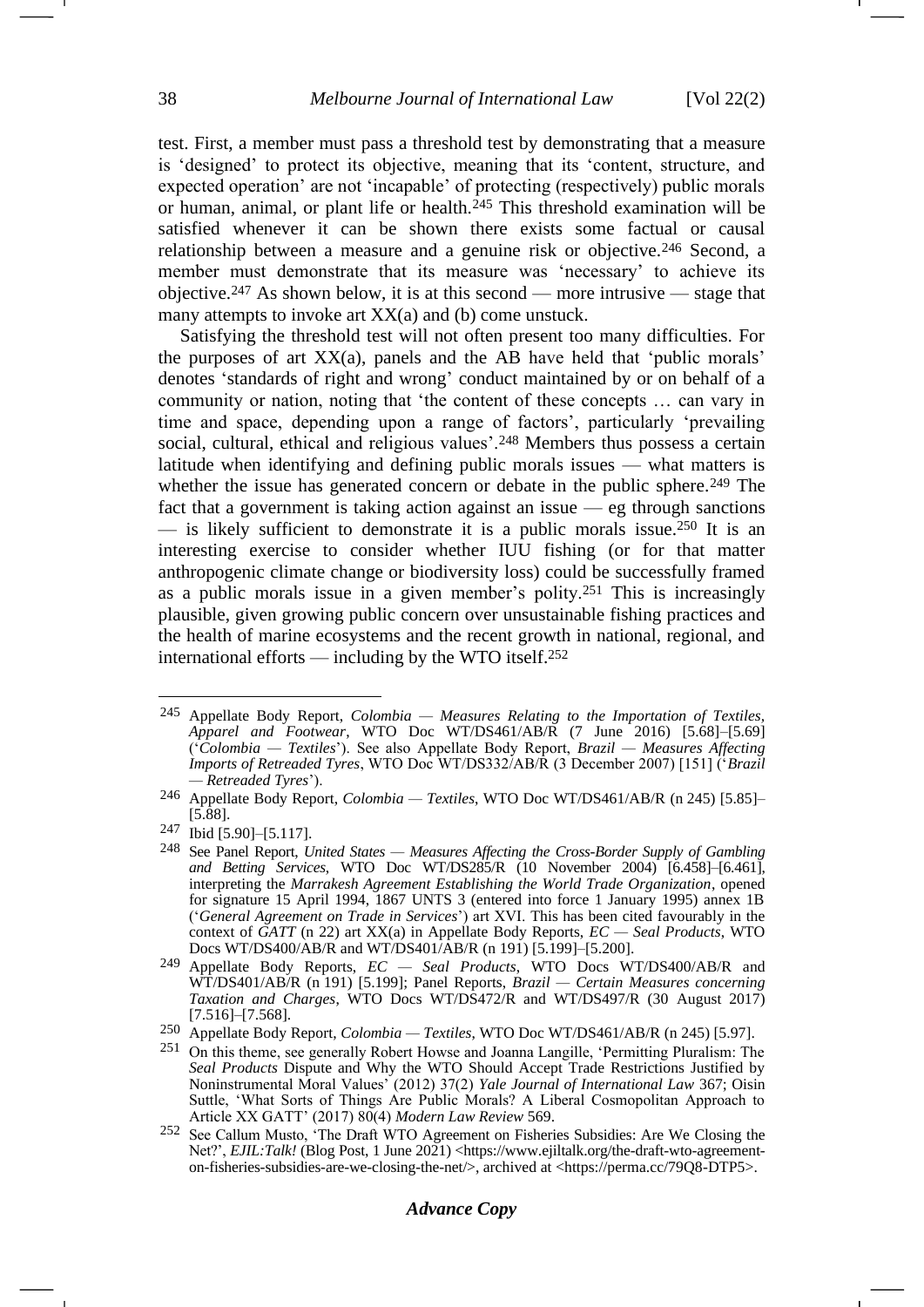Measures aimed at addressing IUU fishing also plausibly fit within art XX(b) — to the extent they can be shown to be designed to protect human, animal or plant life or health. Although this exception quintessentially permits members to adopt health and safety measures and sanitary and phytosanitary regulations, its reference to the protection of 'animal life' is broad enough to capture measures aimed at protecting marine species.<sup>253</sup> Applying the logic employed in *EC — Asbestos,* a member would have to credibly demonstrate, however, that regulated species or stocks are threatened by IUU practices.<sup>254</sup> This need not be based on a majority scientific opinion, but the existence of a risk must be supported by a 'qualified and respected opinion' and credible technical evidence.<sup>255</sup> It is also likely that in assessing whether a measure is 'designed' to protect animal life, a panel, the AB or an arbitral tribunal would consider its place within domestic and regional fisheries conservation programmes and any evidence of IUU practices within a given fishery or management area.<sup>256</sup>

While passing the threshold 'design' test would likely prove relatively straightforward, art XX(a) and (b)'s necessity requirement presents an obvious barb to PSMs' provisional justification under these paragraphs. As is well known, the AB has consistently held that for a measure to be 'necessary to protect' public morals or human, animal or plant life or health, it must successfully pass a 'weighing and balancing' test that considers 'a series of factors', notably: the objective's 'importance', the degree of the measure's contribution to its objective and the measure's trade restrictiveness.<sup>257</sup> As measures will be viewed in their entirety and in their context, this would likely entail analysis of particular stocks' health, relevant national, regional and international conservation measures and consideration of how individual PSMs fit within the port state's general fisheries regulations.<sup>258</sup> Most importantly, the measure adopted will then be compared to any less trade-restrictive alternatives that were reasonably available that would achieve the member's desired level of protection — if any are reasonably available, the measure will not be considered 'necessary' in the circumstances and will not be provisional justified.<sup>259</sup>

<span id="page-38-0"></span><sup>253</sup> See, eg, Panel Report, *United States — Standards for Reformulated and Conventional Gasoline*, WTO Doc WT/DS2/R (29 January 1996) [6.21] ('*US — Gasoline*'); Panel Report, *Brazil — Retreaded Tyres*, WTO Doc WT/DS332/R (n [167\)](#page-26-2) [7.46].

<sup>254</sup> As has, for example, historically been the case with Patagonian toothfish: DJ Agnew, 'The Illegal and Unregulated Fishery for Toothfish in the Southern Ocean, and the CCAMLR Catch Documentation Scheme' (2000) 24(5) *Marine Policy* 361.

<sup>255</sup> Appellate Body Report, *EC — Asbestos*, WTO Doc WT/DS135/AB/R (n [196\)](#page-30-0) [178]. For further discussion of risk regulation, proof and the sometimes fraught role of technical evidence in the WTO context, see, eg, Lukasz Gruszczynski, *Regulating Health and Environmental Risks under WTO Law: A Critical Analysis of the SPS Agreement* (Oxford University Press, 2010); Jacqueline Peel, 'Of Apples and Oranges (and Hormones in Beef): Science and the Standard of Review in WTO Disputes under the SPS Agreement' (2012) 61(2) *International and Comparative Law Quarterly* 427.

<sup>256</sup> See Appellate Body Report, *Colombia — Textiles*, WTO Doc WT/DS461/AB/R (n [245\)](#page-37-0) [5.96]–[5.99].

<sup>257</sup> See especially Appellate Body Report, *China — Measures Affecting Trading Rights and Distribution Services for Certain Publications and Audiovisual Entertainment Products*, WTO Doc WT/DS363/AB/R (21 December 2009) [238]–[242].

<sup>258</sup> See, eg, Appellate Body Report, *US — Gasoline*, WTO Doc ST/DS2/AB/R (n [235\)](#page-35-1) 19.

<sup>259</sup> Appellate Body Report, *Brazil — Retreaded Tyres*, WTO Doc WT/DS332/AB/R (n [245\)](#page-37-0) [156]. The onus then shifts to the claimant to suggest alternative measures.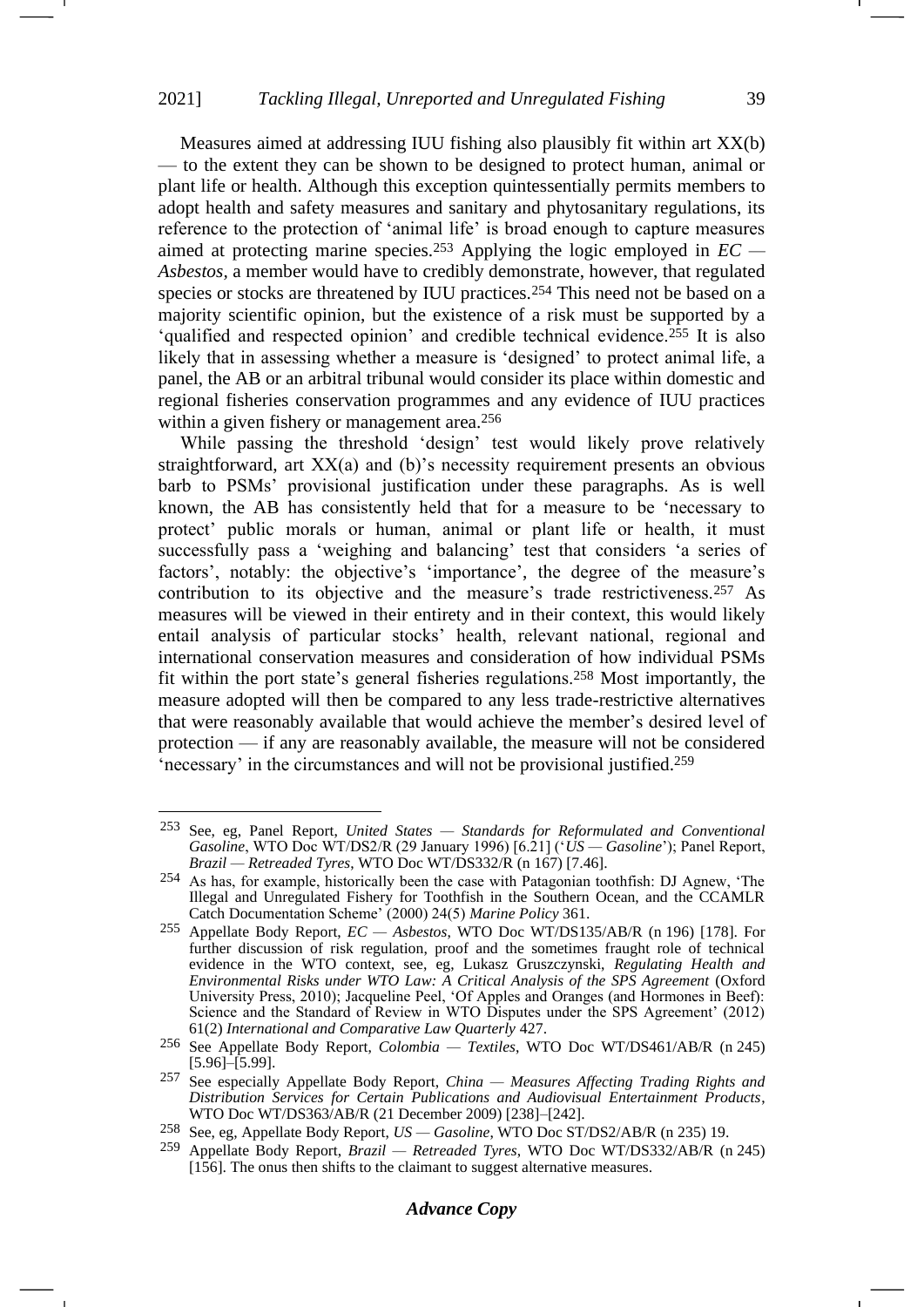It is this latter requirement that potentially poses the biggest obstacles. It should be remembered that the denial of landing is a core aspect of many of the PSMs discussed in Part II. Denying landing where catches are intended for market or transhipment is, by necessity, highly trade restrictive. Even prior port designation might be considered highly restrictive if geographical and supply-chain factors make the designated ports particularly inconvenient for landing. On the other side of the ledger, addressing IUU and other unsustainable practices clearly constitute important objectives — especially where stocks or species are threatened. Depending on their design and implementation, PSMs also contribute to a great extent to achieving their objectives. The principal issue, however, will be whether less trade-restrictive alternatives are available to achieve the same objectives and levels of protection.

In the case of highly restrictive measures such as the denial of landing, the onus would thus fall on the port state member to demonstrate that, eg, consultations with flag states, information sharing, the provision of technical assistance, inspections and fines or other penalties could not have achieved the same level of protection. While much will turn on the given circumstances, including the severity of the risk posed to particular stocks or species, and whether PSMs are adopted as part of broader conservation and management programmes, port states' best argument in this respect is that such alternatives cannot contribute an equivalently high degree of protection.<sup>260</sup> The least restrictive means test will be more easily satisfied when — as is usually the case — port states employ a variety of more or less restrictive measures simultaneously, ranging, eg, from prior notification and inspection to denial of entry, landing or use of facilities.<sup>261</sup> Once again, this factor will be particularly relevant if measures are aimed at 'unregulated' fishing. Port states would thus need to show that efforts at encouraging 'problem' flag, coastal (or port) states to adopt appropriate management measures and either to participate in relevant RFMOs or abide by RFMO rules were — or would have been — ineffective. We see such a gradation from notification, to consultation, to listing, for example, in the *2008 EU IUU Regulation*'s 'yellow card' and 'red card' approach to identifying non-cooperating third countries.<sup>262</sup>

### 2 *Securing Compliance with GATT-Consistent Laws or Regulations*

<span id="page-39-0"></span>*GATT* art XX(d) permits WTO members to adopt measures 'necessary to secure compliance with laws or regulations' that are themselves 'not inconsistent with the provisions' of the *GATT*.<sup>263</sup> This requires, essentially, that the laws or regulations in question are themselves not *GATT*-inconsistent, that measures are not incapable of securing compliance with such laws and that — as per

<sup>260</sup> See ibid [156]–[175]; Appellate Body Report, *Colombia — Textiles*, WTO Doc WT/DS461/AB/R (n [245\)](#page-37-0) [5.114]–[5.116]. See also Panel Reports, *Australia — Tobacco Plain Packaging*, WTO Docs WT/DS435/R, WT/DS441/R, WT/DS458/R and WT/DS467/R (n [226\)](#page-33-0) [7.1704]–[7.1732], which interpreted the largely equivalent *TBTA* (n [195\)](#page-29-3) art 2(2).

<sup>261</sup> See Appellate Body Report, *Brazil — Retreaded Tyres*, WTO Doc WT/DS332/AB/R (n [245\)](#page-37-0) [172]; Panel Reports, *Australia — Tobacco Plain Packaging*, WTO Docs WT/DS435/R, WT/DS441/R, WT/DS458/R and WT/DS467/R (n [226\)](#page-33-0) [7.1729]–[7.1731].

<sup>262</sup> *2008 EU IUU Regulation* (n [42\)](#page-7-1) arts 31, 33.

<sup>263</sup> *GATT* ([n 22\)](#page-5-5) art XX(d).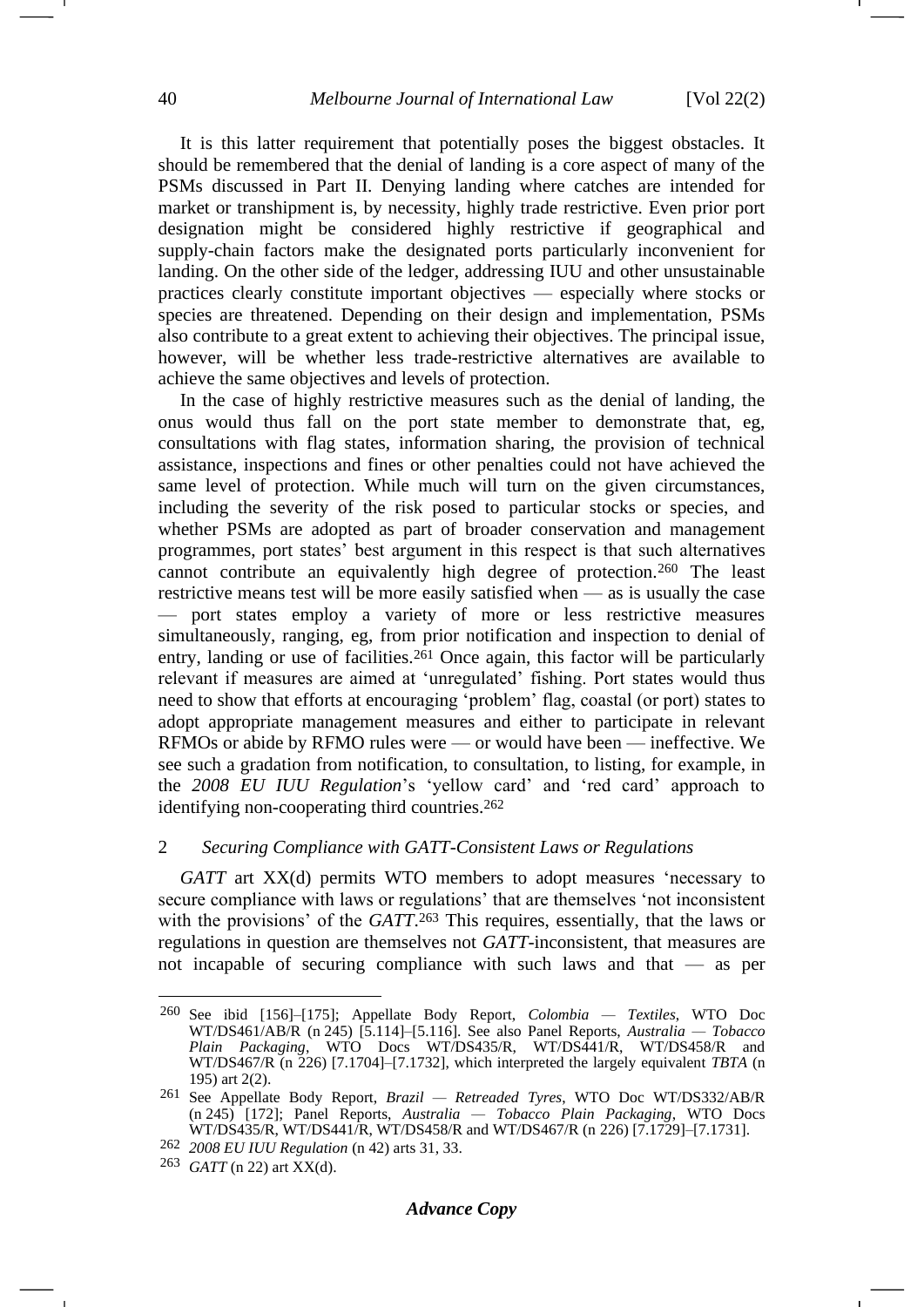<span id="page-40-0"></span>paragraphs (a) and (b) — measures are the least trade restrictive means of achieving the member's objectives.<sup>264</sup> Perhaps most significantly for present purposes, given the potentially broad construction afforded by 'laws or regulations', art XX(d) would seem to provide a route for port states to justify trade restrictive measures as necessary to fulfil their obligations under third party agreements such as *UNCLOS*, the *PSMA*, *FSA* or RFMO regulations — or even general international law. Indeed, WTO members have previously argued as much.<sup>265</sup> The AB has, however, clarified that 'laws' and 'regulations', for the purposes of art XX(d), include only those 'rule[s] or principle[s] governing behaviour or practice',<sup>266</sup> that 'form part of the [invoking member's] domestic legal system'.<sup>267</sup> This means that the international obligation must form part of domestic law under the member's constitutional structure — through, eg, direct effect or incorporation — and must clearly establish a 'rule' with which the member must comply.<sup>268</sup> Paragraph (d) might also be invoked where PSMs form an integral part of a member's programme of domestic fisheries and conservation regulations. Importantly, whatever their origin, members' laws and regulations will be assumed to be not inconsistent with the *GATT* until a complaining member successfully proves otherwise.<sup>269</sup>

However, members' successful reliance on art XX(d) will turn on their abilities to justify each measure adopted as necessary in the circumstances to secure compliance with the relevant laws or regulations. As with paras (a) and (b), this means members must scale the not insignificant hurdle of the least restrictive means test elaborated above.<sup>270</sup>

# 3 *Conserving Exhaustible Natural Resources*

While by no means insurmountable, the above complexities mean that *GATT* art XX(g) — allowing WTO members to adopt *GATT*-inconsistent measures '*relating to* the conservation of exhaustible natural resources' provided that 'such measures are made effective in conjunction with restrictions on domestic production or consumption' — provides a more straightforward avenue for provisional justification.<sup>271</sup> As it is long settled that 'renewable' exhaustible resources — like clean air, <sup>272</sup> sea turtles<sup>273</sup> and fish<sup>274</sup> — are in principle within

<sup>264</sup> See above [n 259](#page-38-0) and accompanying text.

<sup>265</sup> See Panel Report, *Mexico — Tax Measures on Soft Drinks and Other Beverages*, WTO Doc WT/DS308/R (7 October 2005) [8.162]; Panel Report, *India — Certain Measures Relating to Solar Cells and Solar Modules*, WTO Doc WT/DS456/R (24 February 2016) [7.269]–[7.301].

<sup>266</sup> Appellate Body Report, *India — Certain Measures Relating to Solar Cells and Solar Modules*, WTO Doc WT/DS456/AB/R (16 September 2016) [5.106].

<sup>267</sup> Ibid [5.140]–[5.141].

<sup>268</sup> Ibid. See also Appellate Body Report, *Mexico — Tax Measures on Soft Drinks and Other Beverages*, WTO Doc WT/DS308/AB/R (6 March 2006) [79].

<sup>269</sup> See Panel Report, *Colombia — Measures Relating to the Importation of Textiles, Apparel and Footwear*, WTO Doc WT/DS461/R (27 November 2015) [7.511]; Appellate Body Report, *United States — Countervailing Duties on Certain Corrosion-Resistant Carbon Steel Flat Products from Germany*, WTO Doc WT/DS213/AB/R (28 November 2002) [157].

<sup>270</sup> See generally Appellate Body Report, *Korea — Measures Affecting Imports of Fresh, Chilled and Frozen Beef*, WTO Docs WT/DS161/AB/R and WT/DA169/AB/R (11 December 2000) [162]–[166].

 $271$  *GATT* ([n 22\)](#page-5-5) art XX(g) (emphasis added).

<sup>272</sup> Appellate Body Report, *US — Gasoline*, WTO Doc WT/DS2/AB/R (n [235\)](#page-35-1) 14–19.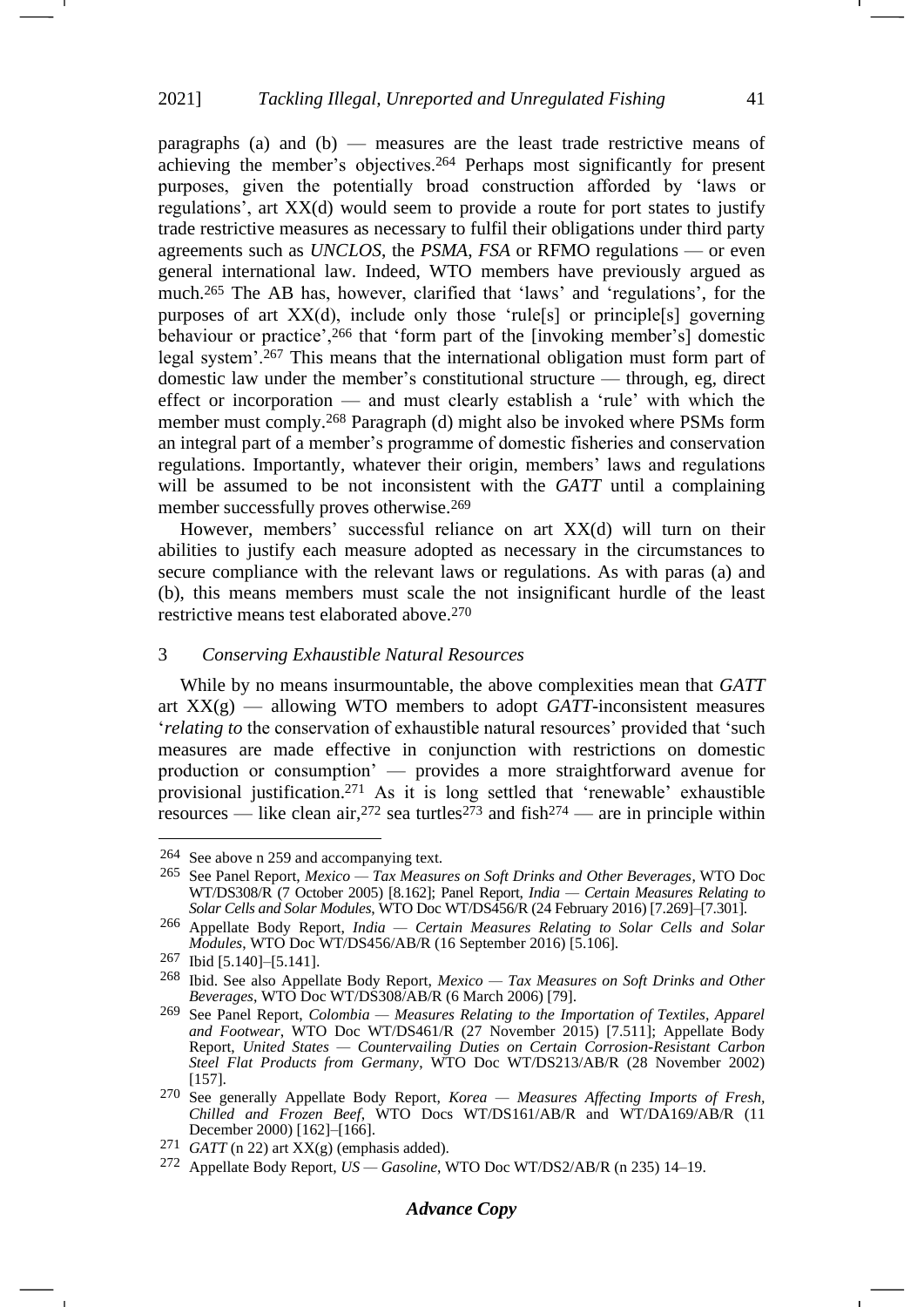<span id="page-41-0"></span>para (g)'s ambit, analysis will largely turn on whether a measure sufficiently 'relates' to conservation.<sup>275</sup> Significantly, while entailing similar analyses, para (g) requires a less stringent nexus than paras (a) and (b)'s necessity requirement: a member must demonstrate a substantial connection and 'close and genuine relationship' between a measure's ends and means.<sup>276</sup>

As a general matter, the conservation and sustainable management of marine species are clearly genuine conservation concerns. Like para (b) though, para (g) implicitly raises questions concerning risk and evidence. While a port state will more likely be able to justify measures when a particular stock, species or ground has been identified as being of concern,<sup>277</sup> it need not show that certain stocks (or species) are threatened. Given that regional and national management measures — including catch limits — largely do not (and are often unable to) account for the impact on fisheries of IUU practices and that IUU fishing is estimated to account for a significant portion of global capture, satisfying the 'direct connection' requirement will also likely be unproblematic: any reduction in IUU practices will have the result of contributing to existing regional and national conservation efforts. Finally, to satisfy para (g)'s second main condition, a port state must demonstrate that it regulates its own fisheries vessels' activities in an equivalent — or at least complementary — manner. This would likely be satisfied when the port state subjects its own vessels and nationals to, eg, mandatory certification and inspection and civil or criminal sanctions for breach of regional or national fisheries regulations.

#### 4 *Chapeau Requirements*

The chapeau to *GATT* art XX requires that measures not be 'applied in a manner' constituting a means of 'arbitrary or unjustifiable discrimination between countries where the same conditions prevail, or a disguised restriction on international trade'.<sup>278</sup> While, as shown, provisionally justifying PSMs under arts  $XX(g)$ , (a), or (b) is not likely to present many challenges, PSMs' WTO consistency will often turn on the application of the second tier of analysis compliance with the chapeau's (not insignificant) substantive and procedural

<sup>273</sup> Appellate Body Report, *US — Shrimp*, WTO Doc WT/DS58/AB/R (n [212\)](#page-32-0) [134].

<sup>274</sup> Ibid [131]; GATT Panel Report, *United States — Prohibition of Imports of Tuna and Tuna Products from Canada*, GATT Doc L/5198–29S/91 (22 December 1981, adopted 22 February 1982) [4.9]; GATT Panel Report, *Canada — Measures Affecting Exports of Unprocessed Herring and Salmon*, GATT Doc L/6268–35S/98 (20 November 1987, adopted 22 March 1988) [4.4].

<sup>275</sup> On the evolution of *GATT* and WTO bodies' approaches to para (g) and the Appellate Body's engagement with multilateral environmental agreements, see Callum Musto and Catherine Redgwell, 'US — Import Prohibition of Certain Shrimp and Shrimp Products (1998)' in Eirik Bjorge and Cameron Miles (eds), *Landmark Cases in Public International Law* (Hart Publishing, 2017) 489, 496–508.

<sup>276</sup> See especially Appellate Body Reports, *China — Measures Related to the Exportation of Rare Earths, Tungsten and Molybdenum*, WTO Docs WT/DS431/AB/R, WT/DS432/AB/R and WT/DS433/AB/R (7 August 2014) [5.94]; Appellate Body Report, *US — Shrimp*, WTO Doc WT/DS58/AB/R (n [212\)](#page-32-0) [136], [141]; Appellate Body Report, *US — Gasoline*, WTO Doc WT/DS2/AB/R (n [235\)](#page-35-1) 19.

<sup>277</sup> In Appellate Body Report, *US — Shrimp*, WTO Doc WT/DS58/AB/R (n [212\)](#page-32-0), the Appellate Body noted that all seven species of sea turtles were listed on CITES appendix I: at [132].

<sup>278</sup> *GATT* ([n 22\)](#page-5-5) art XX.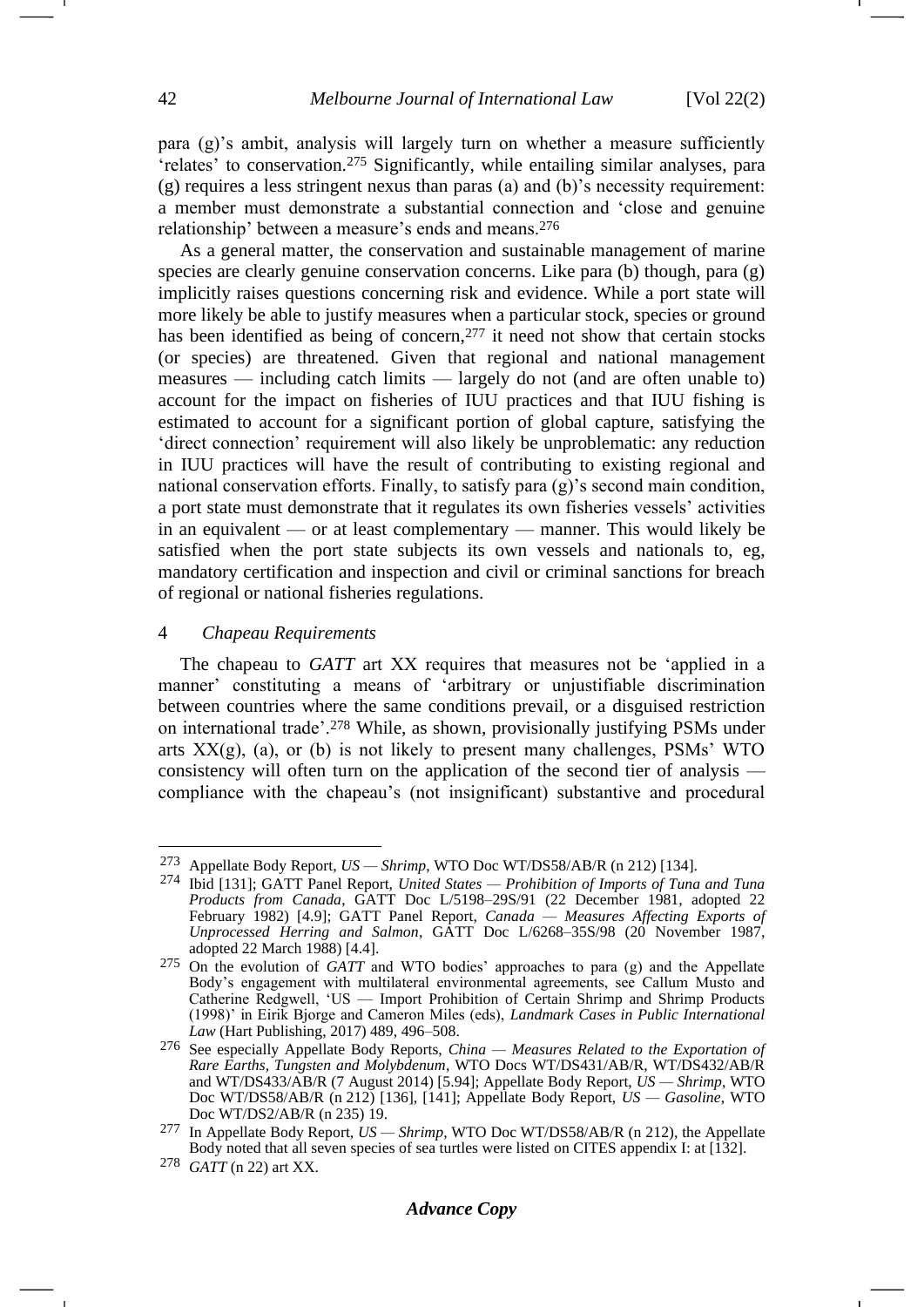requirements.<sup>279</sup> In the AB's own words, this is often a 'heavier task' than demonstrating a measure is provisionally justified by an exception.<sup>280</sup> Since the AB's 'procedural turn',<sup>281</sup> questions concerning procedural fairness, good administration and due process are also likely to play central roles in any dispute concerning PSMs.

The AB considers its role in applying the chapeau is to identify 'a line of equilibrium' between a WTO member's right 'to invoke an exception' and other members' rights under the *GATT*. <sup>282</sup> In considering whether a measure constitutes 'arbitrary' or 'unjustifiable' discrimination, it is not determinative that a measure was, or was not, found to discriminate under a substantive obligation (eg *GATT* arts I or III).<sup>283</sup> A measure will be deemed to discriminate both if it treats similarly-situated members differently and if it fails to consider the 'appropriateness of the regulatory program for the conditions prevailing' in a particular member: in other words when it fails to account for differences *between* members, or between affected members and the imposing state.<sup>284</sup> Essentially, measures must be framed and applied in a sufficiently flexible manner, discrimination may not be a deliberate or inherent feature, and any distinctions in rules' content or application must be based on grounds bearing a reasonable relationship to measures' aims.<sup>285</sup> Importantly, the chapeau reinforces and adds to *GATT* art X by requiring members' to ensure measures are administered transparently and predictably, that adequate reasons are given, that affected members have a right to be heard and to respond to measures' application, and that rules, guidelines and decisions are published in a timely fashion.<sup>286</sup>

<span id="page-42-0"></span>Given PSMs necessarily distinguish between vessels (based, eg, on their flag, the information they provide, or their suspected activities) WTO bodies are likely to closely scrutinise the grounds and processes informing port states' distinctions — both the formal grounds in applicable regulations and the ways these grounds are applied in practice. These inquiries will aim to ensure that fisheries products originating in different members — which, it will be recalled, under typical rules of origin will commonly be determined by a vessel's flag — are not afforded -

### *Advance Copy*

<sup>279</sup> These additional requirements must be met once it has been demonstrated a measure is provisionally justified. See Appellate Body Report, *US — Shrimp*, WTO Doc WT/DS58/AB/R (n [212\)](#page-32-0) [119].

<sup>280</sup> Appellate Body Report, *US — Gasoline*, WTO Doc WT/DS2/AB/R (n [235\)](#page-35-1) 23.

<sup>281</sup> See Musto and Redgwell (n [275\)](#page-41-0) 500–2.

<sup>282</sup> Appellate Body Report, *US — Shrimp*, WTO Doc WT/DS58/AB/R (n [212\)](#page-32-0) [159].

<sup>283</sup> Appellate Body Report, *US — Gasoline*, WTO Doc WT/DS2/AB/R (n [235\)](#page-35-1) 23, 28–9; Appellate Body Report, *US — Shrimp*, WTO Doc WT/DS58/AB/R (n [212\)](#page-32-0) [150]; Appellate Body Reports, *EC — Seal Products*, WTO Docs WT/DS400/AB/R and WT/DS401/AB/R (n [191\)](#page-29-2) [5.298].

<sup>284</sup> Appellate Body Report, *US — Shrimp*, WTO Doc WT/DS58/AB/R (n [212\)](#page-32-0) [164]–[165].

<sup>285</sup> See Appellate Body Report, *United States — Import Prohibition of Certain Shrimp and Shrimp Products — Recourse to Article 21.5 of the DSU by Malaysia*, WTO Doc WT/DS58/AB/RW (22 October 2001) [144] ('*US — Shrimp — Article 21.5*'); Appellate Body Report, *Brazil — Retreaded Tyres*, WTO Doc WT/DS332/AB/R (n [245\)](#page-37-0) [226], [229]– [230]; Appellate Body Reports, *EC — Seal Products*, WTO Docs WT/DS400/AB/R and WT/DS401/AB/R (n [191\)](#page-29-2) [5.306]; Appellate Body Report, *United States — Measures concerning the Importation, Marketing and Sale of Tuna and Tuna Products — Recourse to Article 21.5 of the DSU by Mexico*, WT/DS381/AB/RW (20 November 2015) [7.316] ('*US — Tuna II (Mexico) — Article 21.5*').

<sup>286</sup> Appellate Body Report, *US — Shrimp*, WTO Doc WT/DS58/AB/R (n [212\)](#page-32-0) [180].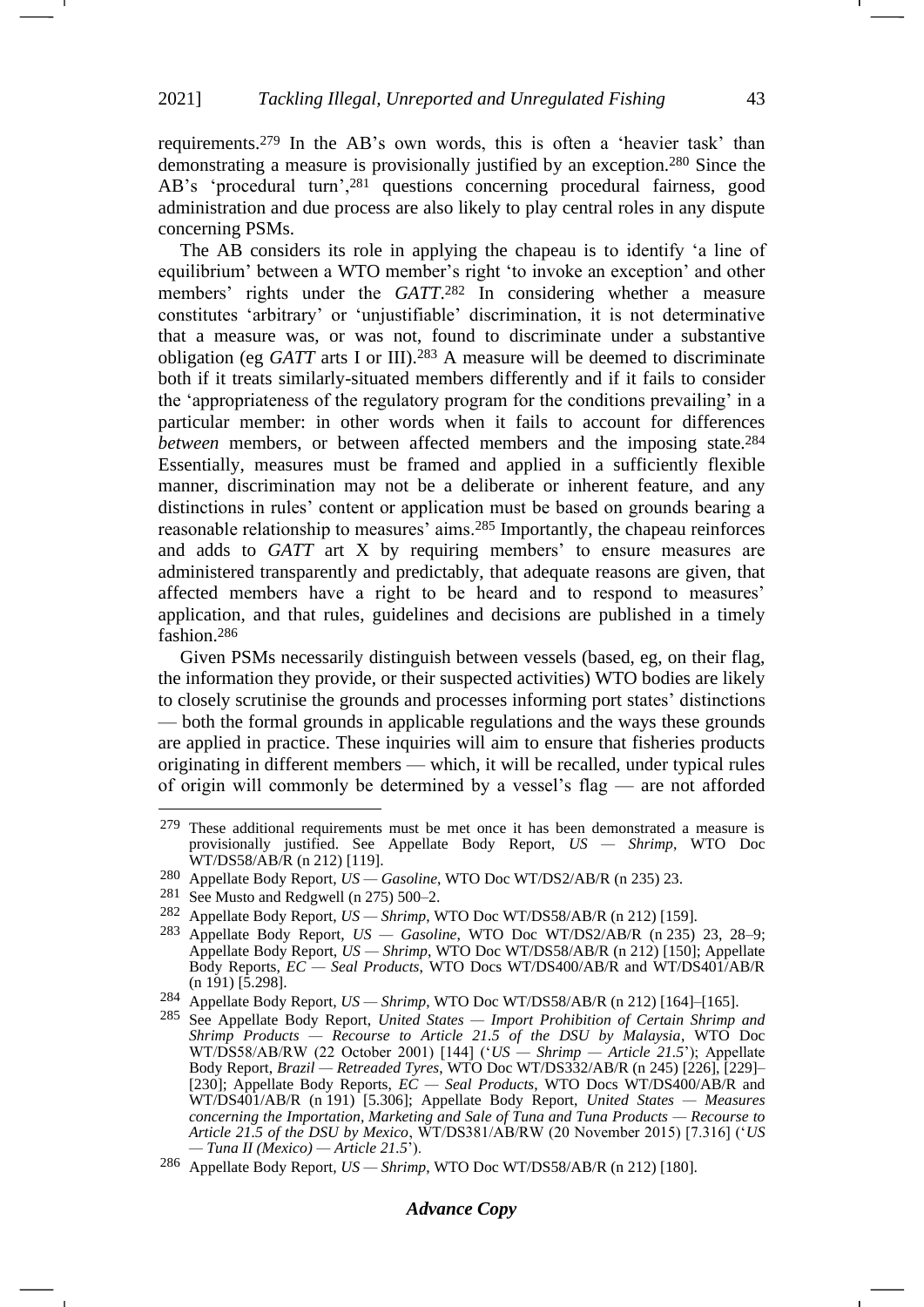differentiated treatment without justification, but, rather, that in the particular circumstances any differences in design or application can be 'reconciled with' or 'rationally related to' a measure's policy objective.<sup>287</sup>

One area where this is especially relevant is when vessels of a particular nationality are singled out, either formally or in practice, through, eg, black or whitelisting or prevailing inspection practices. To justify differentiation, the member must show that the conditions prevailing in the exporting members (ie, two or more flag or coastal states) are not 'relevantly "the same"' in the context of fisheries regulation and, especially, the elimination of IUU practices.<sup>288</sup> A port state must thus be prepared to defend the policies and practices underpinning such selective application and, for example, demonstrate that differentiated treatment stems from the need to address vessels' actual or suspected practices. This might be the case, for example, where a particular flag state exercises insufficient regulatory or enforcement oversight of its vessels, or, as the EU alleged in  $EU$  *— Herring*, where a coastal state issues licenses in violation of regional or international conservation and management rules.<sup>289</sup> The chapeau thus echoes and adds further layers to the *FSA* art 23(1) non-discrimination requirement.<sup>290</sup> Similarly, if foreign-flagged vessels are subjected to, eg, more onerous port designation, prior notification, reporting, or inspection requirements than the port state's own vessels, such distinctions must likewise be rationally motivated and evidence-based and relate to the elimination of particular IUU practices.<sup>291</sup> It is worth noting that in both situations, if the AB's logic in *Brazil — Retreaded Tyres* is followed, the performance of obligations arising under an extraneous agreement — for example the *PSMA* or *FSA* — would not, alone, be considered sufficient grounds for differentiated treatment.<sup>292</sup>

<span id="page-43-0"></span>A final aspect of the chapeau's operation is perhaps most significant for port states seeking to extend fisheries control measures to foreign-flagged vessels. In addition to ensuring measures are applied flexibly and without unreasonable differentiation, if measures aim to address transboundary environmental concerns — like IUU fishing, or marine management and conservation more generally — to avoid measures constituting 'arbitrary or unjustifiable discrimination', the AB has read the chapeau as requiring imposing members to attempt good faith consultation with affected members aimed at developing collective solutions — before resorting to unilateral, coercive, measures.<sup>293</sup> This

<sup>287</sup> Appellate Body Report, *US — Tuna II (Mexico) — Article 21.5*, WTO Doc WT/DS381/AB/R (n [285\)](#page-42-0) [7.316]; Appellate Body Report, *Brazil — Retreaded Tyres*, WTO Doc WT/DS332/AB/R (n [245\)](#page-37-0) [229]–[230]. See also Panel Report, *EC — Tariff Preferences*, WTO Doc WT/DS246/R (n [240\)](#page-36-0) [7.228]–[7.234].

<sup>288</sup> Appellate Body Reports, *EC — Seal Products*, WTO Docs WT/DS400/AB/R and WT/DS401/AB/R (n [191\)](#page-29-2) [5.299] (emphasis omitted).

<sup>289</sup> See *EU — Herring*, WTO Docs WT/DS469/1 and G/L/1058 (n [161\)](#page-24-0) [10].

<sup>290</sup> *FSA* (n [25\)](#page-5-2) art 23(1).

<sup>291</sup> See Andrew Serdy, '*Pacta Tertiis* and Regional Fisheries Management Mechanisms: The IUU Fishing Concept as an Illegitimate Short-Cut to a Legitimate Goal' (2017) 48(3–4) *Ocean Development and International Law* 345, 356.

<sup>292</sup> Appellate Body Report, *Brazil — Retreaded Tyres*, WTO Doc WT/DS332/AB/R (n [245\)](#page-37-0) [228].

<sup>293</sup> Appellate Body Report, *US — Shrimp*, WTO Doc WT/DS58/AB/R (n [212\)](#page-32-0) [171]–[172]; Appellate Body Report, *US — Shrimp — Article 21.5*, WTO Doc WT/DS58/AB/RW (n [285\)](#page-42-0) [122]*–*[124].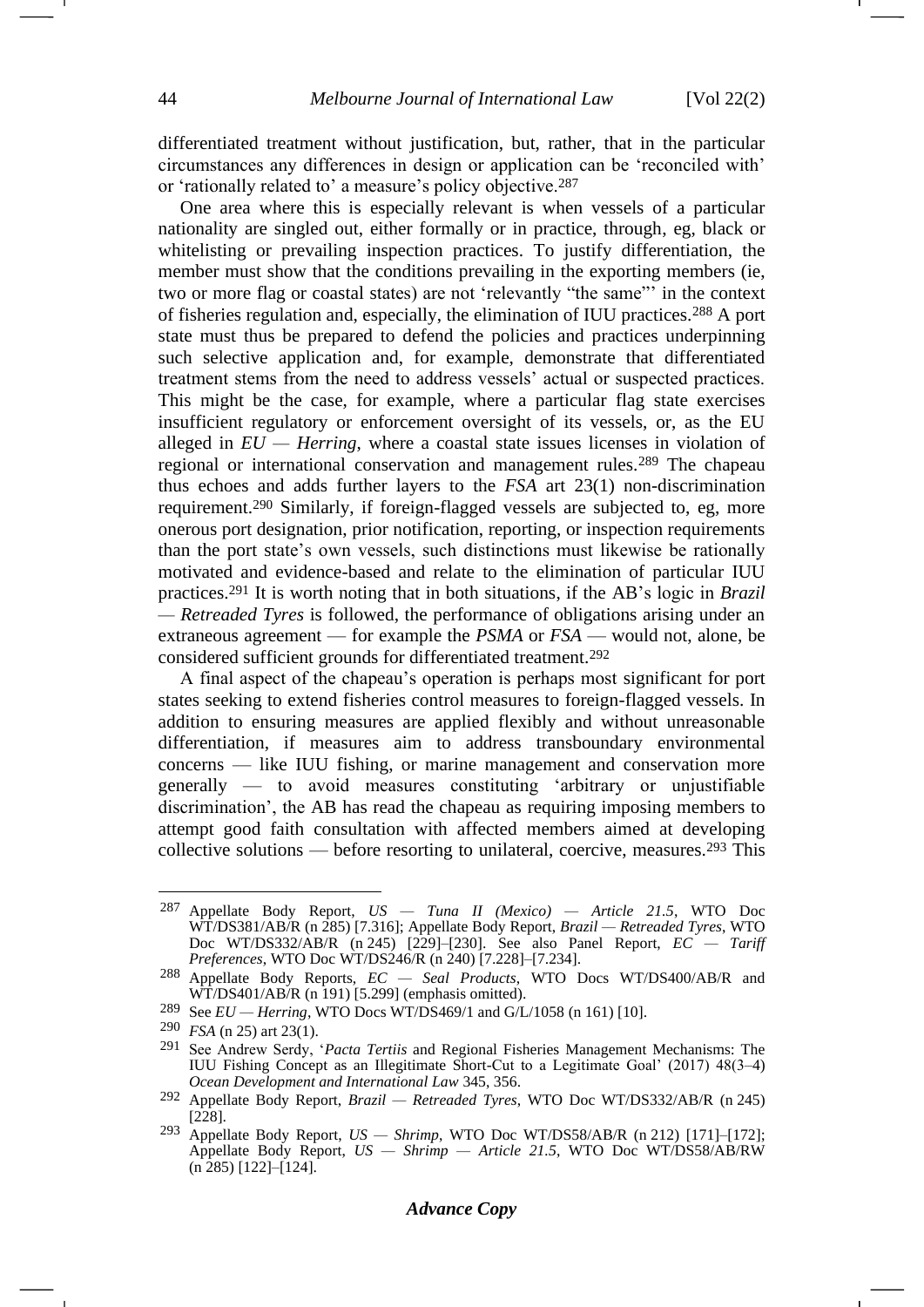<span id="page-44-0"></span>duty to negotiate stems in part from the AB's dictum in *US — Shrimp* that 'consensual and multilateral procedures' for dealing with transboundary environmental challenges are to be preferred whenever these are 'available and feasible'.<sup>294</sup> Such efforts can be pursued either bilaterally or through such 'international mechanisms as exist' and, vitally, need not result in agreement.<sup>295</sup> However, where multiple exporting countries (for our purposes flag or coastal states) are potentially affected, comparable efforts must be made — in terms of 'energies' and 'resources' expended — to secure agreement with all affected exporters.<sup>296</sup>

While undoubtedly adding an additional layer of considerations and diplomatic and procedural burdens, this pre-consultation requirement should not pose too many additional obstacles to PSMs' effective adoption. Whereas at the time of the dispute in *US* — *Shrimp* the conservation of sea turtles was subject to relatively sparse multilateral regulation, global fisheries are, in principle, subject to more comprehensive national, regional and international rules. Under six out of seven of the FAO IPOA definition's limbs, efforts against IUU fishing including PSMs — are largely aimed at ensuring these rules are complied with and adequately enforced.

Given this, rather than having to negotiate new agreements, for measures aimed at 'unlawful' and 'unreported' fishing, the chapeau's requirements would seem to be satisfied if a port state has genuinely attempted to resolve non-compliance by a coastal, flag (or port) state with its conservation, management and due diligence duties.<sup>297</sup> This could be achieved either through relevant RFMOs (if the affected member is a member or cooperating non-contracting party) or on a bilateral basis. Especially in the case of flag-based blacklisting, at a minimum, the port state would likely need to show it had repeatedly notified the flag state of its non-compliance and requested it to fulfil its obligations under, inter alia, *UNCLOS* arts 58(3), 62(4), 94 and 192 (arguably all reflecting custom) and, if applicable, the *FSA* and *PSMA*. <sup>298</sup> For measures aimed at the first limb of 'unregulated' fishing,<sup>299</sup> where the affected member has not joined relevant RFMOs, a port state would need to show diplomatic efforts had been made to encourage ratification or participation, as well as the enactment and effective implementation of national management measures implementing regional rules. Finally, depending on its capacities, to maximise the chance of chapeau compliance, it would be prudent for the port state to offer

<sup>294</sup> Appellate Body Report, *US — Shrimp*, WTO Doc WT/DS58/AB/R (n [212\)](#page-32-0) [170]. Discussing the Appellate Body's reasoning, see also Musto and Redgwell (n [275\)](#page-41-0) 505–6; Margaret A Young, 'Fragmentation, Regime Interaction and Sovereignty' in Christine Chinkin and Freya Baetens (eds), *Sovereignty, Statehood and State Responsibility: Essays in Honour of James Crawford* (Cambridge University Press, 2015) 71, 81.

<sup>295</sup> Appellate Body Report, *US — Shrimp — Article 21.5*, WTO Doc WT/DS58/AB/RW  $(n \overline{285})$  [123]–[124], [127]–[128], [134].

<sup>296</sup> Ibid [122]. See also Appellate Body Report, *US — Gasoline*, WTO Doc WT/DS2/AB/R (n [235\)](#page-35-1) 28–9.

<sup>297</sup> See above nn [13](#page-3-3)[–23](#page-5-1) and accompanying text.

<sup>298</sup> This does not mean, however, that the complaining member must be an RFMO member or party to the *FSA* or *PSMA* for a measure to pass muster under the chapeau: see Musto and Redgwell (n [275\)](#page-41-0) 505–6; Young, 'Fragmentation, Regime Interaction and Sovereignty' (n [294\)](#page-44-0) 81. But see Serdy (n [291\)](#page-43-0) 348–56.

<sup>299</sup> See above nn [10](#page-3-0)[–12](#page-3-4) and accompanying text.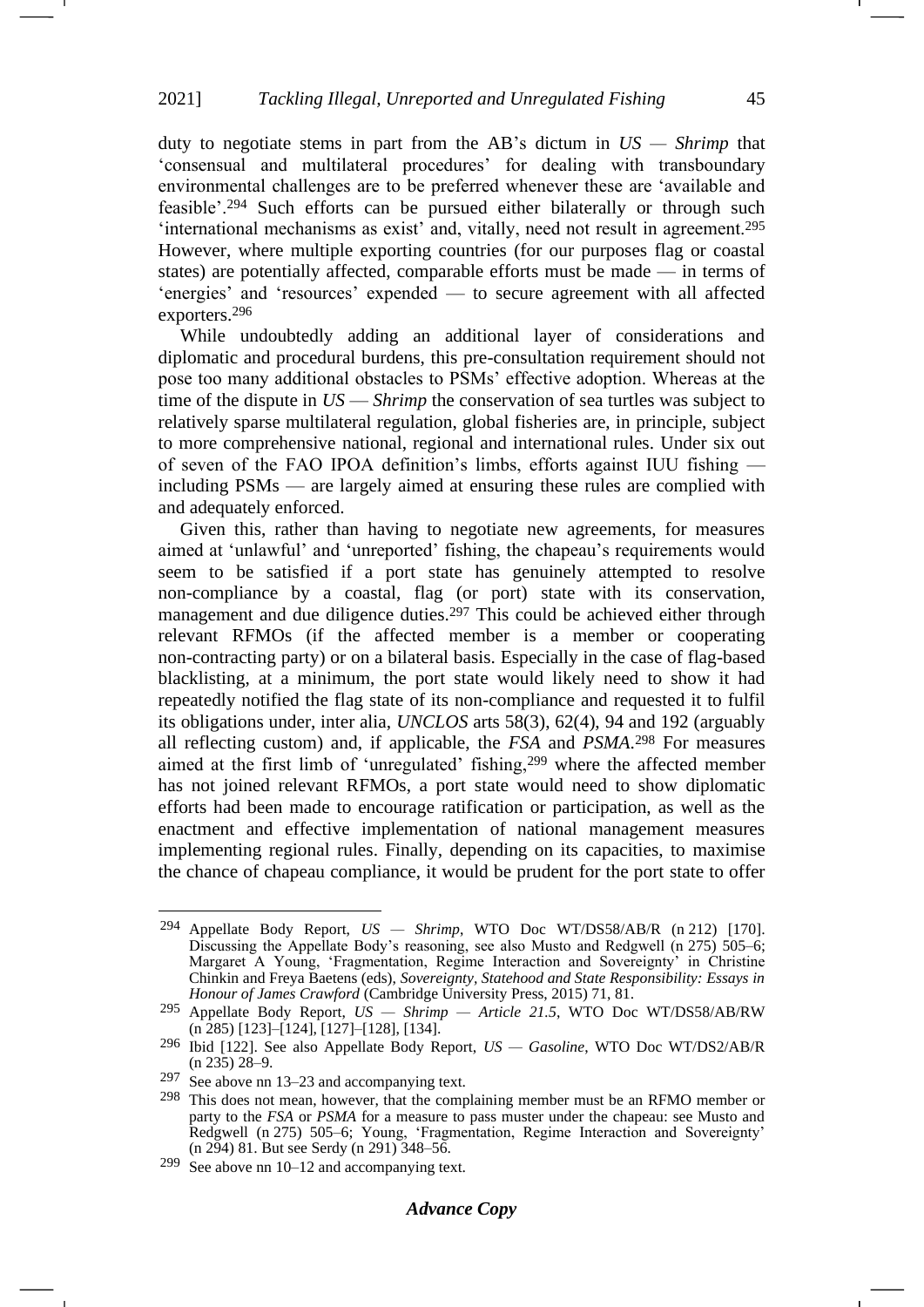to share information or provide technical assistance aimed at assisting the flag state to fulfil its responsibilities before adopting coercive measures.<sup>300</sup>

Of course, the FAO IPOA definition covers a diverse range of activities and the application of the chapeau will necessarily 'flex' depending on whether PSMs are aimed at addressing 'unlawful', 'unreported' or 'unregulated' fishing. In terms of demonstrating that measures were appropriately tailored to addressing their objectives and justifying differentiated treatment, measures aimed at addressing 'unlawful' and 'unreported' activities are likely to be more readily justifiable — not least in evidentiary terms: it is more readily factually determinable whether vessels have fished in contravention of national or RFMO rules or have failed to adequately report effort or capture and if any flag states are 'repeat offenders' in terms of lax enforcement. However, as when considering the necessity component of art  $XX(a)$  or (b), 301 measures aimed at 'unregulated' fishing and related activities may prove more difficult and require further justificatory steps. This is especially the case for measures falling within the second limb of the FAO's 'unregulated' definition, addressing inaction in the *absence* of relevant RFMO or coastal state conservation measures. This is so because this limb requires a port state to determine that the failure to establish and implement management and conservation measures amounts to a dereliction of the targeted member's obligations under international law (including *UNCLOS*, the *FSA* and the *PSMA* if applicable) as coastal, port or flag state.<sup>302</sup> A panel, the AB, or an arbitral tribunal reviewing such measures would likely closely scrutinise the port state member's determinations concerning the conservation status of the stocks, species or ecosystems in question and the network of obligations impacted members are subject to, as well as whether the port state had made sufficiently prolonged and concerted good faith attempts to encourage or induce impacted members to fulfil their conservation obligations and, crucially, applied similar control measures to other similarly recalcitrant members.

### V CONCLUSIONS AND FINAL REFLECTIONS

As we have shown, neither the law of the sea nor general international law present insurmountable obstacles for the effective exercise of port state jurisdiction aimed at tackling IUU activities. The existing rules on jurisdiction permit port states to adopt a wide range of measures — without needing to resort to more novel approaches such as the (arguably emerging) common concern principle. While treaty-based jurisdiction will often provide the simplest route of justification and enables port states to directly prescribe in respect of conduct performed by non-nationals beyond territorial jurisdiction, all states have the power to lawfully condition or deny port access. This flows from all states' sovereign right to determine the conditions of entry to territory. The exercise of this power is nevertheless limited by the customary rules on distress and force majeure, as well as by any countervailing treaty obligations the port state has assumed.

<sup>300</sup> See *2008 EU IUU Regulation* ([n 42\)](#page-7-1) art 33. See also 50 CFR § 300.202 (2017).

<sup>301</sup> See above nn [263](#page-39-0)[–265](#page-40-0) and accompanying text.

<sup>302</sup> See above nn [10](#page-3-0)[–23](#page-5-1) and accompanying text.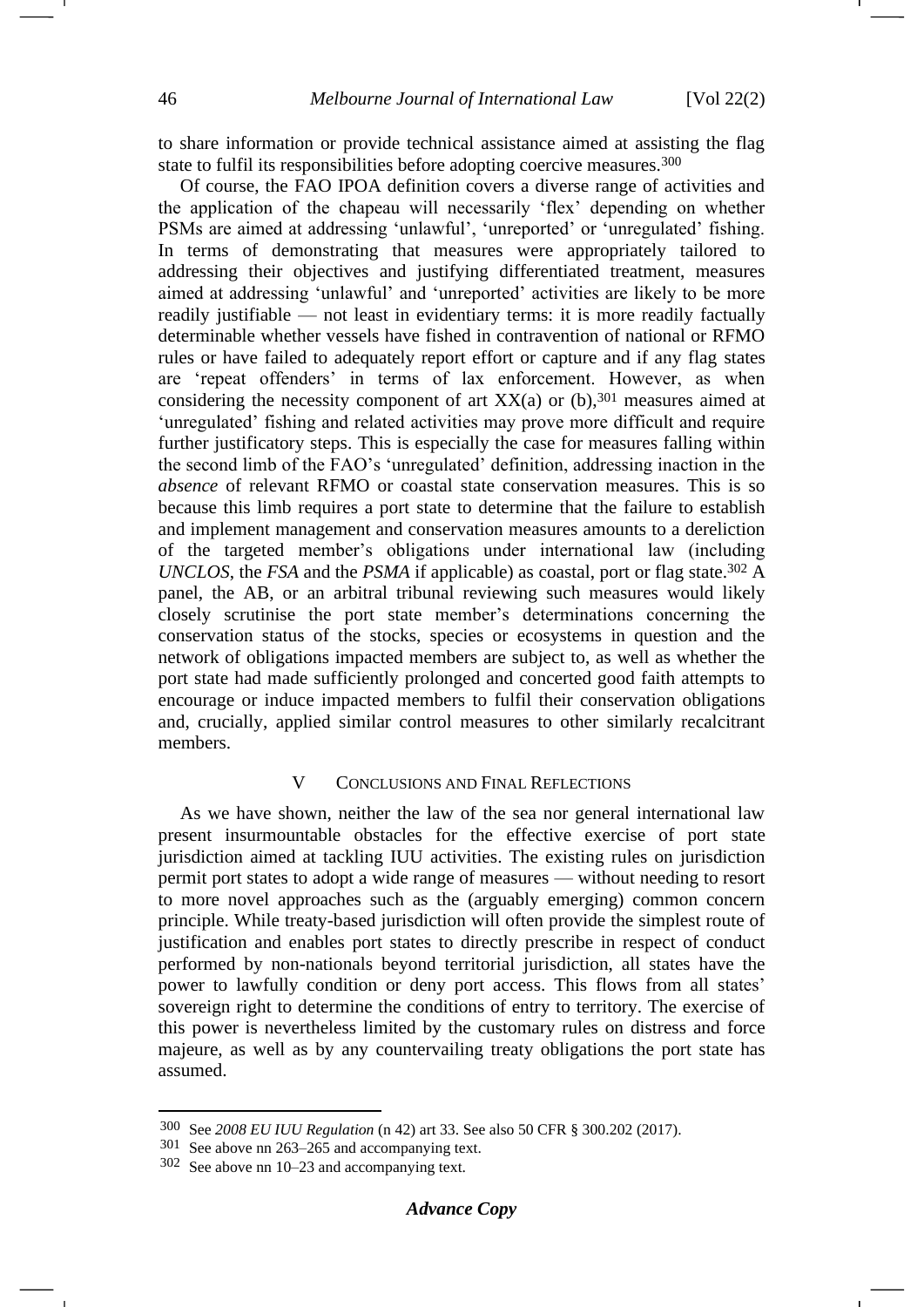Once a vessel has entered port, port states may validly inspect it and deny the use of port facilities. States may likewise lawfully impose sanctions for IUU activities when relevant conduct occurs within territorial jurisdiction or is performed by its nationals, or where the relevant flag or coastal state has delegated enforcement jurisdiction via treaty or on an ad hoc basis. If this is absent, port states may nevertheless lawfully sanction acts ancillary to IUU activities that occur within territorial jurisdiction or are performed by its nationals — such as the possession, landing or transhipment of catches, possession of banned gear, failure to report effort or catch, or falsification of certification documents. Based on recent arbitral practice, port states must ensure any enforcement action meets minimum standards of reasonableness and respect for the human rights of crews.<sup>303</sup>

Similarly, while WTO law presents certain additional conditions and considerations, these too can be overcome if built into PSMs' design and application. Given the majority of PSMs will infringe at least one discipline concerning trade in goods, port state WTO members must ensure measures fall within the ambit of the general exceptions contained in *GATT* art XX. In this regard, art  $XX(g)$  provides the simplest route. Port states must ensure that, in addition to being justified by sufficient technical evidence, measures are applied in a transparent and even-handed manner and are only adopted after good faith attempts have been made at seeking alternative bilateral or multilateral solutions. Significantly, the majority of PSMs adopted to date will likely be capable of justification under *GATT* art XX. While precisely how a panel, the AB, or an arbitral tribunal might approach the questions arising in a dispute remains to be seen, this conclusion is reinforced by the fact that IUU fishing is now squarely within the Organization's frame of reference, 304 and by recent panels' willingness to engage meaningfully with WTO-extraneous rules and standards.<sup>305</sup>

All this said, at time of writing the AB appointment crisis risks making many of the above considerations moot. With no present ability to form an AB division to hear appeals, WTO members unsatisfied with a panel's findings can simply appeal 'into the void', thereby indefinitely suspending reports' adoption and

<sup>303</sup> See above nn [140–](#page-21-0)[141](#page-21-3) and accompanying text. Recall especially the Tribunal's indirect incorporation of human rights considerations in *Arctic Sunrise* (n [140\)](#page-21-0) [197], [225]–[235].

<sup>304</sup> Musto (n [252\)](#page-37-1).

<sup>305</sup> See Panel Reports, *Australia — Tobacco Plain Packaging*, WTO Docs WT/DS435/R, WT/DS441/R, WT/DS458/R and WT/DS467/R (n [226\)](#page-33-0) [7.290].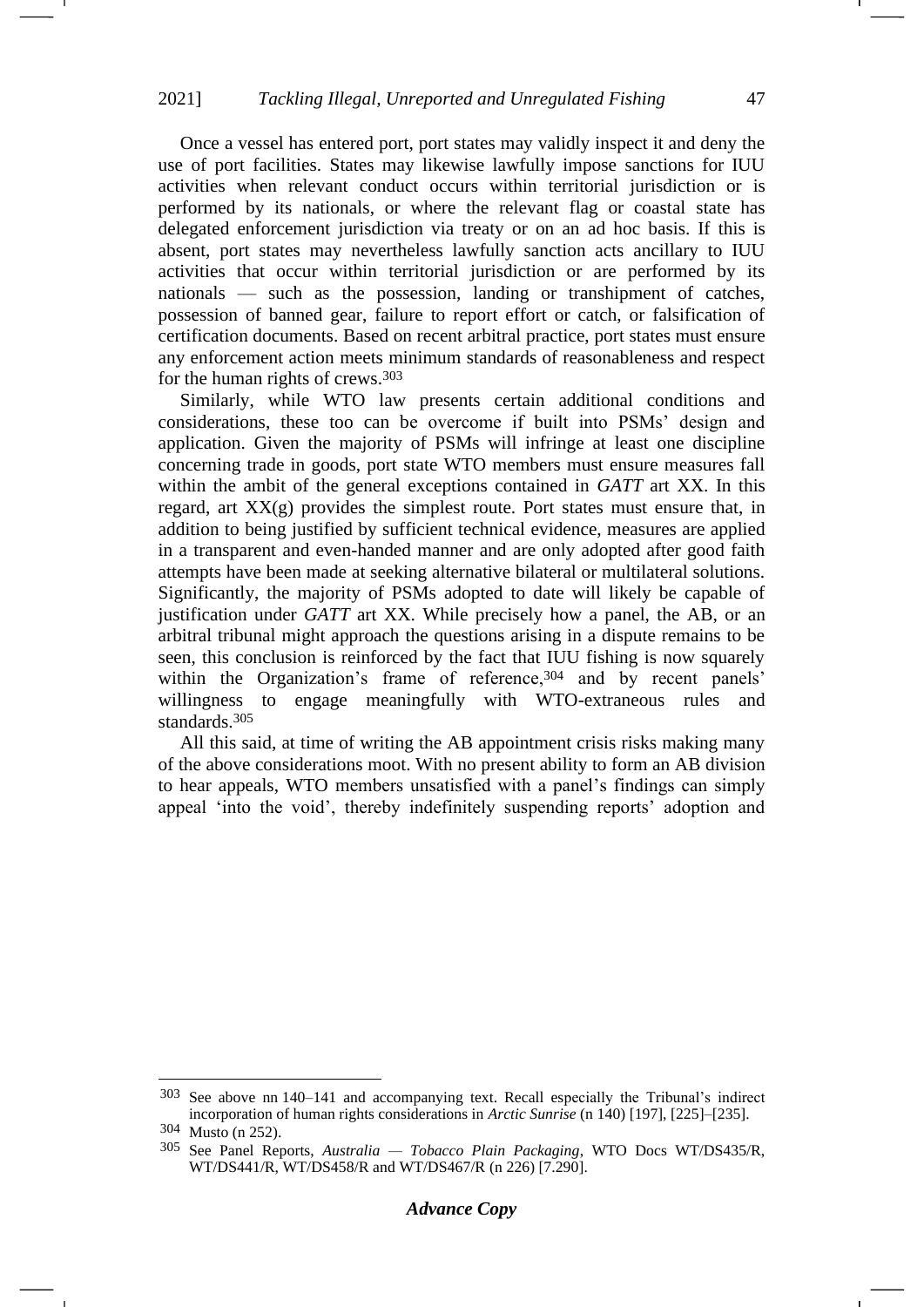denying them formal effect.<sup>306</sup> This step could be taken by members challenging PSMs, or, equally, by port state members following adverse findings. While the EU-championed Multi-Party Interim Appeal Arbitration Arrangement provides an avenue for ad hoc, mutually agreed appeal, less than one sixth of the WTO membership have agreed to use this mechanism,<sup>307</sup> and it remains to be seen how arbitrators will approach the issues discussed above. Despite a change in administration, the US remains unlikely to permit AB appointments in the short or middle term absent fundamental institutional and procedural reform.<sup>308</sup> While this means that WTO rules currently have little formal 'bite', it also means that

- At the time of writing, 25 WTO members have endorsed the Multi-Party Interim Appeal Arbitration Arrangement: Australia; Benin; Brazil; Canada; Chile; China; Colombia; Costa Rica; Ecuador; the European Union; Guatemala; Hong Kong, China; Iceland; Macao, China; Mexico; Montenegro; New Zealand; Nicaragua; Norway; Pakistan; Peru; Singapore; Switzerland; Ukraine; and Uruguay. See *Statement on a Mechanism for Developing, Documenting and Sharing Practices and Procedures in the Conduct of WTO Disputes*, WTO Doc JOB/DSB/1/Add.12 (30 April 2020) (Addendum); *Statement on a Mechanism for Developing, Documenting and Sharing Practices and Procedures in the Conduct of WTO Disputes*, WTO Doc JOB/DSB/1/Add.12/Suppl.1 (19 May 2020) (Supplement); *Statement on a Mechanism for Developing, Documenting and Sharing Practices and Procedures in the Conduct of WTO Disputes*, WTO Doc JOB/DSB/1/Add.12/Suppl.2 (20 May 2020) (Supplement); *Statement on a Mechanism for Developing, Documenting and Sharing Practices and Procedures in the Conduct of WTO Disputes*, WTO Doc JOB/DSB/1/Add.12/Suppl.3 (29 June 2020) (Supplement); *Statement on a Mechanism for Developing, Documenting and Sharing Practices and Procedures in the Conduct of WTO Disputes*, WTO Doc JOB/DSB/1/Add.12/Suppl.4 (28 July 2020) (Supplement); *Statement on a Mechanism for Developing, Documenting and Sharing Practices and Procedures in the Conduct of WTO Disputes*, WTO Doc JOB/DSB/1/Add.12/Suppl.5 (3 August 2020) (Supplement); *Statement on a Mechanism for Developing, Documenting and Sharing Practices and Procedures in the Conduct of WTO Disputes*, WTO Doc JOB/DSB/1/Add.12/Suppl.6 (22 September 2020) (Supplement); *Statement on a Mechanism for Developing, Documenting and Sharing Practices and Procedures in the Conduct of WTO Disputes*, WTO Doc JOB/DSB/1/Add.12/Suppl.7 (11 February 2021) (Supplement).
- 308 At the DSB meeting in May 2021, the United States reiterated that it 'was not in a position to support the proposed decision [to begin Appellate Body appointments]' and that it 'continued to have systemic concerns with the Appellate Body', which it 'had raised and explained … for more than 16 years and across multiple US Administrations': *Minutes of Meeting*, WTO Doc WT/DSB/M/452 (12 July 2021) (Held in the Centre William Rappard on 28 May 2021) [6.17].

<sup>306</sup> Despite the Appellate Body currently having no members, disputing parties may nevertheless notify the Dispute Settlement Body ('DSB') of their decision to appeal, thereby preventing the DSB from adopting and implementing the panel report: *Marrakesh Agreement Establishing the World Trade Organization*, opened for signature 15 April 1994, 1867 UNTS 3 (entered into force 1 January 1995) annex 2 ('*Understanding on Rules and Procedures Governing the Settlement of Disputes*') arts 16(4), 17(1). Several members have already made use of this loophole, including the United States: see, eg, *Morocco — Definitive Anti-Dumping Measures on School Exercise Books from Tunisia*, WTO Doc WT/DS578/5 (4 August 2021) (Notification of an Appeal by Morocco under Article 16.4 and Article 17.1 of the Understanding on Rules and Procedures Governing the Settlement of Disputes (DSU), and under Rule 20(1) of the Working Procedures for Appellate Review); *United States — Tariff Measures on Certain Goods from China*, WTO Doc WT/DS543/10 (27 October 2020) (Notification of an Appeal by the United States under Article 16 of the Understanding on Rules and Procedures Governing the Settlement of Disputes ('DSU')); *Saudi Arabia — Measures concerning the Protection of Intellectual Property Rights*, WTO Doc WT/DS567/7 (30 July 2020) (Notification of an Appeal by the Kingdom of Saudi Arabia under Article 16.4 and Article 17 of the Understanding on Rules and Procedures Governing the Settlement of Disputes (DSU), and under Rule 20(1) of the Working Procedures for Appellate Review); *India — Export Related Measures*, WTO Doc WT/DS541/7 (22 November 2019) (Notification of an Appeal by India under Article 16.4 and Article 17 of the Understanding on Rules and Procedures Governing the Settlement of Disputes (DSU), and under Rule 20(1) of the Working Procedures for Appellate Review).